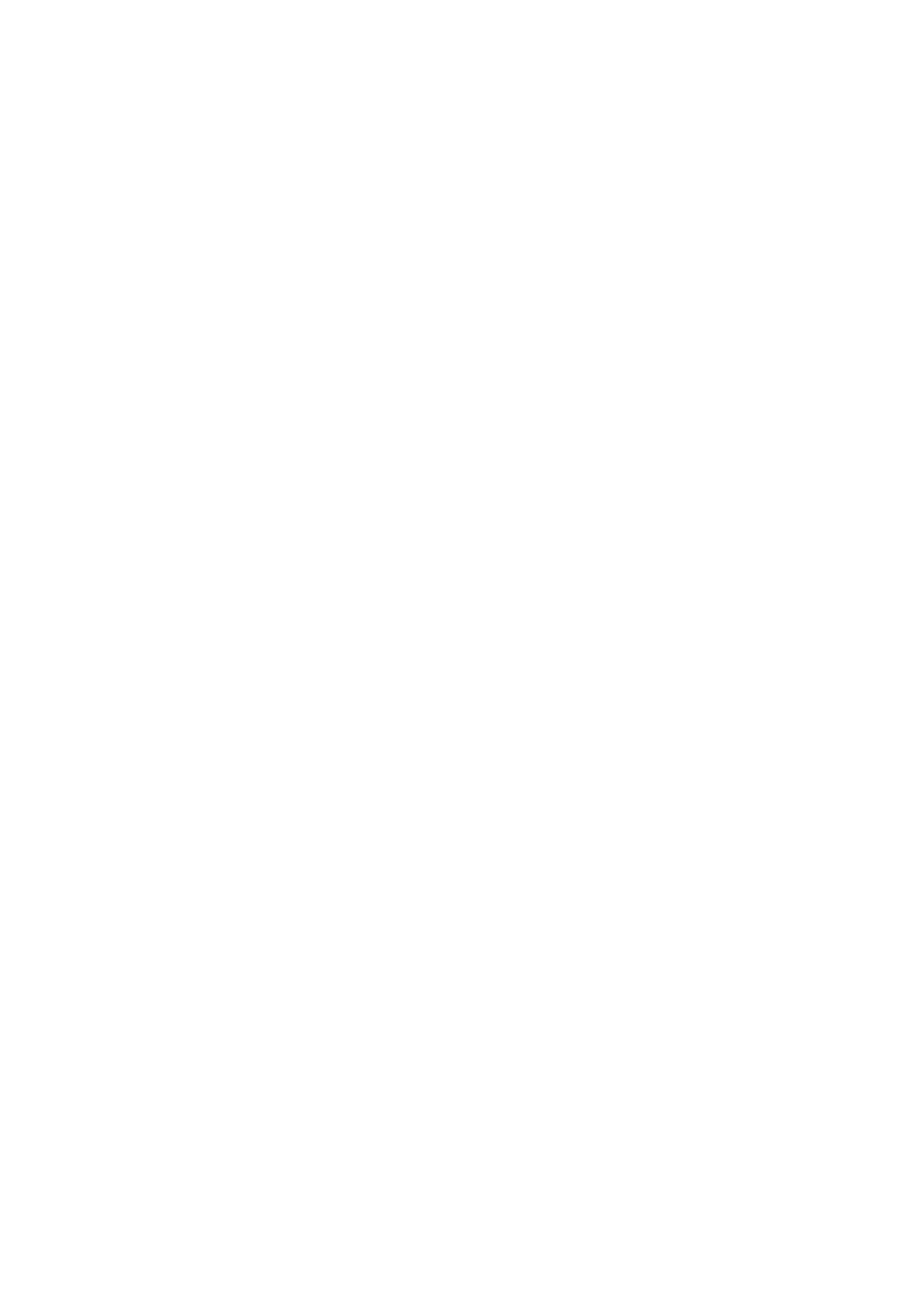

## Bribery Draft Legislation

Presented to Parliament by the Lord Chancellor and Secretary of State for Justice by Command of Her Majesty

March 2009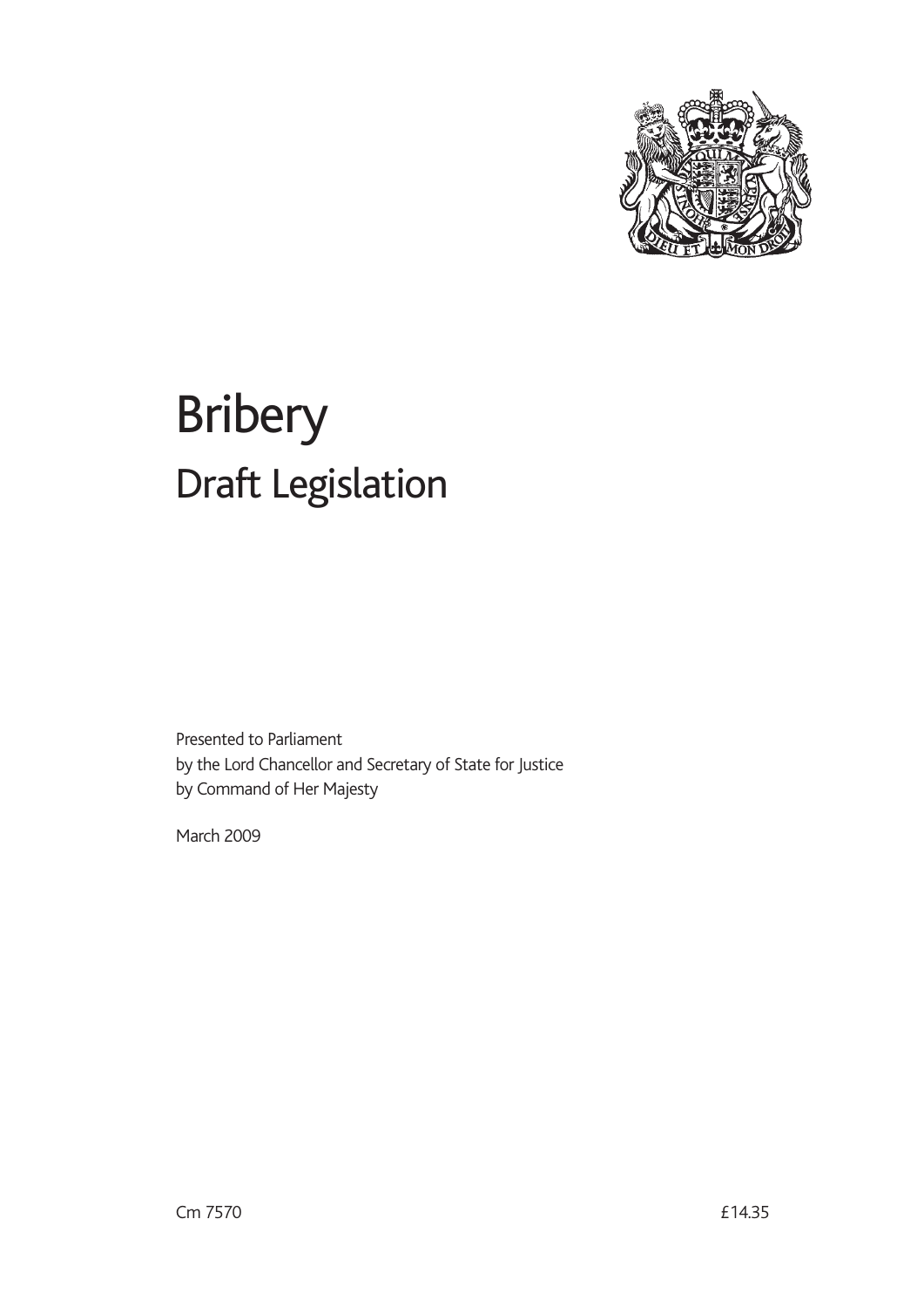#### © Crown Copyright 2009

The text in this document (excluding the Royal Arms and other departmental or agency logos) may be reproduced free of charge in any format or medium providing it is reproduced accurately and not used in a misleading context. The material must be acknowledged as Crown copyright and the title of the document specified.

Where we have identified any third party copyright material you will need to obtain permission from the copyright holders concerned.

For any other use of this material please write to Office of Public Sector Information, Information Policy Team, Kew, Richmond, Surrey TW9 4DU or e-mail: licensing@opsi.gov.uk

ISBN: 9780101757027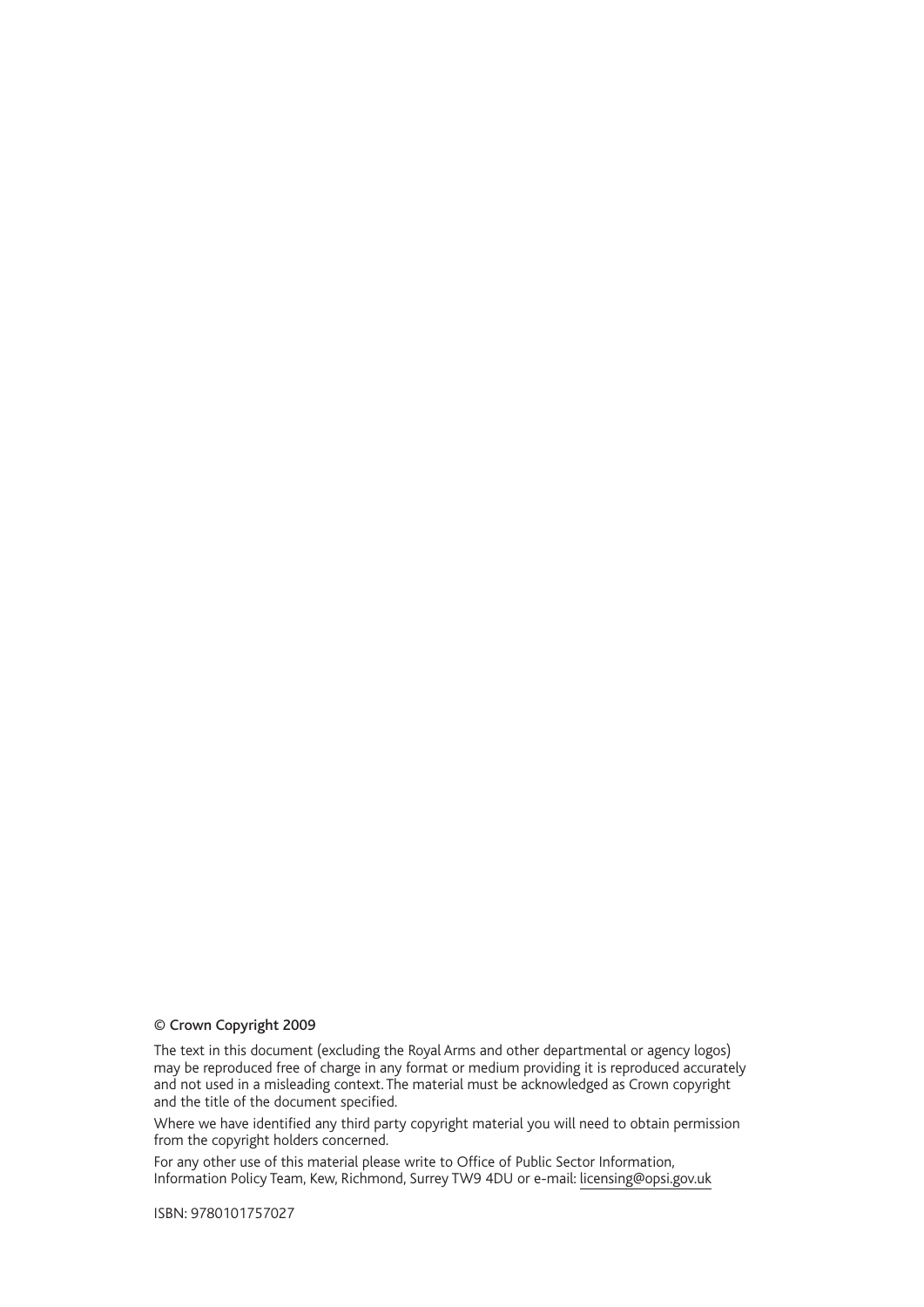## **Contents**

| Foreword                 | 3  |
|--------------------------|----|
| <b>Explanatory Notes</b> | 5  |
| Draft Bill               | 23 |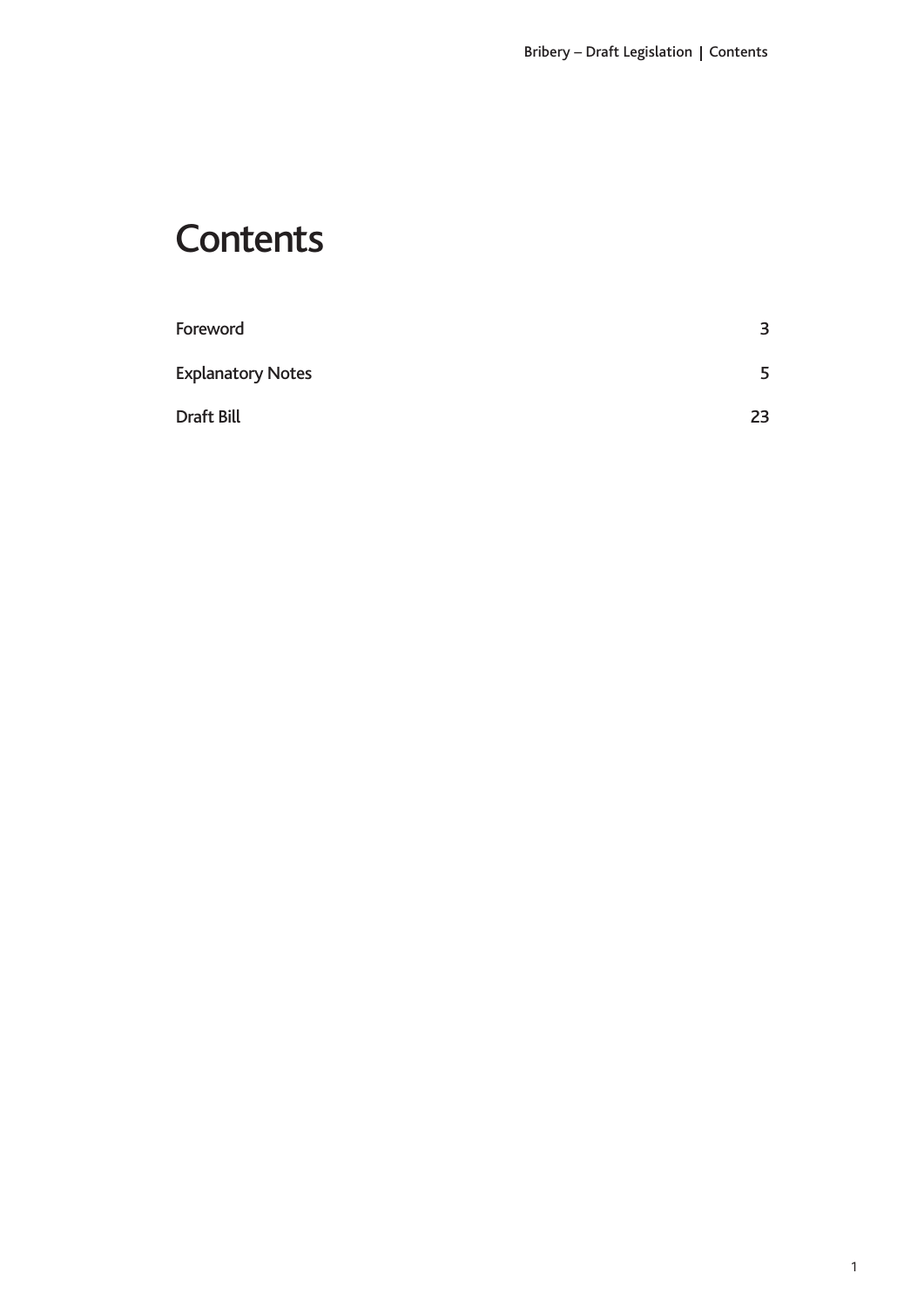Bribery – Draft Legislation  $|$  Contents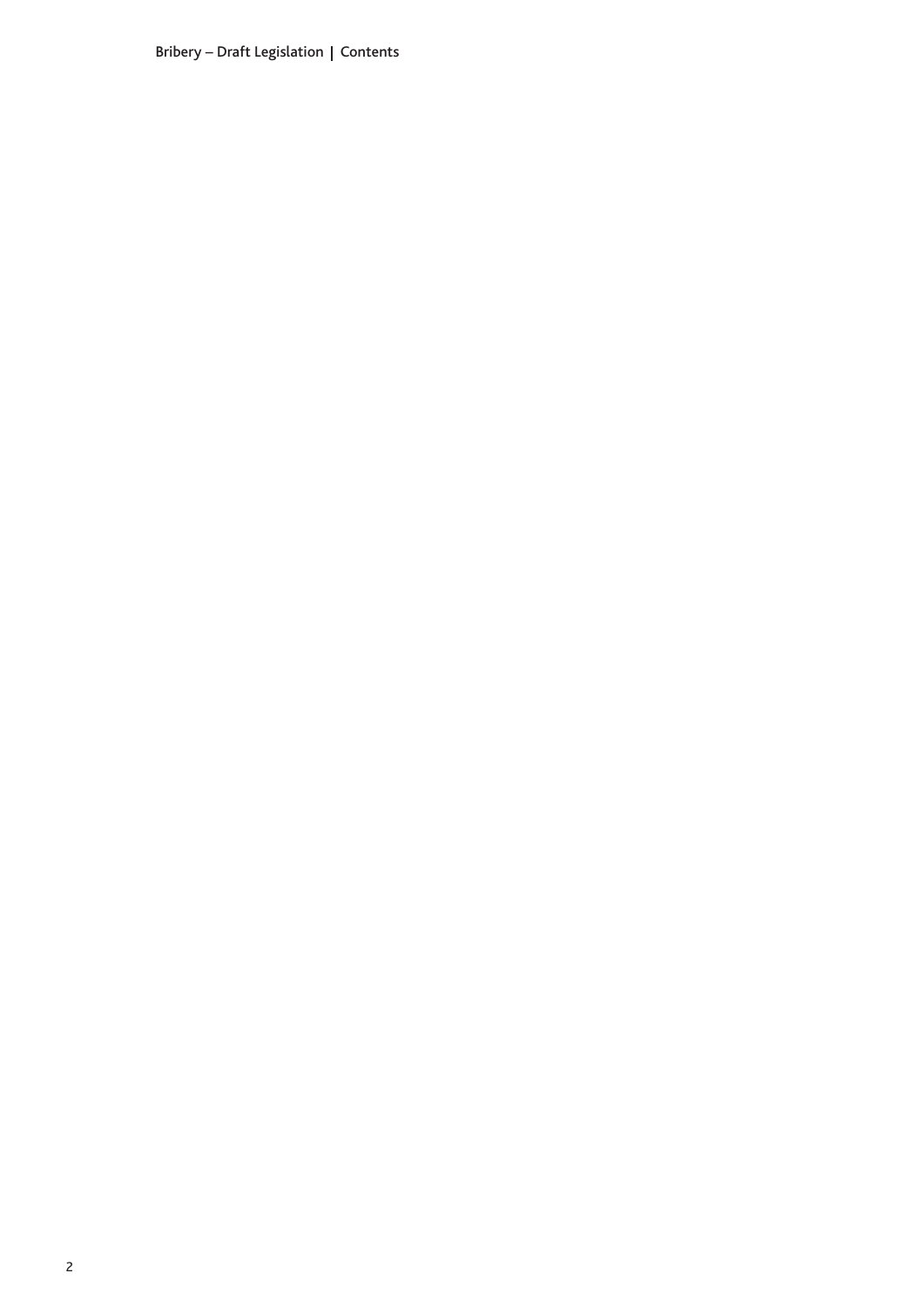

## Foreword

The United Kingdom is recognised as one of the least corrupt countries in the world. We are proud of the high ethical standards we uphold in public and commercial life. But we must not rest on our laurels. Bribery is by its very nature insidious; if it is not kept in check it can have potentially devastating consequences. Hence this draft Bribery Bill is presented to Parliament for pre-legislative scrutiny.

As advances in technology and communication provide ever more sophisticated means of committing and concealing crime and all economies become increasingly more inter-reliant, we must ensure that the law provides our courts and prosecutors with the tools they need to tackle bribery effectively, whether it occurs at home or abroad.

Our current statutory criminal law of bribery is functional: cases are prosecuted successfully. However, it is old and anachronistic – dating back to around the turn of the twentieth century – and it has never been consolidated. Consequently, there are inconsistencies of language and concepts between the various provisions and a small number of potentially significant gaps in the law. Furthermore, the exact scope of the common law offence is unclear. The result is a bribery law which is difficult to understand for the public and difficult to apply for prosecutors and the courts.

From a purely legal perspective, the case for reform is a compelling one. Modernisation of the law is required not only to deal effectively with those who offer or accept bribes in the business or public sectors, but also to bring transparency and accountability to our international business transactions.

The new legislation is modelled on the Bribery Bill the Law Commission published in its November 2008 report, 'Reforming Bribery'. I would like to express my gratitude to the Law Commission for its thorough examination of the current law and its detailed recommendations for reform.

The Bill creates a framework of two general offences; one dealing with the giving, promising, and offering of a bribe and the other with agreeing to receive or accept a bribe. In recognition of the problems experienced in prosecuting public sector bribery overseas, the Bill introduces a new discrete offence of bribery of a foreign public official. It also creates a new corporate liability offence of negligently failing to prevent bribery to underpin the Government's policy of promoting good corporate governance. The detail of these and the other provisions are explained in full in the Explanatory Notes.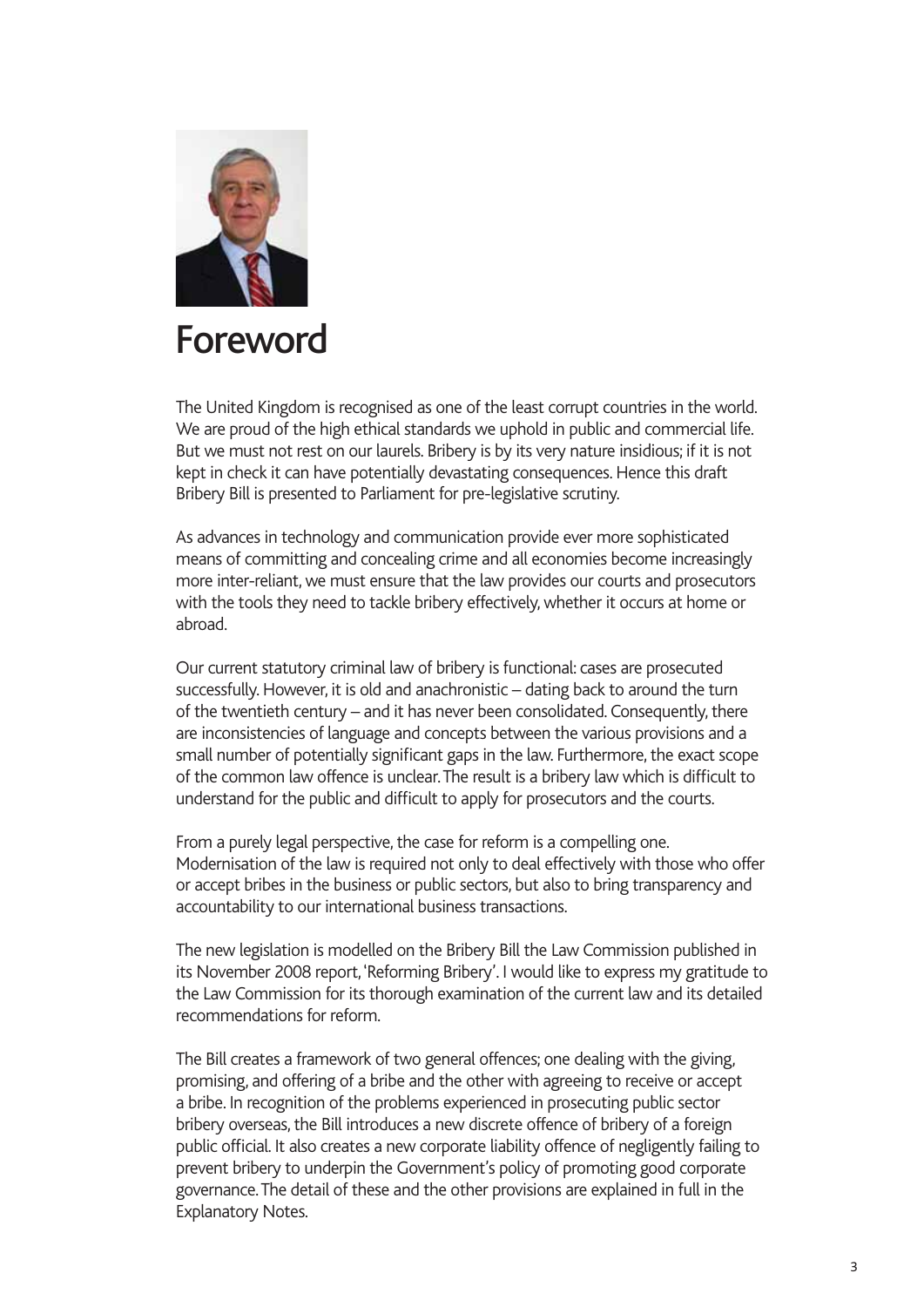In my role as anti-corruption champion, I am also co-ordinating the development of the UK's strategy against foreign bribery. Law reform is one of the key elements of this programme, but so is concerted international action.

The UK is determined to work closely with its international partners to tackle bribery. We are already, for example, providing technical assistance to developing countries to promote better governance and making significant progress on tracing, recovering and repatriating money laundered misappropriated assets. We are also supporting the implementation of the UN Convention against Corruption, the OECD Bribery Convention and the Council of Europe's Criminal Law Convention on Corruption.

I believe that the draft Bribery Bill strikes the right balance between the need for clarity and legal certainty on the one hand, and the need to differentiate between bribery and the legitimate giving and receiving of advantages on the other. It will provide the basis for a modern, clear and consolidated law that complements and supports our international efforts and equips our courts and prosecutors to deal effectively with bribery of all kinds, wherever it occurs.

Tack than

The Rt Hon Jack Straw MP Lord Chancellor and Secretary of State for Justice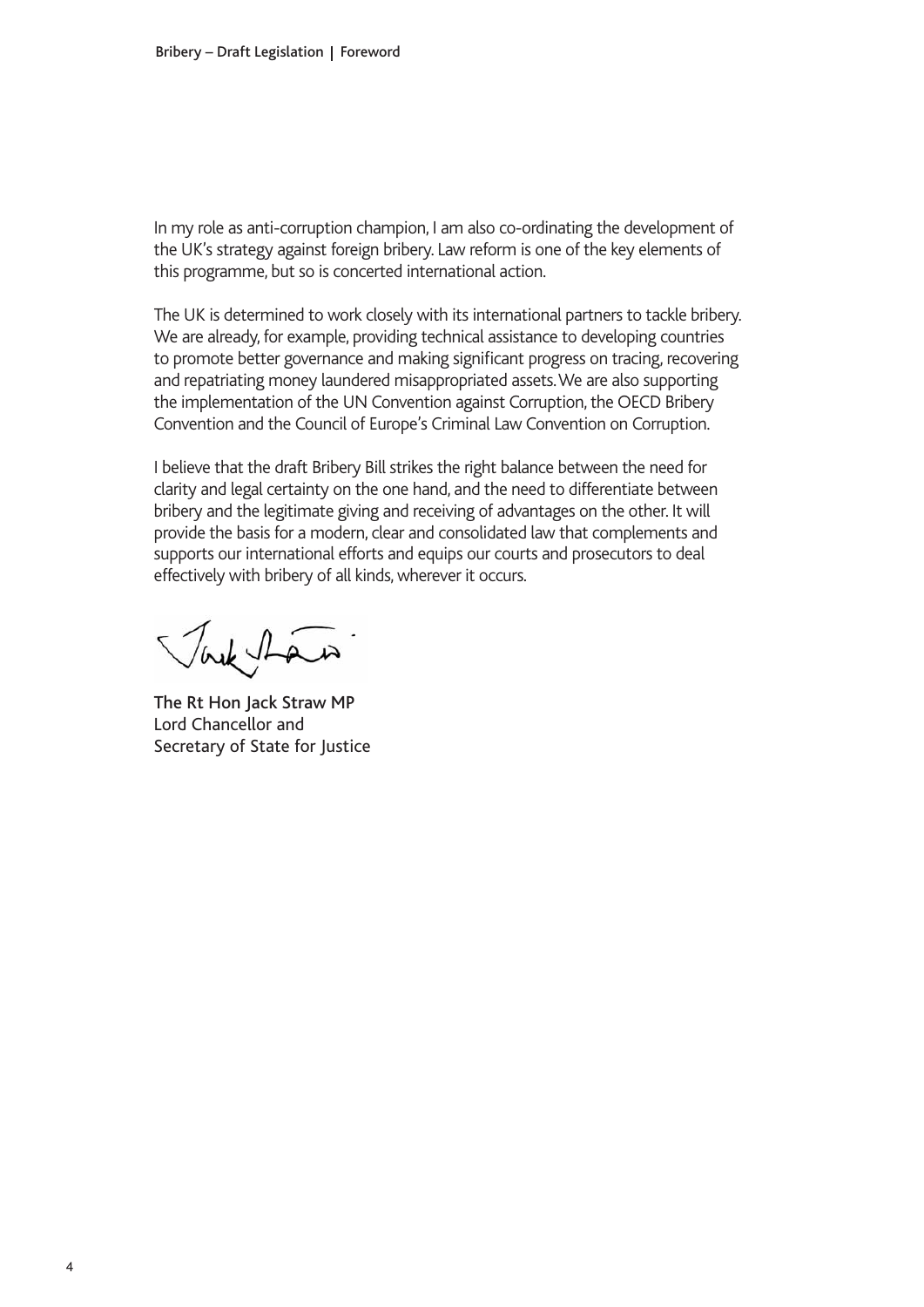## Explanatory Notes

## INTRODUCTION

- 1. These explanatory notes relate to the Bribery Bill as published in draft on 25th March 2009. They have been prepared by the Ministry of Justice in order to assist the reader of the Bill and to help inform debate on it. They do not form part of the Bill and have not been endorsed by Parliament.
- 2. The notes need to be read in conjunction with the Bill. They are not, and are not meant to be, a comprehensive description of the Bill. So where a clause or part of a clause does not seem to require explanation, none is given.
- 3. The main substantive provisions of the Bill extend only to England and Wales and Northern Ireland.

## TERRITORIAL APPLICATION: WALES

4. The Bill applies to Wales as it does to the rest of the jurisdiction. It does not change the position as regards the National Assembly for Wales

## BACKGROUND

- 5. The reform of the law on bribery dates back to the Nolan Committee's *Report on Standards in Public Life* in 1995 (Cm 2850 I), which was set up in response to concerns about unethical conduct by those in public office, and its suggestion that the Law Commission might usefully take forward the consolidation of the statute law on bribery. The Law Commission first made proposals for reform of bribery in a 1998 report (*Legislating the Criminal Code: Corruption* 1998 report No. 248).
- 6. The Government then set up a working group of stakeholders which met over the period 1998-2000, and this was followed in June 2000 by a Government White Paper on corruption (*Raising Standards and Upholding Integrity: the Prevention of Corruption* June 2000 Cm 4759). This was positively received and led to a draft Government Corruption Bill in 2003 (*Corruption Draft Legislation* Cm 5777). A Joint Committee of Parliament considered the Government's draft Corruption Bill in pre-legislative scrutiny (*Joint Committee on the Draft Corruption Bill Session 2002-03 Report and Evidence*HL 157, HC 705). The Bill failed to win broad support, with particular criticism of the retention of the agent/principal relationship as the basis for the offence.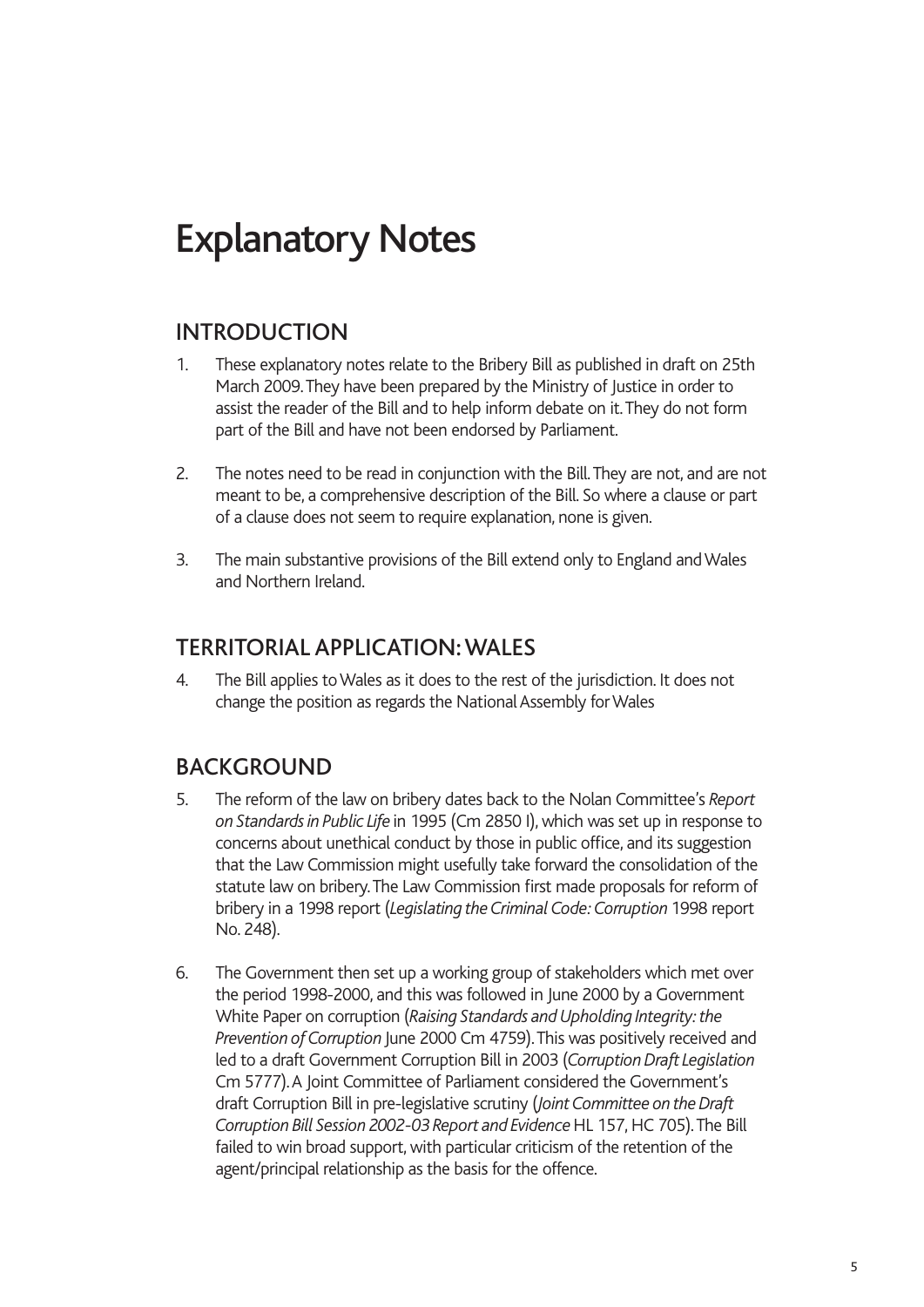- 7. The Government responded to the Joint Committee's reportin *The Government Reply to the Report from the Joint Committee on the Draft Corruption Bill* (Session 2002-03 HL Paper157, HC 705, Cm 6068), which accepted the report's recommendations in part but expressed reservations on the Committee's proposals regarding the central issue of the definition of the fundamental concepts pursuant to the Committee's criticism of the agent/principal construct. A Government consultation exercise, *Bribery: Reform of the Prevention of Corruption Acts and SFO powers in cases of bribery of foreign officials*, followed in 2005. The Government concluded that, although there remained support for reform, there was no clear consensus on the form it should take. It was therefore decided to refer the matter back to the Law Commission for a further review.
- 8. The Law Commission's terms of reference were to consider the full range of options for consolidating and reforming the law on bribery. The Law Commission issued a consultation paper, *Reforming Bribery* (No. 185), in October 2007. The Law Commission published its report *Reforming Bribery* (Law Com No 313) on 20 November 2008. The Government's legislative proposals presented in this draft Bill are built on the proposals in the Law Commission's report.

## SUMMARY

- 9. The purpose of the Bill is to reform the criminal law of bribery to provide for a new consolidated scheme of bribery offences to cover bribery both in this country and abroad.
- 10. The Bill replaces the offences at common law and under the Public Bodies Corrupt Practices Act 1889, the Prevention of Corruption Act 1906 and the Prevention of Corruption Act 1916 (known collectively as the Prevention of Corruption Acts 1889 to 1916 and which would be repealed: see Schedule 2) with two general offences covering the offer, promise and giving of an advantage or the request, agreeing to receive or acceptance of an advantage. The formulation of these two offences abandons the agent/principal relationship in favour of a model based on an intention to induce improper conduct. The Bill also creates a discrete offence of bribery of a foreign public official and a new offence of negligent failure of commercial organisations to prevent bribery.
- 11. The other main provisions of the Bill are:
	- extra-territorial jurisdiction to prosecute bribery committed abroad by persons ordinarily resident in the UK as well as UK nationals, and UK corporate bodies;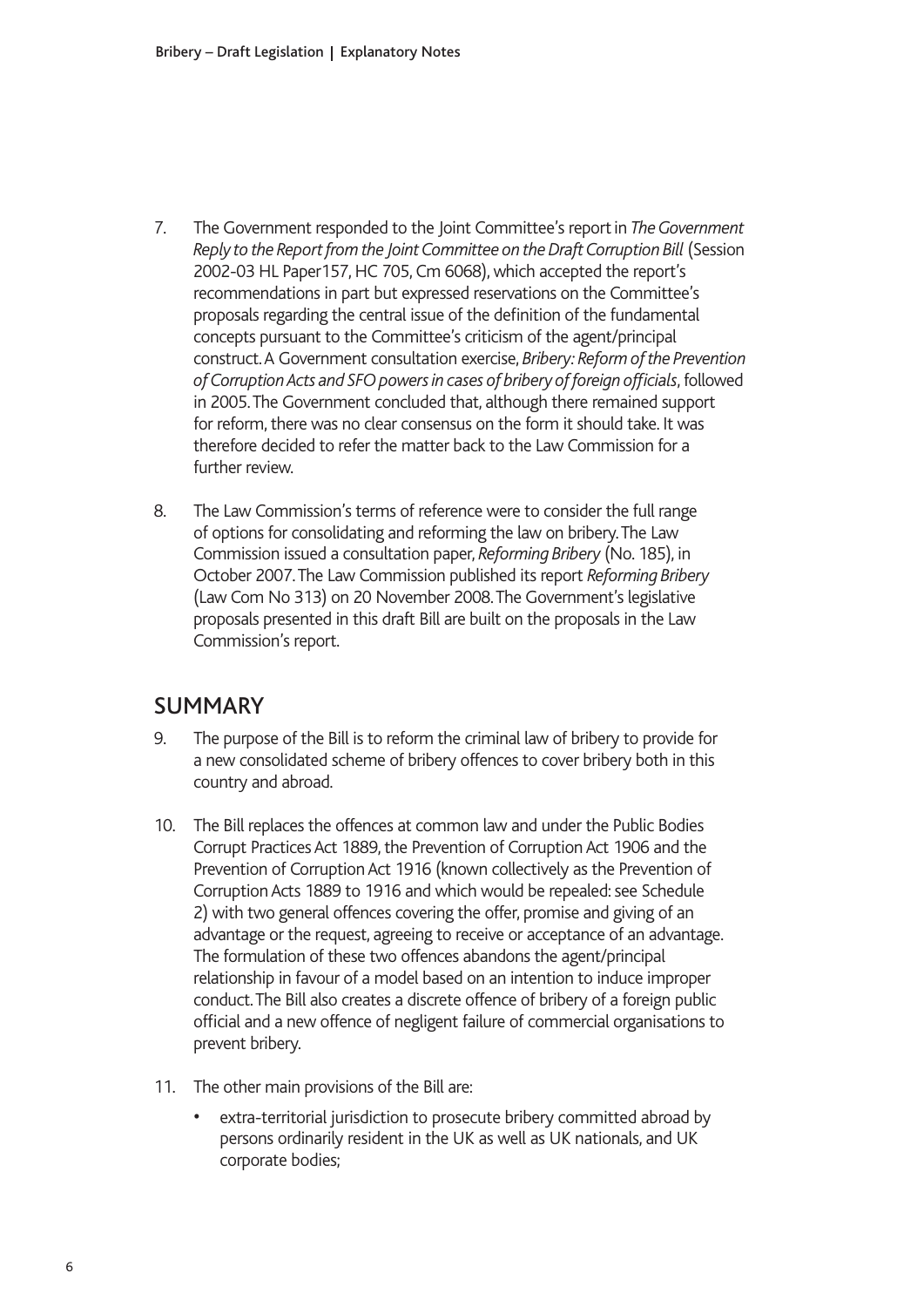- replacing the existing requirement for the Attorney General's consent to prosecute a bribery offence so that proceedings for the offences in the Bill may only be instituted by, or with the consent of, the Director of the relevant prosecuting authority;
- a maximum penalty of 10 years imprisonment for all new offences, save the corporate offence, which will carry an unlimited fine.
- provision for Secretary of State authorisation of conduct that would constitute a bribery offence by the intelligence agencies;
- setting aside Parliamentary Privilege to make evidence from proceedings in Parliament admissible in the prosecution of a member of either of the Houses of Parliament for a bribery offence or in related proceedings.

## COMMENTARY ON CLAUSES

## CLAUSE 1: Offences of bribing another person

- 12. This clause defines the offence of bribery as it applies to the person who offers, promises or gives a financial or other advantage to another. That person is referred to in the clause as P. The meaning of "financial or other advantage" is left to be determined as a matter of common sense by the tribunal of fact. Clause 1 distinguishes two cases; Case 1 (subsection (2)) and Case 2 (subsection  $(3)$ ).
- 13. Case 1 concerns cases in which the advantage is intended to bring about an improper performance by another person of a function or activity, or to reward such improper performance. The nature of this function or activity is addressed in clause 3(1) to (5) and "improper performance" is defined in clauses 3(6) and 3(7). It is not necessary that the person to whom the advantage is promised or given be the same person as the person who is to engage in the improper performance of an activity or function, or to be rewarded for having engaged in it. This is made clear in clause 1(4).
- 14. Case 2 concerns cases in which P knows or believes that the acceptance of the advantage offered, promised or given in itself constitutes the improper performance of a function or activity as defined in clause 3.
- 15. Subsection (5) makes it clear that, in Cases 1 and 2, the advantage can be offered, promised or given by P himself or herself or by P through someone else.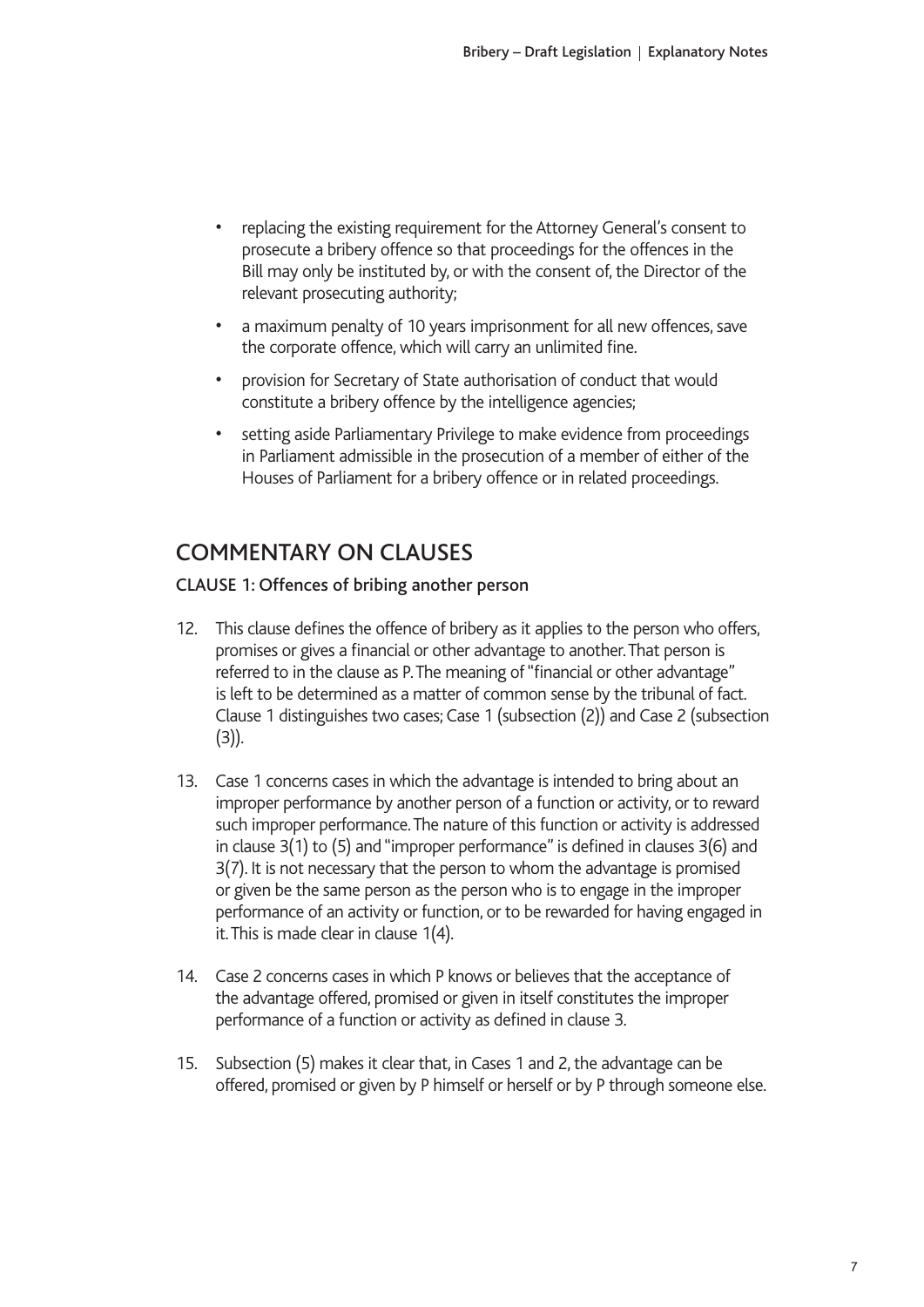## CLAUSE 2: Offences relating to being bribed

- 16. This clause defines the offence of bribery as it applies to the recipient or potential recipient of the bribe, who is called R. It distinguishes four "Cases" from 3 to 6.
- 17. In Cases 3, 4 and 5 there is a requirement that R "requests, agrees to receive or accepts" an advantage, whether or not R actually receives it. This requirement must then be linked with R's "improper performance" of a function or activity. As with clause 1 the nature of this function or activity is addressed in clause 3(1) to (5), and "improper performance" is defined in clause 3(6) and 3(7).
- 18. The link between the request, agreement or receipt of an advantage and improper performance may take three forms:

(1) R may intend improper performance to follow as a consequence of the request, agreement to receive or acceptance of the advantage (Case 3, in subsection (2)).

(2) Receiving, agreeing to receive or accepting the advantage may itself amount to improper performance of the relevant function or activity (Case 4, in subsection (3)).

(3) Alternatively, the advantage may be a reward for performing the function or activity improperly (Case 5, in subsection (4)).

- 19. In Case 6 (subsection (5)) what is required is improper performance by R (or that of another person, where R requests it, assents to or acquiesces in it). This performance must be in anticipation or in consequence of a request, agreement to receive or acceptance of an advantage.
- 20. In Cases 3 and 5, it does not matter whether the improper performance is by R or by another person. In Case 4 it must be R him or herself who requests, agrees to receive or accepts the advantage, subject to subsection (6).
- 21. Subsection (6) is concerned with the role of R in requesting, agreeing to receive or accepting advantages, or in benefiting from them, in Cases 3 to 6. First, subsection (6) makes it clear that in Cases 3 to 6 it does not matter whether it is R, or someone else through whom R acts, who requests, agrees to receive or accepts the advantage (paragraph (a)). Secondly, subsection (6) indicates that the advantage can be for the benefit of R, or of another person (paragraph (b)).
- 22. Subsections (7) and (8), make clear that in Cases 4 to 6, it is immaterial whether R knows or believes that the performance of the function is improper. Additionally, in Case 6, where the function or activity is performed by another person, it is immaterial whether that person knew or believed that the performance of the function is improper.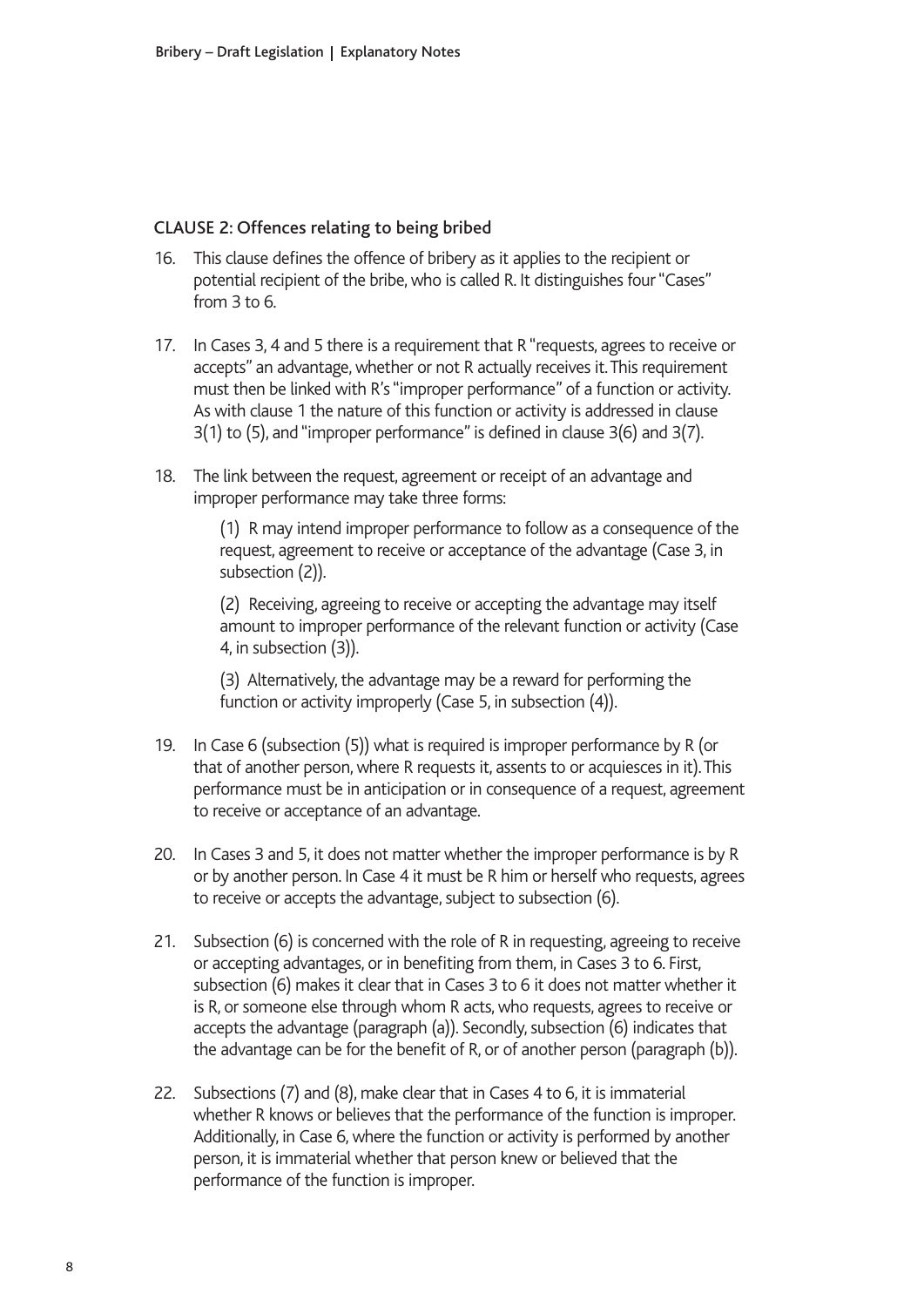## CLAUSE 3: Function or activity to which bribe relates

- 23. This clause defines the fields within which bribery can take place, in other words the types of function or activity that can be improperly performed for the purposes of the first two clauses.
- 24. The purpose of the clause is to ensure that the law of bribery applies equally to public and to selected private functions without discriminating between the two. Accordingly the functions or activities in question include all functions of a public nature and all activities connected with a business, trade or profession. The phrase "functions of a public nature" is the same phrase as is used in the definition of "public authority" in section 6(3)(b) of the Human Rights Act 1998. In addition, the functions or activities include all activities performed either in the course of employment or on behalf of any body of persons: these two categories straddle the public/private divide.
- 25. Subsection (2) provides that the functions or activities in question may be carried out either in the UK or abroad, and need have no connection with the UK. This preserves the effect of section 108(1) and (2) of the Anti-terrorism, Crime and Security Act 2001.
- 26. Not every defective performance of one of these functions for reward or in the hope of advantage engages the law of bribery. Subsections (3) to (5) make clear that there must be an expectation that the functions be carried out in good faith, or impartially, or the person performing it must be in a position of trust. Subsections (6) and (7) then define "improper performance" as performance (including non performance) which breaches that expectation or that trust. Subsection (6)(b) states that an omission can in some circumstances amount to improper "performance".
- 27. Subsection (8) provides that when deciding what is expected of a person performing a function or activity, the test is what a reasonable person would expect of a person performing the relevant function or activity.
- 28. Subsection (9) addresses the case where R is no longer engaged in a given function or activity but still carries out acts related to his or her former function or activity. These acts are treated as done in performance of the function or activity in question.

## CLAUSE 4: Bribery of foreign public officials

29. This clause creates a separate offence of bribery of a foreign public official. This offence closely follows the requirements of the *OECD Convention on Combating Bribery of Foreign Public Officials in International Business Transactions*.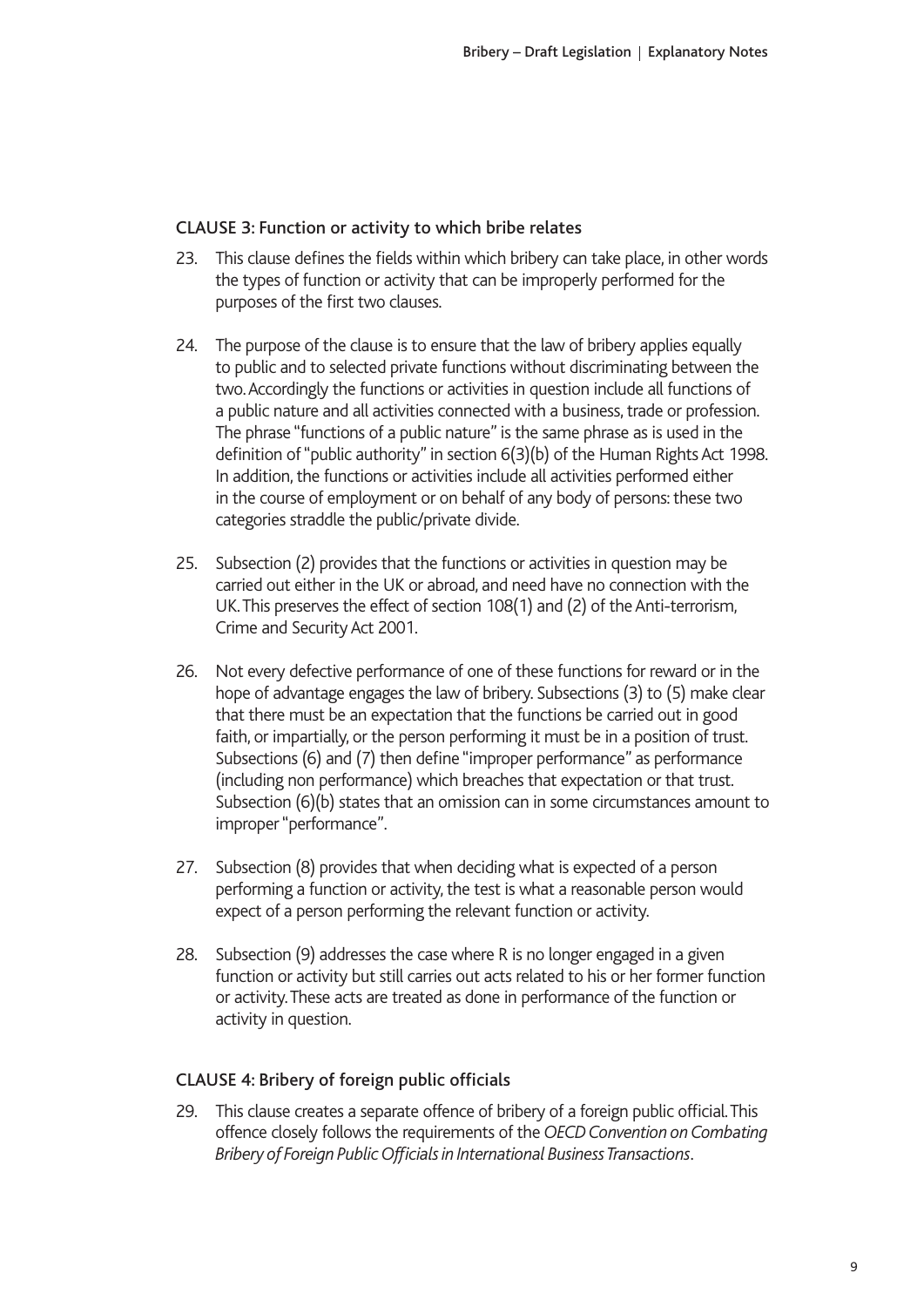- 30. Unlike the general bribery offences, it only covers the offering, promising or giving of bribes, and not the acceptance of them. Also, it requires that the advantage given or offered must be "not legitimately due", but does not require that the action expected in return must itself be improper. However, the giver of the bribe must intend to influence the recipient in the performance of their functions as a public official, and must intend to obtain or retain business or a business advantage.
- 31. Foreign public officials are defined in subsection (6) to include both government officials and those working for international organisations. The definition draws on Article 1.4(a) of the *OECD Convention*. Similarly, the definition of "public international organisation" in subsection (7) draws on Commentary 17 to the *OECD Convention*.

## *The conduct element*

- 32. The conduct element of the offence what a person must do in order to commit the offence – is set out in subsection (3). The offence may be committed in a number of ways.
- 33. If a person (P) offers, promises or gives any advantage to a foreign public official (F) which is not legitimately due to that official, with the requisite intention (see below), that person commits the offence.
- 34. The offence will also be committed if the advantage is offered to someone other than the official, if that happens at the official's request, or with the official's assent or acquiescence. In such a case, the advantage will be regarded as "not legitimately due" if that condition would have been satisfied, had it been offered to the official him or herself (subsection (3)(b)).
- 35. It does not matter whether the offer, promise or gift is made directly to the official or through a third party (subsection (3)(a)).
- 36. Subsection (4) provides that an advantage will be legitimately due, only if the law applicable to F permits or requires the official to accept the advantage. Therefore, if an advantage is merely customary or apparently officially tolerated, that does not of itself amount to it being required or permitted by law (unless custom or tolerance is recognised by or evidence of the law applicable to F).
- 37. The language of the *OECD Convention* is mirrored in the phrases "obtain or retain business" and "offers, promises or gives" and in the word "advantage" in subsection (3), and in the words "public function" in subsection (6)(b).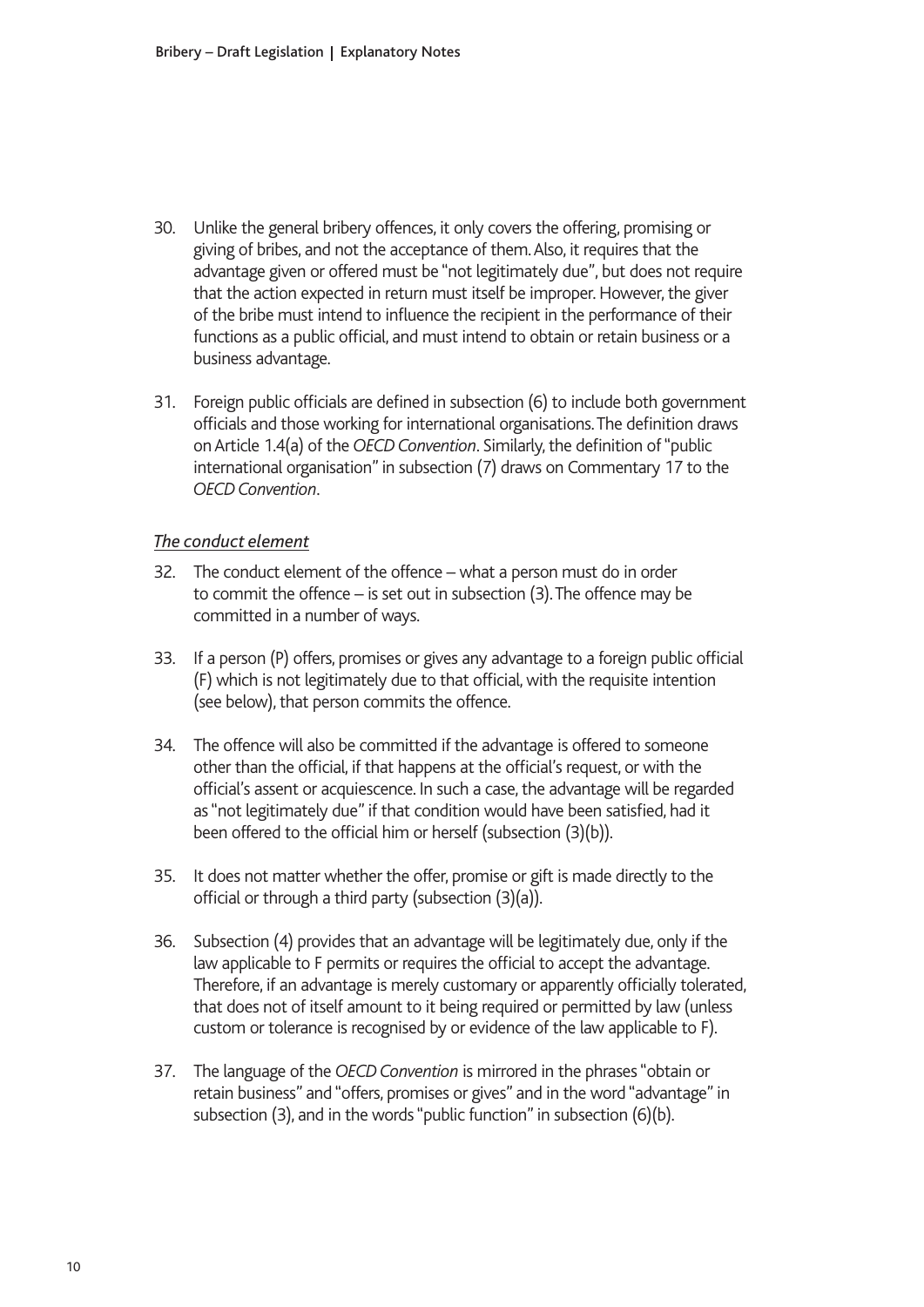## *The fault element*

- 38. The fault element of the offence what a person must intend in order to commit the offence – is specified in subsections (1), (2) and (5).
- 39. Subsections (1) and (5) have the effect that, in order to commit the offence, a person must intend to influence a foreign public official in the performance of his or her functions as a public official, including any failure to exercise those functions and any use of his or her position, even if he or she does not have authority to use the position in that way.
- 40. In order to commit the offence a person must also intend to obtain or retain business or an advantage in the conduct of business (subsection (2)).

## CLAUSE 5 and CLAUSE 6: Failure of commercial organisations to prevent bribery

- 41. Clause 5 creates an offence of negligently failing to prevent bribery that can only be committed by a relevant commercial organisation.
- 42. "Relevant commercial organisation" is defined (at subsection (7)) as:
	- a corporate body incorporated in England and Wales or Northern Ireland and which carries on business whether there or elsewhere;
	- a partnership that is formed under the law of England or Wales or Northern Ireland and which carries on business there or elsewhere; or
	- any other body corporate or partnership wherever incorporated or formed which carries on business in England and Wales or Northern Ireland.
- 43. The offence consists of a negligent failure to prevent bribery being committed in connection with the commercial organisation's business. "Bribery" in the context of this offence relates only to the offering, promising or giving of a bribe, contrary to sections 1 and 4 (there is no corresponding offence of failure to prevent the taking of bribes).
- 44. The offence is committed when (a) a person performing services for the commercial organisation bribes another person, (b) the bribe is in connection with the commercial organisation's business and (c) another person (or persons) connected with the organisation who has the responsibility of preventing bribery, negligently fails to prevent the bribe. Where there is no person within the organisation whose responsibilities include preventing bribery, the responsibility is deemed to be that of any senior officer of the organisation.
- 45. Subsection (4) provides that where the negligent failure is that of a person, or persons, who is not a senior officer (as defined in subsection (7)), it is a defence for the commercial organisation to show it had adequate procedures in place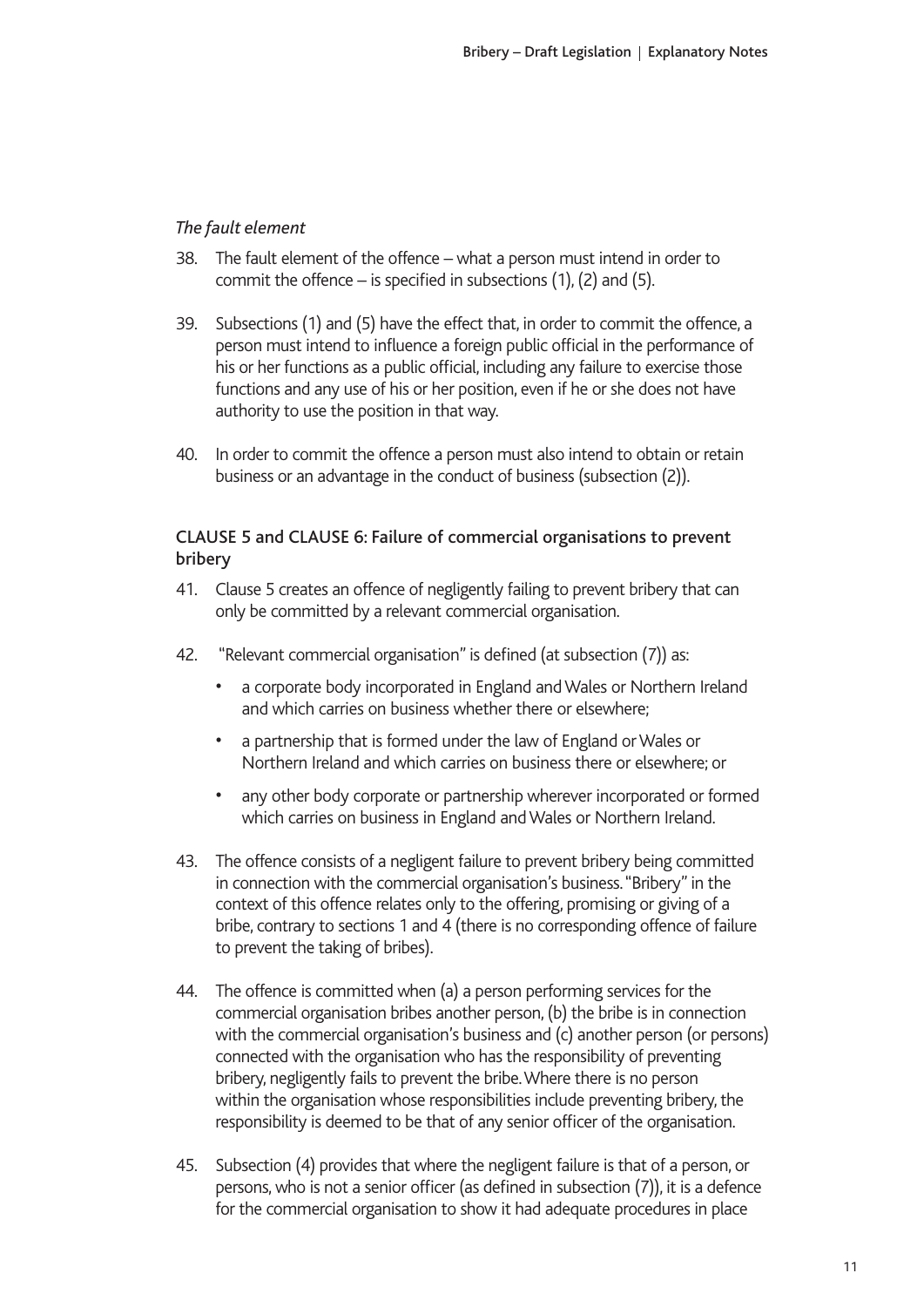to prevent bribery being committed on its behalf. The defence is not available where the negligence is on the part of a senior officer of the organisation. Such persons include a director, secretary or manager of a body corporate or other similar senior individuals and in relation to partnerships include partners and any person who has control or management of the business of the partnership.

46. Clause 6 ensures that the question as to whether a person is performing services for or on behalf of the commercial organisation, as set out in clause 5(1)(a), relates to the actual activities being undertaken at the time rather than the person's general position. The clause expressly states that a person may be the commercial organisation's employee, agent or subsidiary. But where the person is an employee it is to be presumed that the person is performing services for or on behalf of the commercial organisation unless the contrary is shown.

## CLAUSE 7: Territorial application of the offences under this Bill

- 47. Subsection (1) provides that the offences in clauses 1, 2 and 4 are committed in England and Wales or Northern Ireland if any part of the conduct element takes place there. (If a part of the conduct element takes place in Scotland but none of it in England and Wales or Northern Ireland, no offence under this Bill is committed. There may or may not be an offence under the law of Scotland).
- 48. The effect of subsections (2) to (4) is that, even though the actions in question take place abroad, they still constitute the offence if the person performing them is a British national or resident, a national of a British overseas territory or a body incorporated in the United Kingdom.
- 49. Subsection (5) makes it clear that for the purposes of the offence in clause 5 (failure of commercial organisation to prevent bribery) it is immaterial where the conduct element of the offence occurs.

### CLAUSE 8: Offences under sections 1, 2 and 4 by bodies corporate

- 50. Clause 8 is aimed at individuals who consent or connive at bribery, contrary to clause 1, 2 or 4, committed by a body corporate (of any kind). It does not apply to the offence in clause 5.
- 51. The first step is to ascertain that the body corporate has indeed been guilty of an offence under clause 1, 2 or 4. That established, the clause provides that a director, partner or similar senior manager of the body is guilty of the same offence if he or she has consented to or connived at the commission of the offence. In a body corporate managed by its members, the same applies to members.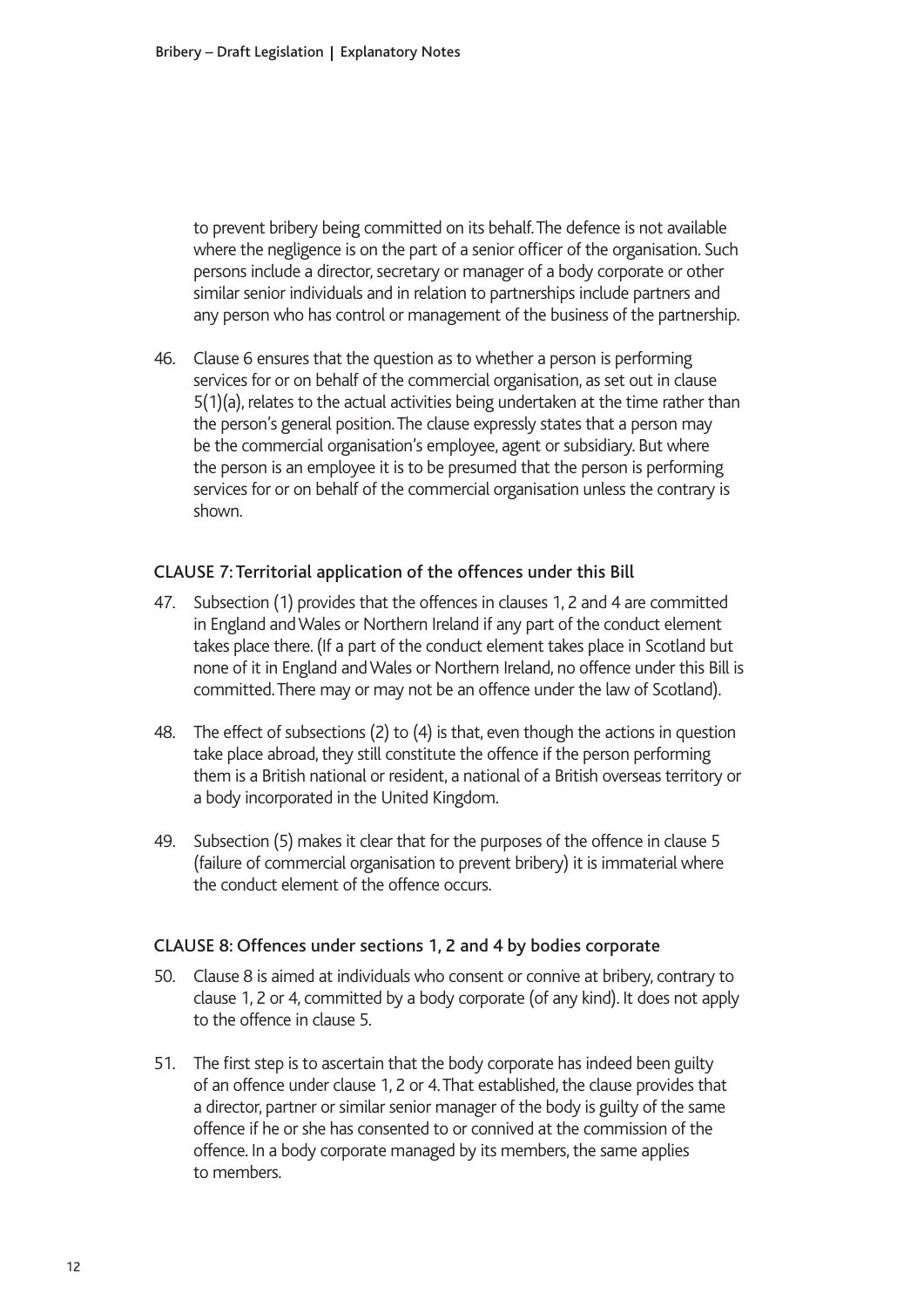52. It should be noted that in this situation, the body corporate and the senior manager are both guilty of the main bribery offence. This clause does not create a separate offence of "consent or connivance".

## CLAUSE 9: Offences under section 5 by partnerships

53. Clause 9 deals with proceedings for an offence against partnerships. Such proceedings must be brought in the name of the partnership (and not the partners) (subsection (1)); certain rules of court and statutory provisions which apply to bodies corporate are deemed to apply to partnerships (subsection (2)); and any fine imposed on the partnership on conviction must be paid out of the partnership assets (subsection (3)).

## CLAUSE 10: Consent to prosecution

54. A prosecution under the Bill in England and Wales can only be brought with the consent of one of the three senior prosecuting authorities, that is to say the Director of Public Prosecutions, the Director of the Serious Fraud Office and the Director of Revenue and Customs Prosecutions. A prosecution in Northern Ireland can only be brought with the consent of the Director of Public Prosecutions for Northern Ireland or the Director of the Serious Fraud Office.

## CLAUSE 11: Penalties

- 55. Any offence under the Bill committed by an individual is punishable either by a fine or imprisonment for up to 10 years (12 months on summary conviction in England and Wales or 6 months in Northern Ireland), or both. An offence committed by a body is punishable by a fine. In either case, the fine may be up to the statutory maximum (£5000) if the conviction is summary, and unlimited if it is on indictment. The clause 5 offence can only be tried upon indictment.
- 56. Section 154 of the Criminal Justice Act 2003, which is not yet in force, sets the maximum sentence that can be imposed by a magistrates' court in England and Wales at 12 months. Where an offence under this Bill is committed before section 154 comes into force, the magistrates' court's power is restricted to 6 months.

## CLAUSE 12: Crown application

57. Clause 12 applies the Bill to individuals in the public service of the Crown. Such individuals will therefore be liable to prosecution if their conduct in the discharge of their duties constitutes an offence under the Bill.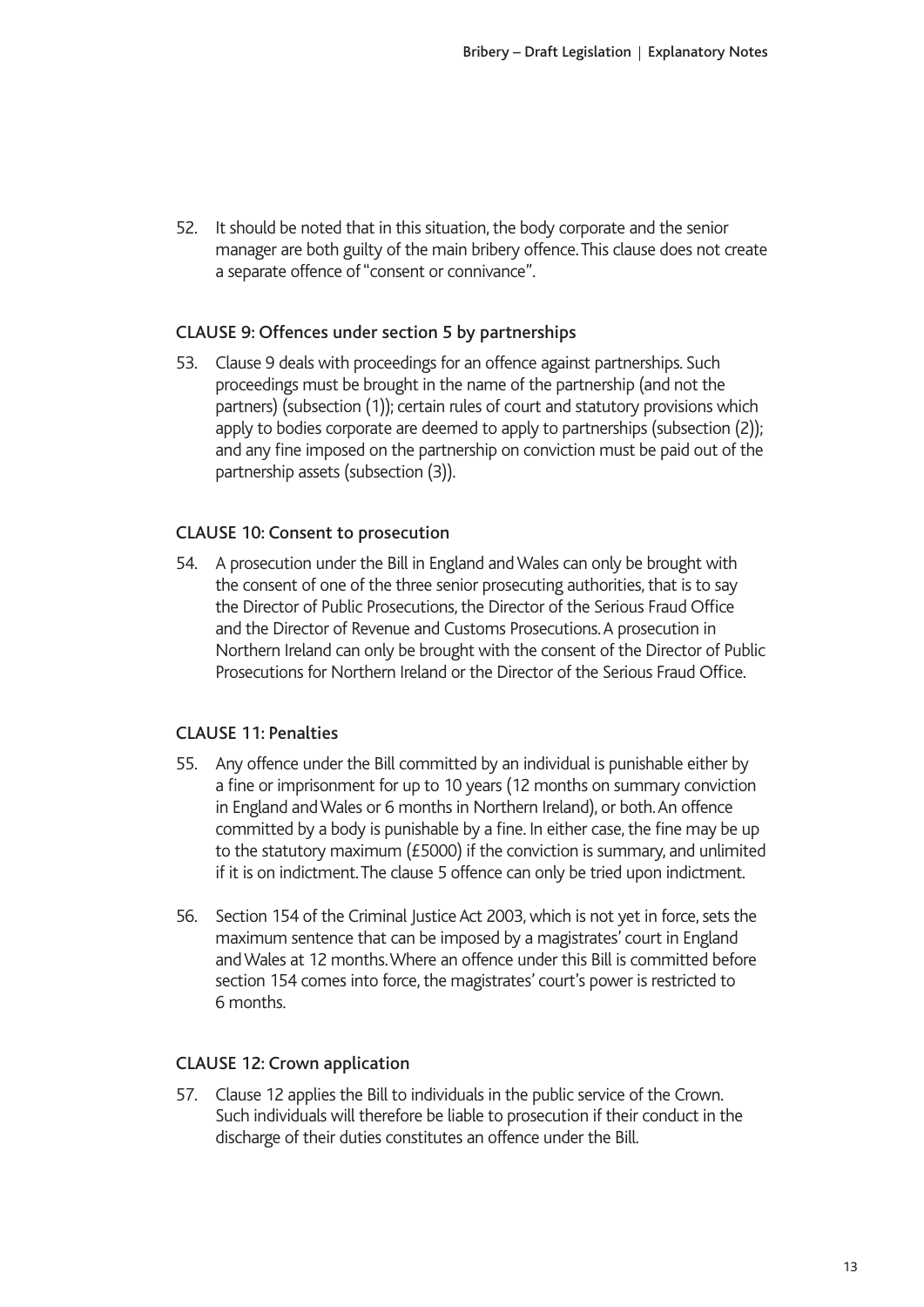## CLAUSES 13 and 14: Authorisations for intelligence services

- 58. The effect of these two clauses is that acts or omissions carried out by persons on behalf of the Security Service, the Secret Intelligence Service or GCHQ do not constitute a bribery offence under the Bill if they are authorised by the Secretary of State. This authorisation scheme is closely modelled on section 7 of the Intelligence Services Act 1994.
- 59. Clause 13 allows the Secretary of State to authorise conduct which would otherwise amount to an offence under clause 1 or 2 (the general offences), although an authorisation may not relate to a clause 1 offence which would also amount to an offence of bribery of a foreign public official under clause 4. This addresses concerns raised by the Joint Committee on the 2003 draft Corruption Bill in relation to, in particular, compliance with the UK's obligations under the *OECD Convention* (see HL paper 157 and HC 705, 31 July 2003, Part 6).
- 60. Subsections (4) to (6) of clause 13 set out the conditions that must be satisfied before the Secretary of State may issue an authorisation: the Secretary of State must be satisfied that any act or omission which is to be authorised will be necessary for the proper discharge of the relevant functions of the intelligence agencies. The Secretary of State must also be satisfied that the nature and likely consequences of the act or omission which is to be authorised will be reasonable, having regard to the purposes for which it is done. Subsection (7) gives the Secretary of State power to grant different types of authorisations, including class authorisations.
- 61. Clause 14 makes supplementary provision regarding authorisations. For example, only the Secretary of State, or a senior official in urgent circumstances and with the consent of the Secretary of State, may make an authorisation. Authorisations last for 6 months when made by the Secretary of State and 2 full days if made by a senior official. The Secretary of State may renew any authorisation. An authorisation must be cancelled if the Secretary of State considers it is no longer necessary.
- 62. A consequential amendment in paragraph 3 of Schedule 1 will amend section 7 of the Intelligence Services Act 1994 to ensure that a bribery offence may be authorised only under this Bill. In addition paragraph 4 of Schedule 1 will amend the Regulation of Investigatory Powers Act 2000 to ensure that the exercise of this scheme will be kept under review by the Intelligence Services Commissioner.

## CLAUSE 15: Proceedings in Parliament

63. This clause implements recommendations made by the Joint Committee on Parliamentary privilege (HL Paper 43 and HC 214, March 1999, paragraph 167)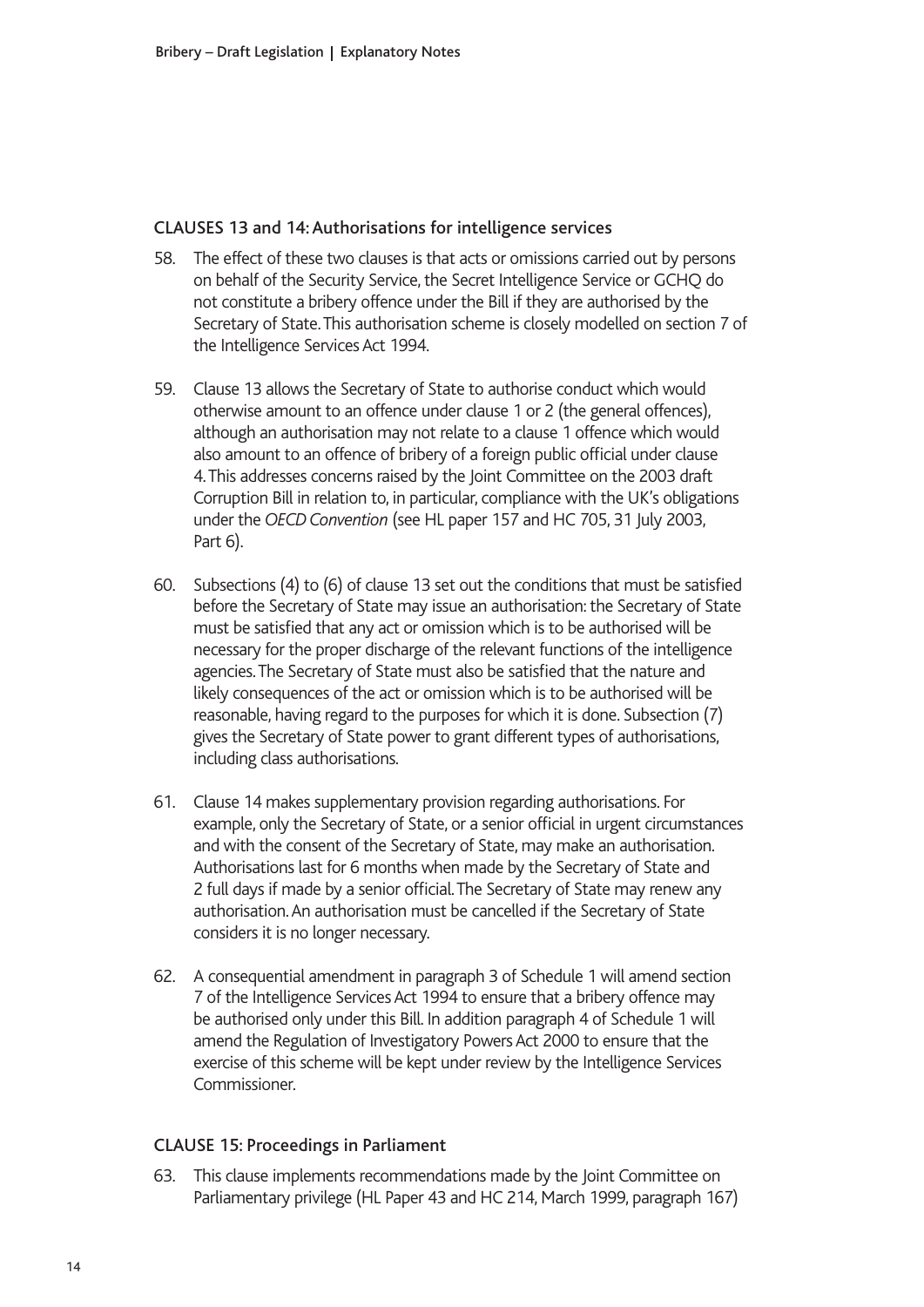and the Joint Committee on the draft Corruption Bill (HL paper 157 and HC 705, 31 July 2003, paragraph 134). Its effect is to make the words or conduct of an MP or peer admissible in proceedings for a bribery offence under the Bill where the MP or peer is a defendant or co-defendant notwithstanding any enactment or rule of law (including Article 9 of the Bill of Rights 1689) which would prevent those words or conduct from being admissible.

## CLAUSE 16: Consequential provision

- 64. This clause abolishes the common law offences of bribery and embracery (bribery of jurors), and refers to the two Schedules, which contain amendments and repeals.
- 65. Subsections (4) to (8) of this clause create a power for the Secretary of State to make supplementary, incidental or consequential provision by order, subject to the approval of both Houses of Parliament in the case of amendments to public general Acts.

## CLAUSE 17: Extent

66. This clause provides that the Bill is generally confined to England and Wales and Northern Ireland except that certain of the miscellaneous, supplementary and final provisions extend to the whole of the UK and generally any amendments or repeals of an enactment or of a provision of an enactment have the same extent as that enactment or provision (although certain repeals and revocations do not extend to Scotland).

## CLAUSE 18: Commencement and Savings

67. This clause covers commencement. Clauses 16(4) to (8), 17, 18 and 19 come into force on the day the Bill is passed. The remainder of the clauses come into force by order of the Secretary of State; this order may appoint different days for different purposes and may contain transitory, transitional or saving provisions. The clause also contains express saving provisions so that any offence committed or partly committed before the operative provisions of the Bill come into force must be dealt with under the old law.

## CLAUSE 19: Short title

68. This clause deals with citation.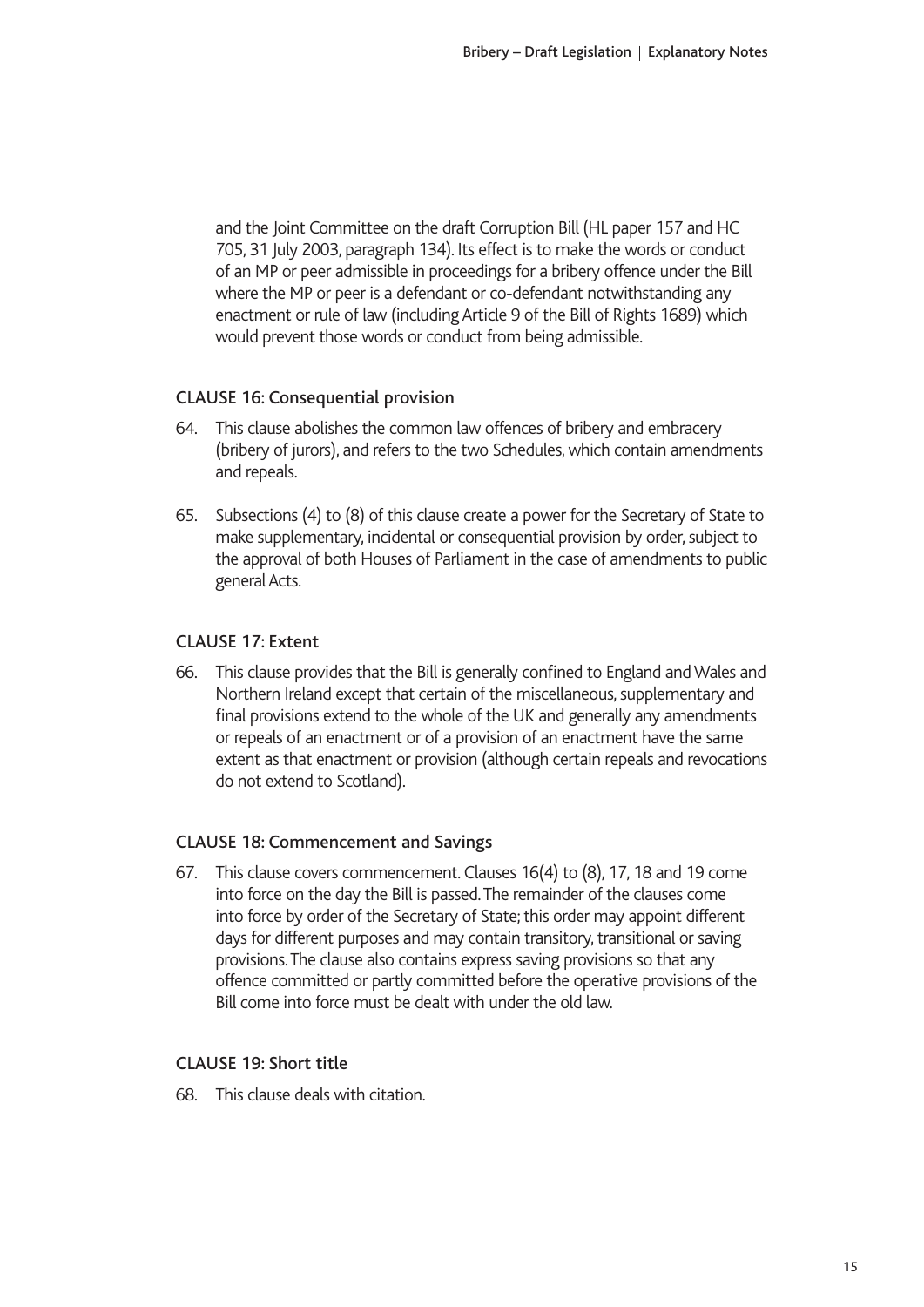## SCHEDULE 1

69. This Schedule contains amendments to other legislation. These are as follows.

## *Ministry of Defence Police Act 1987*

70. Section 2 of that Act gives the Ministry of Defence Police the same powers as civilian police, in relation to services property or personnel, including offences involving the bribery of such persons. At present these offences are those under the Prevention of Corruption Acts 1889 to 1916. The amendment adds the present Bill to the list. (As the 1987 Act extends to the whole of the United Kingdom, and the Prevention of Corruption Acts remain in force in Scotland, it was necessary to leave the references to these Acts in being.)

## *Criminal Justice Act 1987*

71. Section 2A of that Act gives the Director of the Serious Fraud Office power to investigate corruption offences. Again the section extends to the whole of the United Kingdom. The amendment substitutes offences under this Bill as the offences which the Director may investigate. The offences in question are the bribery of foreign officials (clause 4), and the general bribery offence (clauses 1 and 2) where the functions in question are performed outside or unconnected with the United Kingdom.

## *Intelligence Services Act 1994*

72. Section 7 of the Intelligence Services Act 1994 provides for Secretary of State authorisation of acts outside the British Islands that are necessary for the proper discharge of a function of the Intelligence Service. The amendment ensures that a bribery offence may be authorised only under clauses 13 and 14 of this Bill.

## *Regulation of Investigatory Powers Act 2000*

73. Section 59(2) of the Regulation of Investigatory Powers Act 2000 sets out the matters to be kept under review by the Intelligence Services Commissioner. The amendment ensures that authorisations made under this Bill are to be included among such matters.

## *Serious Organised Crime and Police Act 2005*

74. Chapter 1 of Part 2 of that Act gives investigatory powers to the Director of Public Prosecutions and other prosecuting authorities in relation to offences listed in section 61. This list was amended by SI 2006/1629 to include common law bribery and offences under the Prevention of Corruption Acts: this amendment extends only to England and Wales. Accordingly it is amended by substituting the offences under the Bill, again only in England and Wales.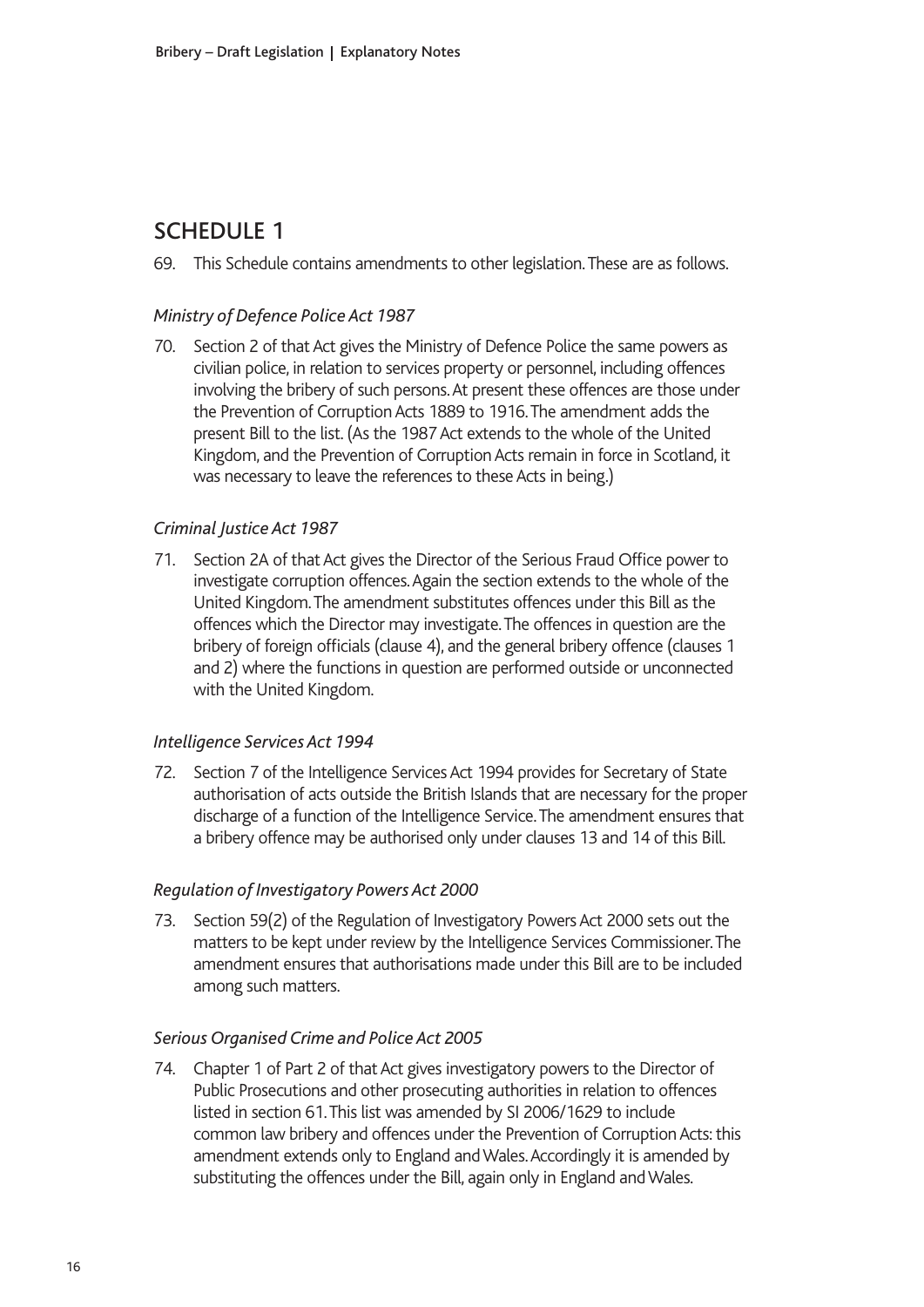75. A similar amendment applies to section 76, which gives the court power to make a financial reporting order in dealing with a person convicted of (among other offences) corruption offences.

## *Armed Forces Act 2006*

76. Schedule 2 creates a number of military offences with world-wide application, by reference to civilian offences existing in the law of England and Wales. The list of civilian offences is amended to include the offences under the Bill; but as this has the effect of creating new military offences, the application of the amendment is also world-wide.

## *Serious Crime Act 2007*

77. This Act gives power to make a "serious crime prevention order" in relation to offences listed in Schedule 1 of the Act. Part 1 of that Schedule, relating to offences in England and Wales, and Part 2, relating to offences in Northern Ireland, include offences under the Prevention of Corruption Acts. The present amendments replace these references with offences under clauses 1, 2 and 4 of the Bill. The amendments extend to England and Wales and Northern Ireland, as a court in Northern Ireland may make a serious crime prevention order in relation to offences in England and Wales.

## SCHEDULE 2

- 78. This Schedule contains repeals.
- 79. The three Prevention of Corruption Acts are repealed in their entirety. These offences are wholly replaced by the offences under the Bill. The repeal extends only to England and Wales and Northern Ireland: in Scotland the Acts remain in force.
- 80. Section 22 of the Criminal Justice Act (Northern Ireland) 1945 (c. 15 (N.I.)) amends section 4 of the Public Bodies Corrupt Practices Act 1889 and section 2(1) of the Prevention of Corruption Act 1906 to provide for proceedings to be taken in Northern Ireland only with the consent of the Attorney General for Northern Ireland. Given the 1889 and 1906 Acts will be repealed, the section will become redundant.
- 81. Section 112 (3) of the Electoral Law Act (Northern Ireland) 1962 (c.14 (N.I.) amended paragraphs (c) and (d) of section 2 of the 1889 Act and will be redundant following the repeal of the 1889 Act.
- 82. The entry in the table in Schedule 2 of the Criminal Justice (Miscellaneous Provisions) Act (Northern Ireland) 1968 (c. 28 (N.I.)) relating to the Prevention of Corruption Act 1906 increased the penalty in Northern Ireland for the offence under section 1(1) of the 1906 Act from 4 months imprisonment to 6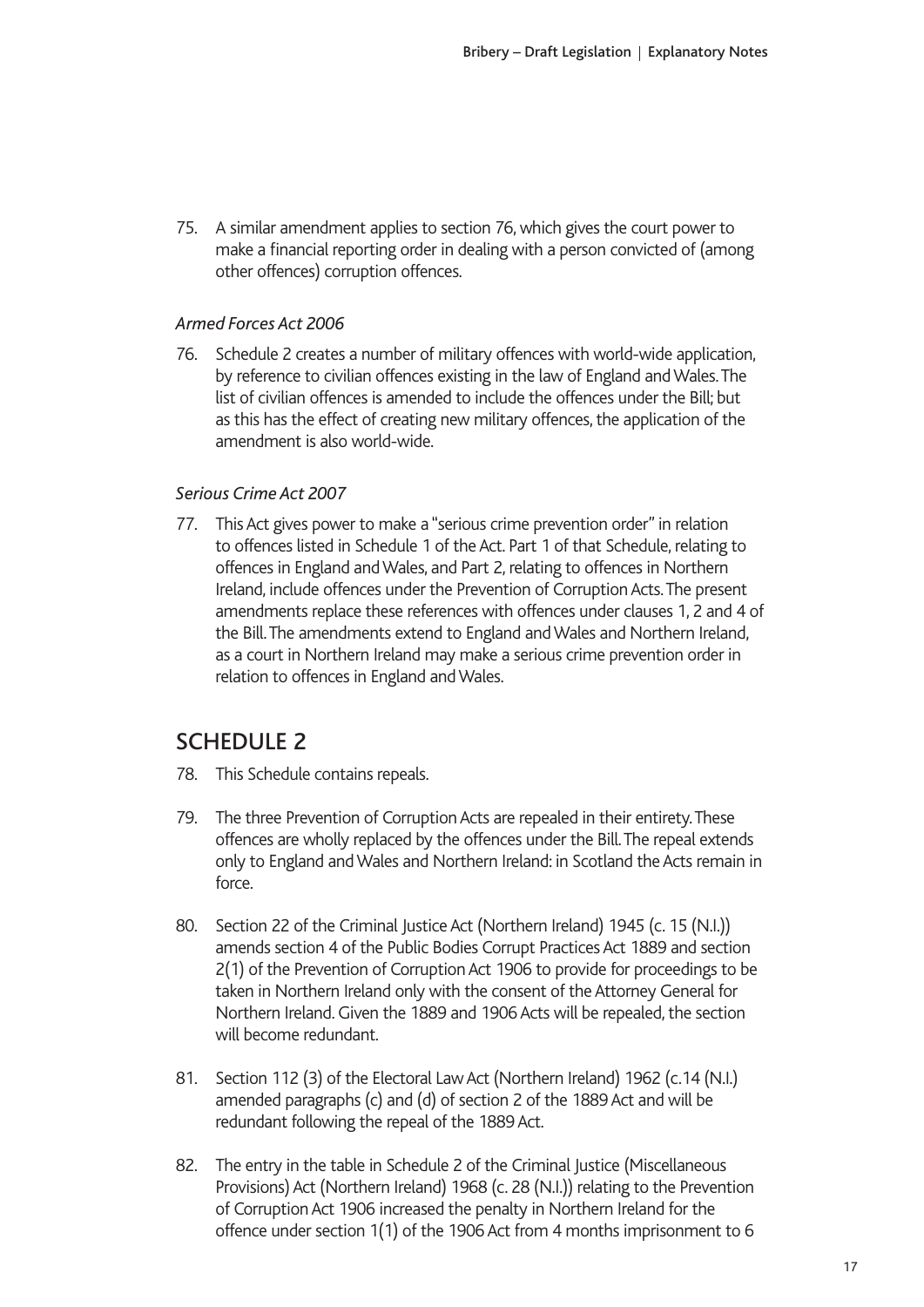months imprisonment. That entry will become redundant upon repeal of the 1906 Act.

- 83. Paragraphs 1 and 3 of Schedule 8 of Local Government Act (Northern Ireland) 1972 (c.9 (N.I.)) amended the 1889 Act and the 1906 Act respectively and will be redundant following the repeal of these Acts.
- 84. Section 1(8)(a) and (b) of the Increase in Fines Act (Northern Ireland) 1967 (c. 29)(N.I.) provide that a court may impose a fine whether greater or less than the amount limited by section 2 of the Public Bodies Corrupt Practices Act 1889 or section 1(1) of the Prevention of Corruption Act 1906 respectively. These references will become redundant once those two Acts are repealed.
- 85. Section 19(1) of the Civil Aviation Act 1982 (c.16) designates the Civil Aviation Authority as a public authority for the purposes of the Prevention of Corruption Acts 1889-1916 and will be redundant once they are repealed.
- 86. Section 47 of the Criminal Justice Act 1988, which inserts provisions about penalties into the three Prevention of Corruption Acts, is also repealed.
- 87. Article 14(1) of the Criminal Justice (Evidence etc.) (Northern Ireland) Order 1988 (S.I. 1988/1847 (N.I.17) amended paragraph (a) of section 2 of the 1889 Act and will be redundant following the repeal of the 1889 Act.
- 88. Section 43 of the Scotland Act 1998 (c. 46) provides that the Scottish Parliament shall be a public body for the purposes of the Prevention of Corruption Acts 1889-1916. This section will be redundant once those Acts are repealed
- 89. Sections 108 to 110 of the Anti-terrorism, Crime and Security Act 2001, which extend the geographical scope of the offences under those three Acts, are also repealed.
- 90. Section 44 of the Government of Wales Act 2006 (c. 32) provides that the Welsh Assembly and the Assembly Commission shall be public bodies for the purposes of the Prevention of Corruption Acts 1889-1916. This section will be redundant once those Acts are repealed.
- 91. In the Armed Forces Act 2006, those paragraphs in the list in Schedule 2 which refer to offences under the Prevention of Corruption Acts are repealed. This repeal is a corollary of the amendment to that list in Schedule 1 to this Bill.
- 92. Section 217(1)(a) of the Local Government and Public Involvement in Health Act 2007 gives the Secretary of State power to define an "entity under the control of a local authority" for the purposes of section 4(2) of the Prevention of Corruption Act 1916. This is now repealed. Paragraph 1 of Schedule 14 to the 2007 Act, which contains amendments to the 1916 Act, is also repealed.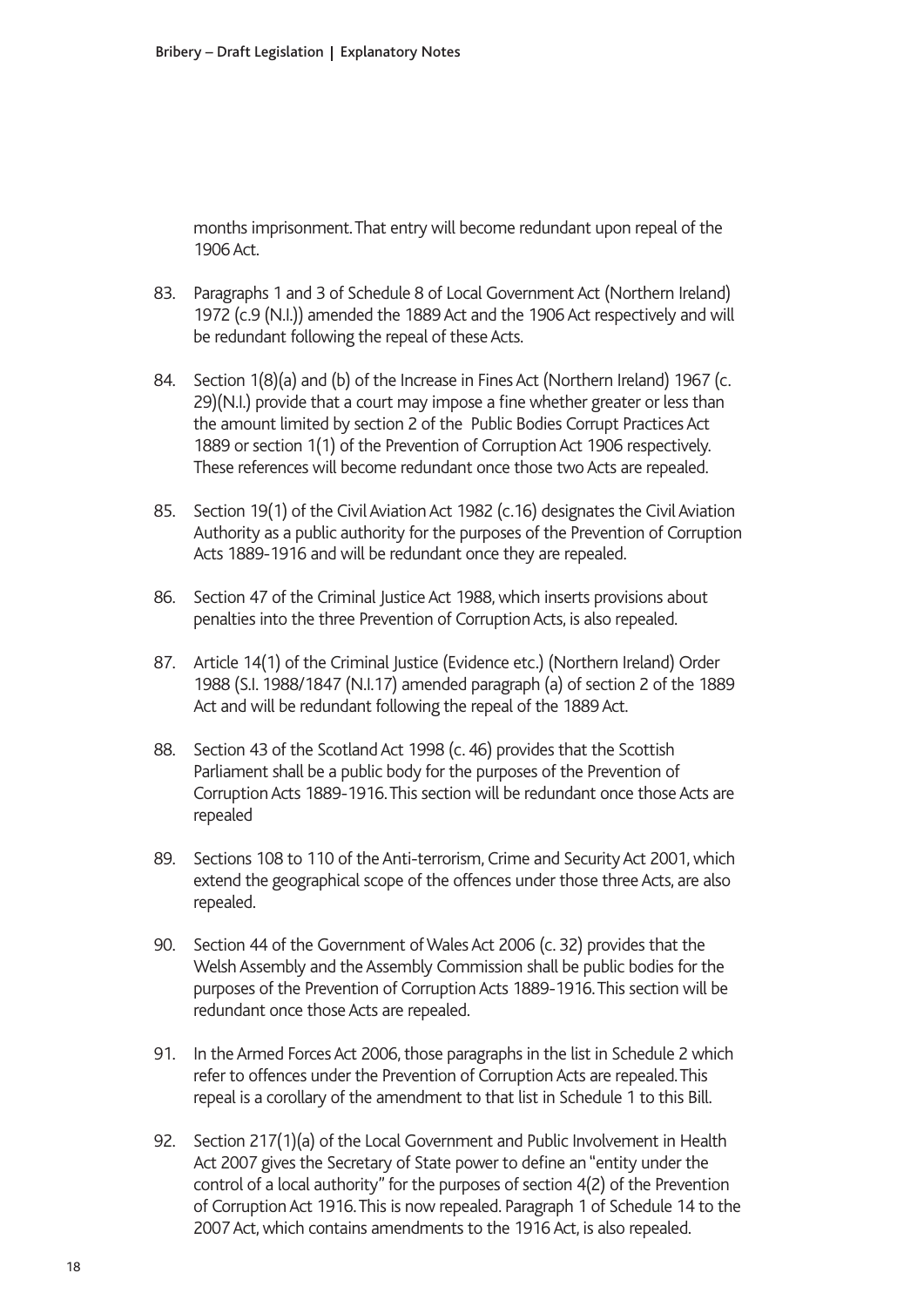93. Paragraph 16 of Schedule 1 of the Housing and Regeneration Act 2008 (c.17) provides that the Home and Communities Agency shall be a public body for the purposes of the Prevention of Corruption Acts 1889-1916. This section will be redundant once those Acts are repealed.

## FINANCIAL EFFECTS OF THE BILL

94. The Bill's provisions would result in a net annual increase in costs for the Criminal Justice System of £2.18m. This is based on an estimate of a small number of additional prosecutions a year arising from the introduction of the new corporate offence.

## PUBLIC SERVICE MANPOWER EFFECTS OF THE BILL

95. There are no significant implications for public service manpower.

## SUMMARY OF IMPACT ASSESSMENT

- 96. A draft implementation stage impact assessment for the draft Bill has been prepared. This can be found on the Ministry of Justice website (www.justice.gov. uk). As regards the impact of the Bill on public sector resources the assessment is complete. For the most part, the provisions in the draft Bill represent a reformulation of existing bribery offences. Due to low levels of offending, the increase in the maximum sentence of imprisonment for these offences should have a negligible impact in terms of prison places.
- 97. The new corporate offence of negligently failing to prevent bribery is likely to involve a small additional cost to the criminal justice system (as outlined above). There are no implications for prison places or the legal aid budget arising from the corporate offence.
- 98. The impact assessment will, however, be developed further following publication of the Bill, as a result of collaboration with business organisations at all levels to assess the potential impact on the business sector of the proposed new form of corporate liability. We believe that the draft Bill will not impose any significant additional administrative burden on business. The corporate offence is not regulatory in nature and there will be no monitoring of compliance. The intention here is that the offence will have a beneficial effect for corporate governance by encouraging those companies which have not already done so to adopt adequate systems to prevent bribery. But this is not a one size fits all approach. It is not intended to prescribe the anti-bribery measures to be taken.
- 99. The benefits of the new corporate offence include enhanced ability on the part of business organisations to assess the suitability of their systems due to increased clarity in the law and efficiency savings through, for example, reducing the cost of risk assessment. In addition, the enhancement of the UK's reputation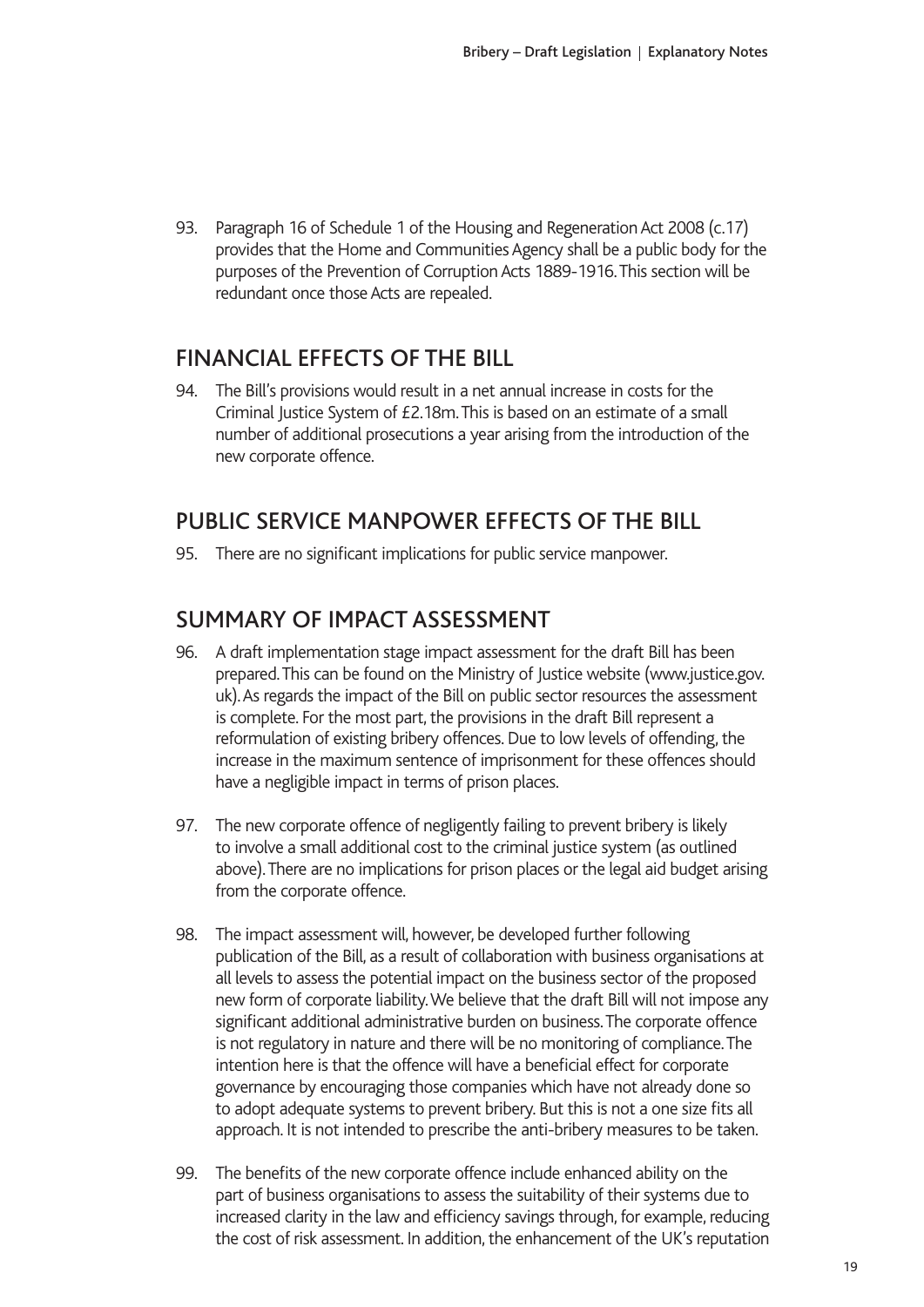as a consequence of our reforms should allow UK business to compete more successfully in international markets.

100. An equality impact assessment initial screening has been completed and concluded that a full equality impact assessment is not required as the provisions in the draft Bill would not impact differently on any particular sections of society.

## EUROPEAN CONVENTION ON HUMAN RIGHTS

101. The Government considers that the provisions of the draft Bill are fully compatible with the European Convention on Human Rights.

## *Failing to prevent bribery – defence of adequate procedures*

- 102. Clause 5 creates an offence in respect of a relevant commercial organisation if a person performing services for or on behalf of the organisation bribes another person in connection with the organisation's business and a responsible person, or a number of such persons taken together, was negligent in failing to prevent the bribery. It is a defence to a charge under the section (except where the negligence was on the part of a senior officer of the organisation) to prove that the defendant organisation had in place adequate procedures to prevent persons performing services for or on behalf of the organisation from committing bribery offences.
- 103. Under the defence in subsection (4) of clause 5, it will fall to the defendant organisation to establish that the defence applies on the balance of probabilities. The legal burden in respect of the defence therefore will fall on the defendant.
- 104. Article 6(2) of the Convention requires that every person charged with a criminal offence shall be presumed innocent until proved guilty according to law. The Government considers that placing the legal burden on the defendant to establish the defence is compatible with Article 6(2).
- 105. The Government considers that the reverse burden pursues a legitimate aim – namely ensuring that an organisation whose responsible person (or persons) has failed to prevent bribery being employed on its behalf should be guilty of an offence unless the organisation had adequate procedures in place to prevent bribery being employed on its behalf – and is proportionate to achieve that aim. The Government notes that the procedures that an organisation had in place to prevent bribery being employed on its behalf is a matter that is particularly within the knowledge of the defendant organisation. The organisation will have ready access to the information needed to establish the existence of the defence. In the light of this, it would be very difficult to place the legal burden on the prosecution to establish the contrary. The defence was recommended by the Law Commission, who also concluded that the legal burden ought properly to be placed on the defendant organisation.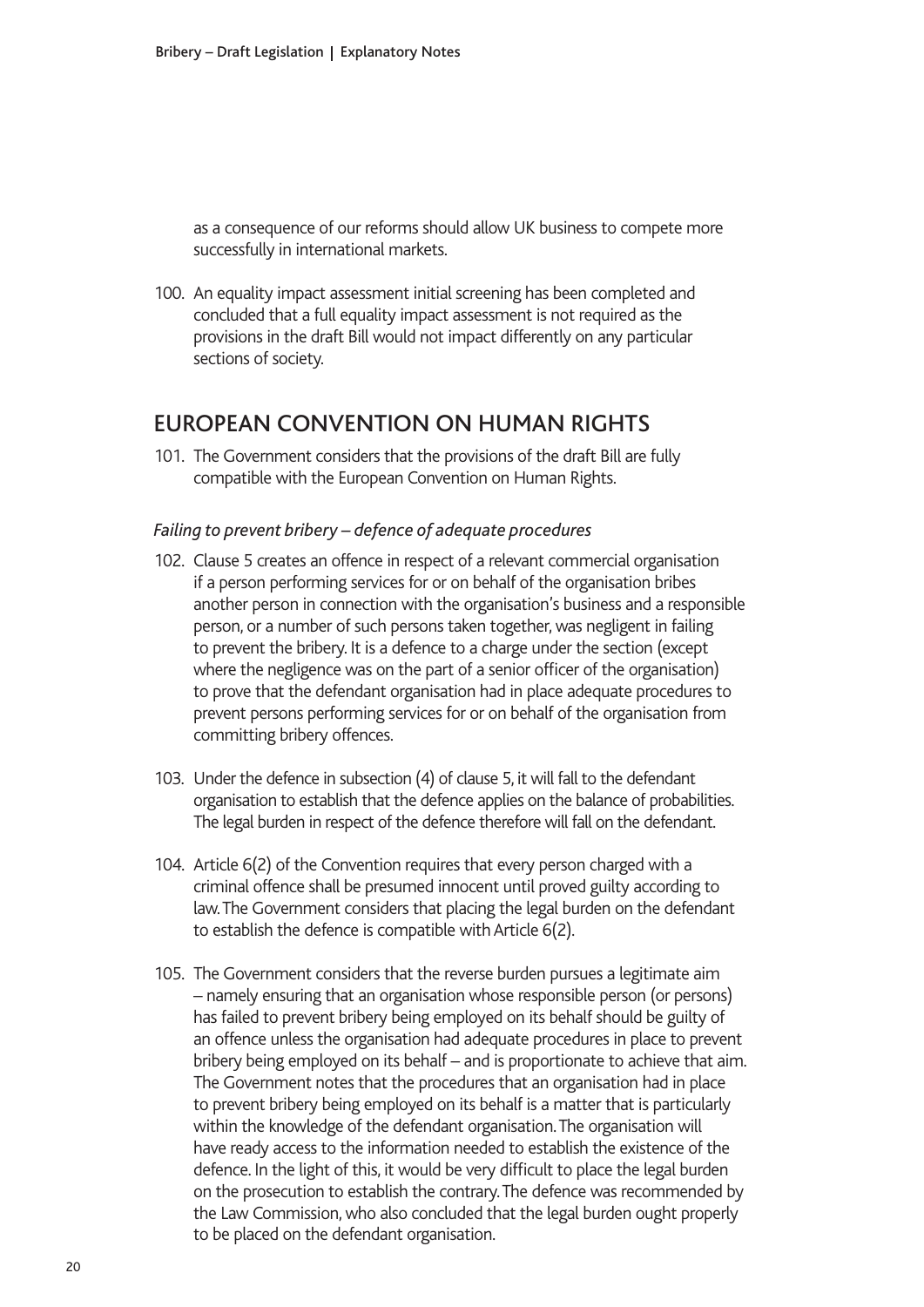## *Repeal of the existing law*

- 106. Section 2 of the Prevention of Corruption Act 1906 introduced a presumption of corruption in certain cases involving corruption within the public sector. It applies where it is proved in any prosecution under the Public Bodies Corrupt Practices 1889 or the Prevention of Corruption 1906 Act that any consideration was paid to, given or received by an employee of the Crown, any Government Department or public body by another person (or their agent) seeking to obtain a contract from the Crown. The effect of section 2 is to place the burden of proof onto the defendant to prove, on the balance of probabilities, that the relevant payment was not given or received corruptly. This means that the defendant bears the legal burden for disproving the 'corruptly' element of the offence in the specific circumstances covered by section 2.
- 107. The Government is aware that concerns have been raised in the past over whether the presumption in section 2 is compatible with Article 6(2) of ECHR. The Law Commission expressed concern around this issue in 1998 (albeit they did not reach a firm conclusion that the provision was not compatible). The proposals in the draft Bill will repeal the presumption in section 2 and therefore any risk in respect of compatibility of the existing law will be removed.

## **COMMENCEMENT**

108. As provided by clause 18, clauses 16(4) to (8), 17, 18 and 19 come into force on the day the Bill is passed. The remainder of the clauses come into force by order of the Secretary of State.

## **PRE-LEGISLATIVE SCRUTINY**

- 109. The Bill will now be subject to pre-legislative scrutiny. Contact details for the relevant Scrutiny Committee will be posted on the Ministry of Justice website once the arrangements for pre-legislative scrutiny are confirmed.
- 110. You may wish to address general enquiries to:

The Bribery Bill Team The Ministry of Justice Rm10.54, 102 Petty France London SW1H 9AJ

Tel: 020 3334 5011/23 Fax: 020 3334 5051

Or by email to:

BriberyBillTeam@justice.gsi.gov.uk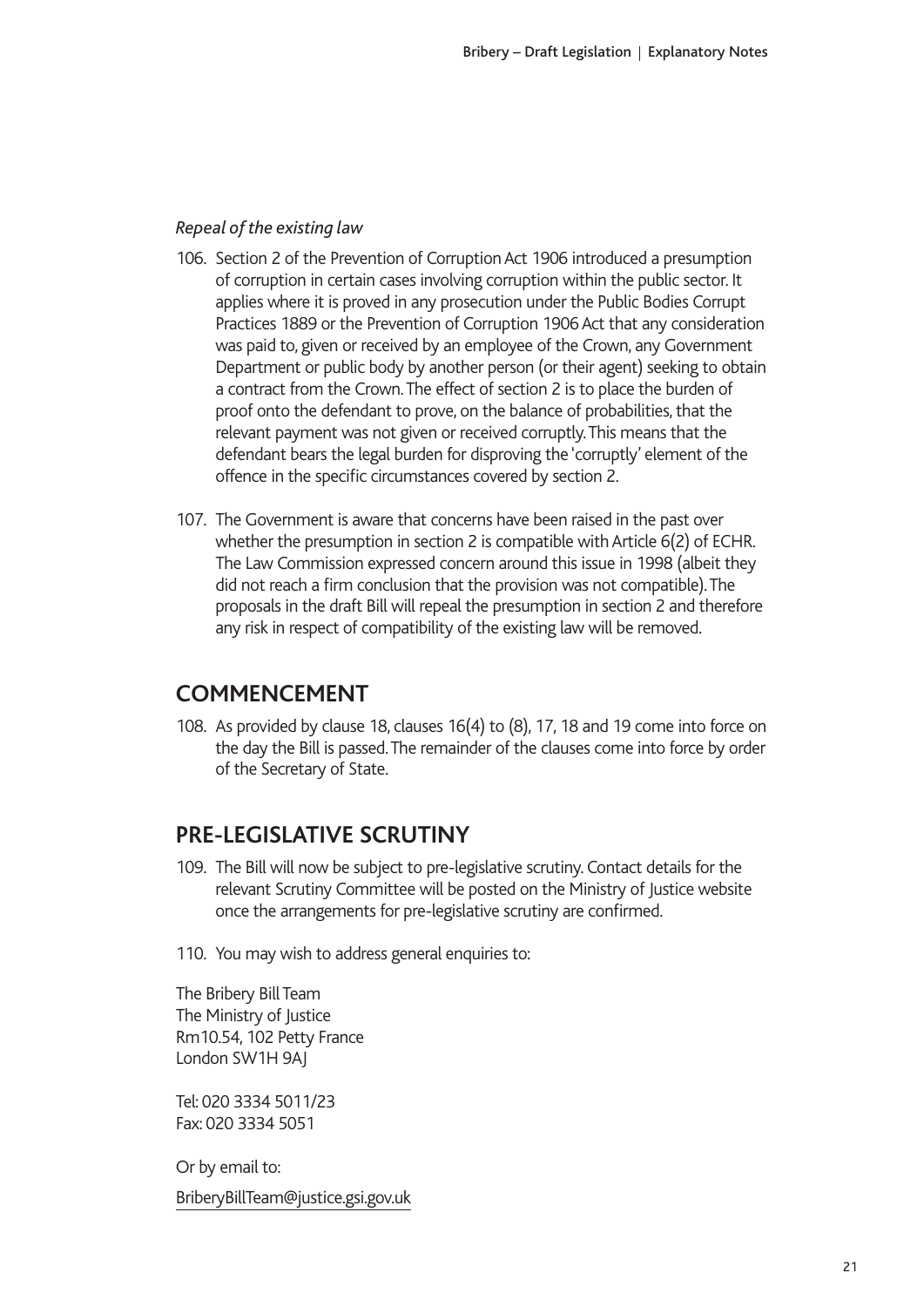Bribery – Draft Legislation | Explanatory Notes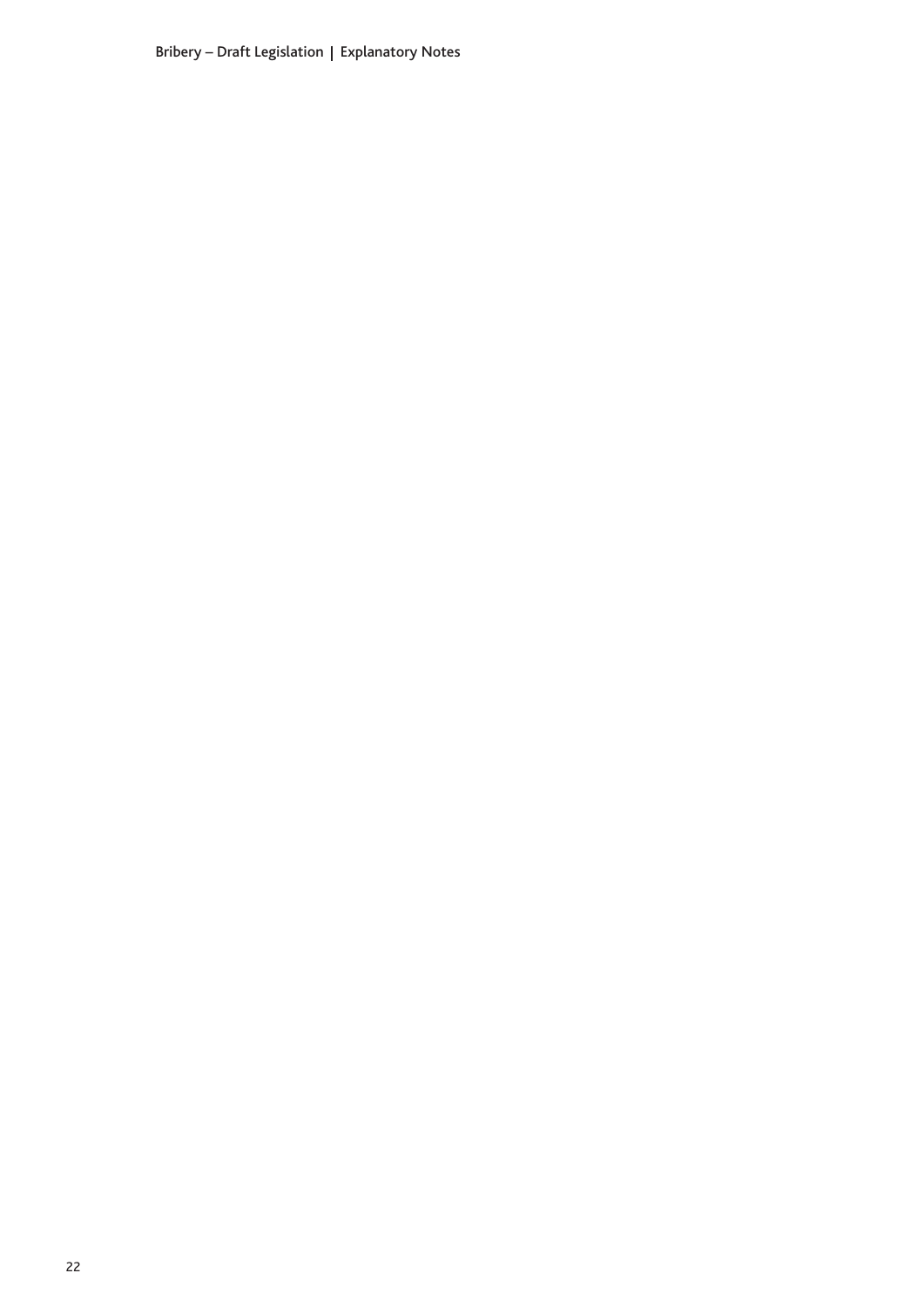## **Bribery Bill**

## **CONTENTS**

## General bribery offences

- 1 Offences of bribing another person
- Offences relating to being bribed  $\overline{2}$
- 3 Function or activity to which bribe relates

## Bribery of foreign public officials

Bribery of foreign public officials  $\overline{4}$ 

### Failure of commercial organisations to prevent bribery

- 5 Failure of commercial organisations to prevent bribery
- Section 5: supplementary provision 6

### General provisions about offences

- 7 Offences under this Act: territorial application
- Offences under sections 1, 2 and 4 by bodies corporate 8
- 9 Offences under section 5 by partnerships
- 10 Consent to prosecution
- 11 Penalties

### Miscellaneous

- 12 Crown application
- 13 Authorisations for intelligence services
- Authorisations: supplementary 14
- 15 Proceedings in Parliament

## Supplementary and final provisions

- 16 Consequential provision
- 17 Extent
- 18 Commencement and savings
- 19 Short title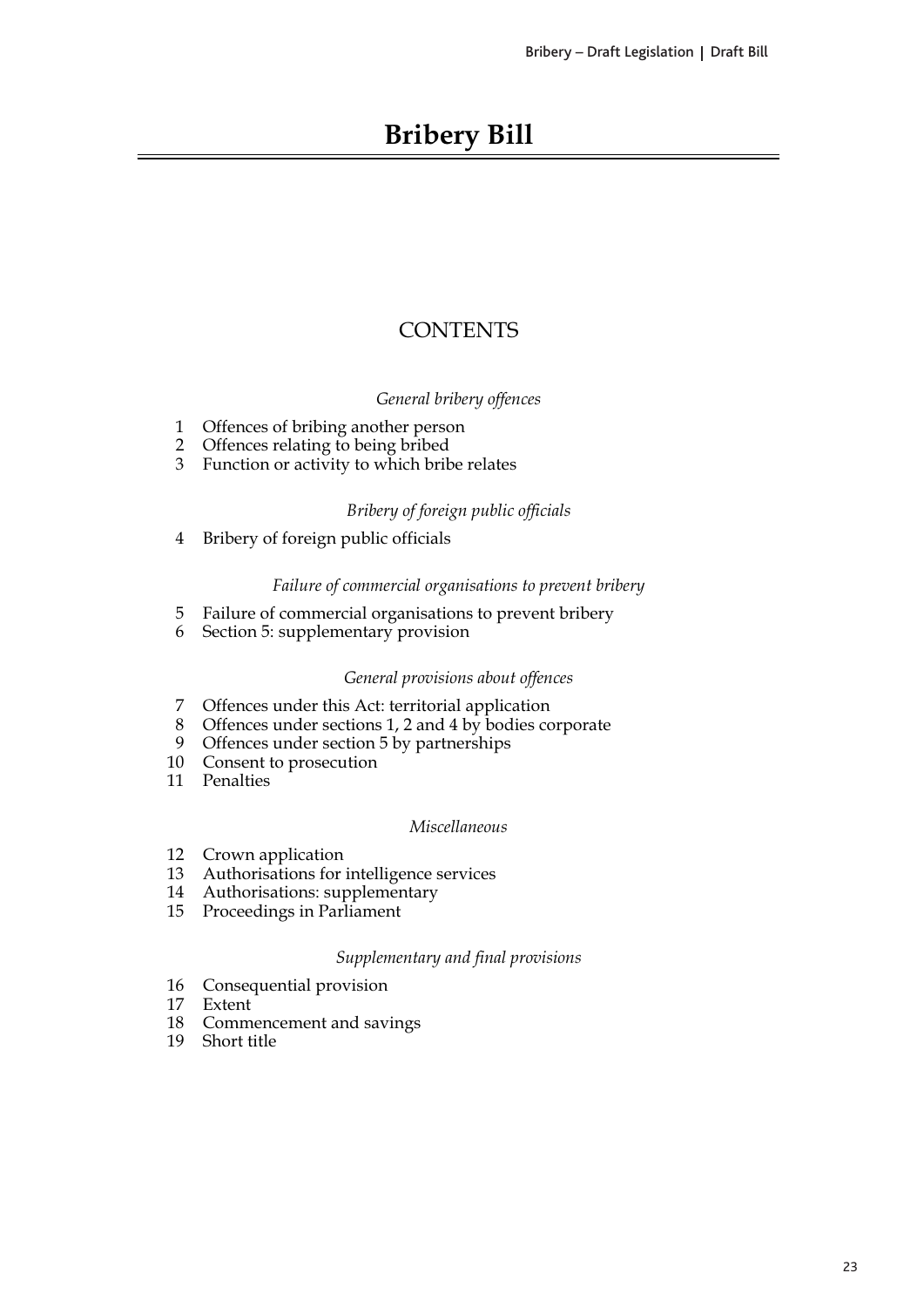Schedule  $1 -$  Consequential amendments<br>Schedule  $2 -$  Repeals and revocations

 $\mathcal{L}$ 

 $\overline{\phantom{0}}$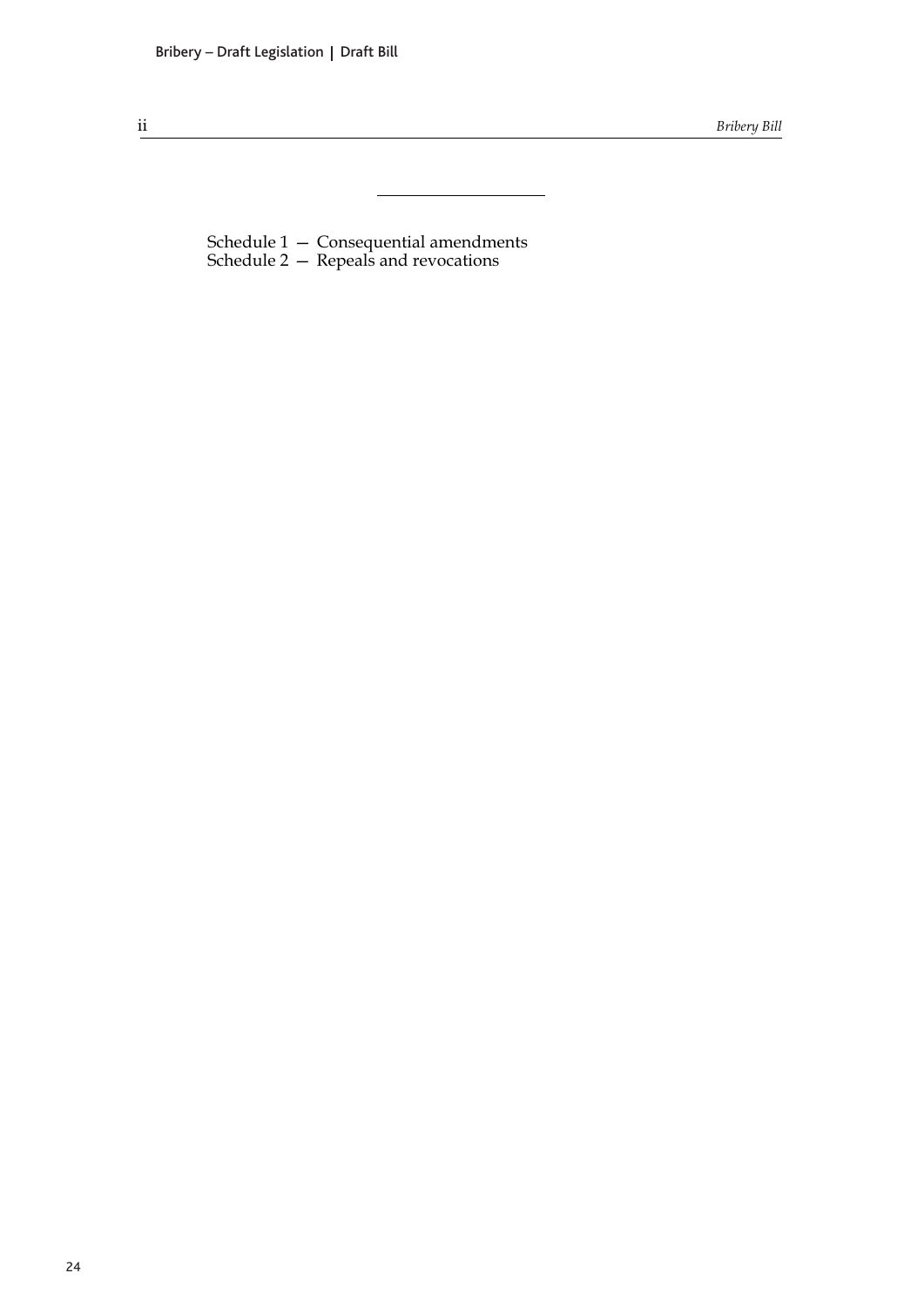$\mathbf{1}$ 

## A **BILL**

**TO** 

Make provision about offences relating to bribery; and for connected purposes.

E IT ENACTED by the Queen's most Excellent Majesty, by and with the advice and **Consent of the Lords Spiritual and Temporal, and Commons, in this present** Parliament assembled, and by the authority of the same, as follows: -

#### General bribery offences

#### $\mathbf{1}$ Offences of bribing another person

- (1) A person ("P") is guilty of an offence if either of the following cases applies.
- (2) Case 1 is where  $-$ 
	- (a) P offers, promises or gives a financial or other advantage to another person, and
	- (b) P intends the advantage  $$ 
		- to induce a person to perform improperly a function or activity  $(i)$ to which section 3 applies, or
		- to reward a person for the improper performance of such a  $10$  $(ii)$ function or activity.
- $(3)$  Case 2 is where
	- (a) P offers, promises or gives a financial or other advantage to another person, and
	- (b) P knows or believes that the acceptance of the advantage would itself 15 constitute the improper performance of a function or activity to which section 3 applies.
- In case 1 it does not matter whether the person to whom the advantage is  $(4)$ offered, promised or given is the same person as the person who is to perform, or has performed, the function or activity concerned.
- In cases 1 and 2 it does not matter whether the advantage is offered, promised  $(5)$ or given by P directly or through a third party.

20

5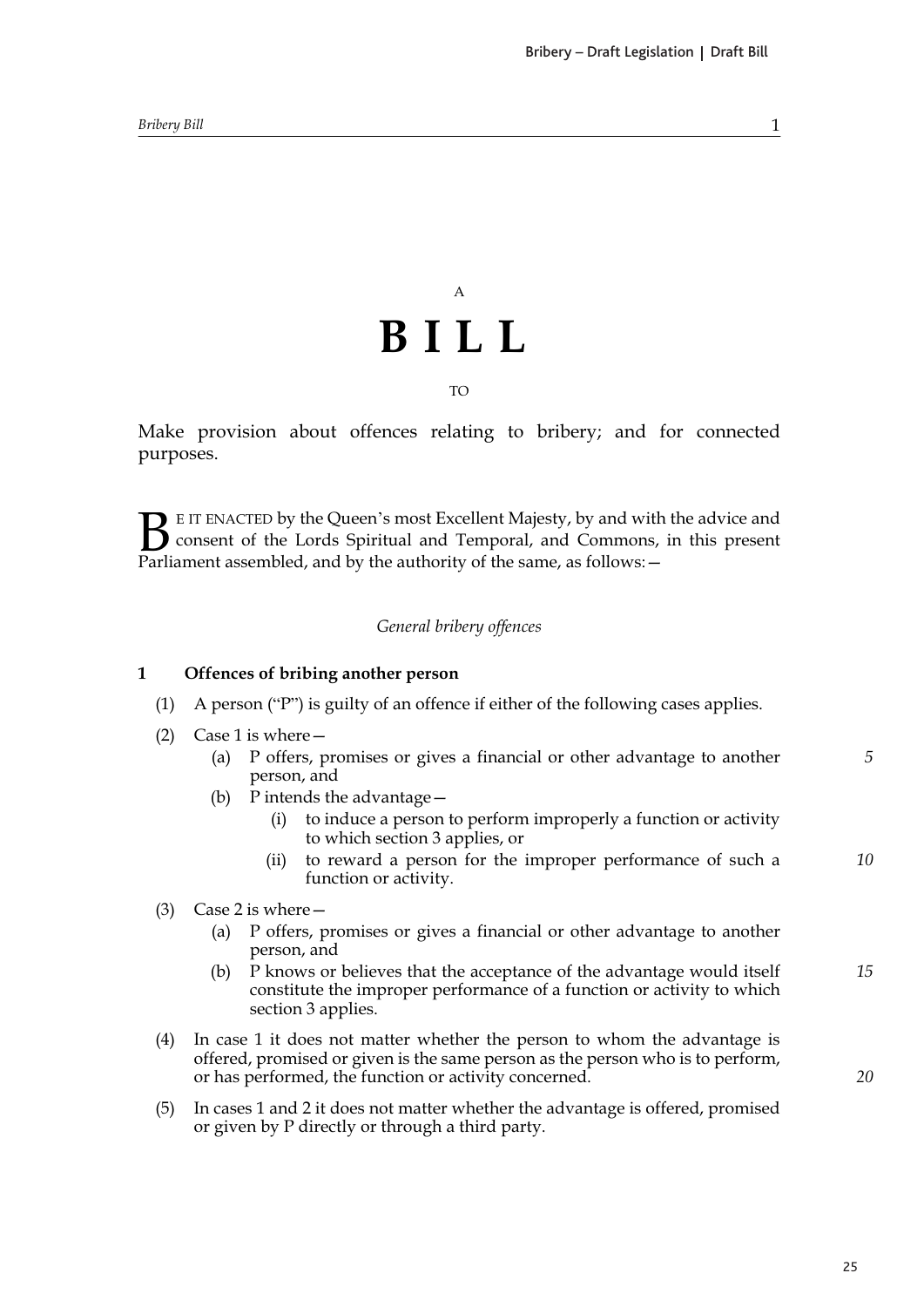| $\overline{c}$          | <b>Bribery Bill</b>                                                                                                                                                                                                                                                                                                           |    |
|-------------------------|-------------------------------------------------------------------------------------------------------------------------------------------------------------------------------------------------------------------------------------------------------------------------------------------------------------------------------|----|
| $\overline{\mathbf{2}}$ | Offences relating to being bribed                                                                                                                                                                                                                                                                                             |    |
| (1)                     | A person ("R") is guilty of an offence if any of the following cases applies.                                                                                                                                                                                                                                                 |    |
| (2)                     | Case 3 is where R requests, agrees to receive or accepts a financial or other<br>advantage intending that, in consequence, a function or activity to which<br>section 3 applies should be performed improperly (whether by R or another<br>person).                                                                           | 5  |
| (3)                     | Case 4 is where $-$<br>R requests, agrees to receive or accepts a financial or other advantage,<br>(a)<br>and                                                                                                                                                                                                                 |    |
|                         | the request, agreement or acceptance itself constitutes the improper<br>(b)<br>performance by R of a function or activity to which section 3 applies.                                                                                                                                                                         | 10 |
| (4)                     | Case 5 is where R requests, agrees to receive or accepts a financial or other<br>advantage as a reward for the improper performance (whether by R or another<br>person) of a function or activity to which section 3 applies.                                                                                                 |    |
| (5)                     | Case 6 is where, in anticipation of or in consequence of R requesting, agreeing<br>to receive or accepting a financial or other advantage, a function or activity to<br>which section 3 applies is performed improperly $-$<br>by R, or<br>(a)<br>by another person at R's request or with R's assent or acquiescence.<br>(b) | 15 |
| (6)                     | In cases 3 to 6 it does not matter -                                                                                                                                                                                                                                                                                          | 20 |
|                         | whether R requests, agrees to receive or accepts (or is to request, agree<br>(a)<br>to receive or accept) the advantage directly or through a third party,<br>whether the advantage is (or is to be) for the benefit of $R$ or another<br>(b)<br>person.                                                                      |    |
| (7)                     | In cases 4 to 6 it does not matter whether R knows or believes that the<br>performance of the function or activity is improper.                                                                                                                                                                                               | 25 |
| (8)                     | In case 6, where a person other than R is performing the function or activity, it<br>also does not matter whether that person knows or believes that the<br>performance of the function or activity is improper.                                                                                                              |    |
| 3                       | Function or activity to which bribe relates                                                                                                                                                                                                                                                                                   | 30 |
| (1)                     | This section applies to those of the following functions and activities which<br>meet one or more of conditions A to C-<br>any function of a public nature,<br>(a)                                                                                                                                                            |    |
|                         | any activity connected with a business, trade or profession,<br>(b)<br>any activity performed in the course of a person's employment, and<br>(c)<br>any activity performed by or on behalf of a body of persons (whether<br>(d)<br>corporate or unincorporate).                                                               | 35 |
| (2)                     | It applies even if the function or activity -<br>has no connection with the United Kingdom, and<br>(a)<br>is carried out in a country or territory outside the United Kingdom.<br>(b)                                                                                                                                         | 40 |
| (3)                     | Condition A is that a person performing the function or activity is expected to<br>perform it in good faith.                                                                                                                                                                                                                  |    |
| (4)                     | Condition B is that a person performing the function or activity is expected to<br>perform it impartially.                                                                                                                                                                                                                    |    |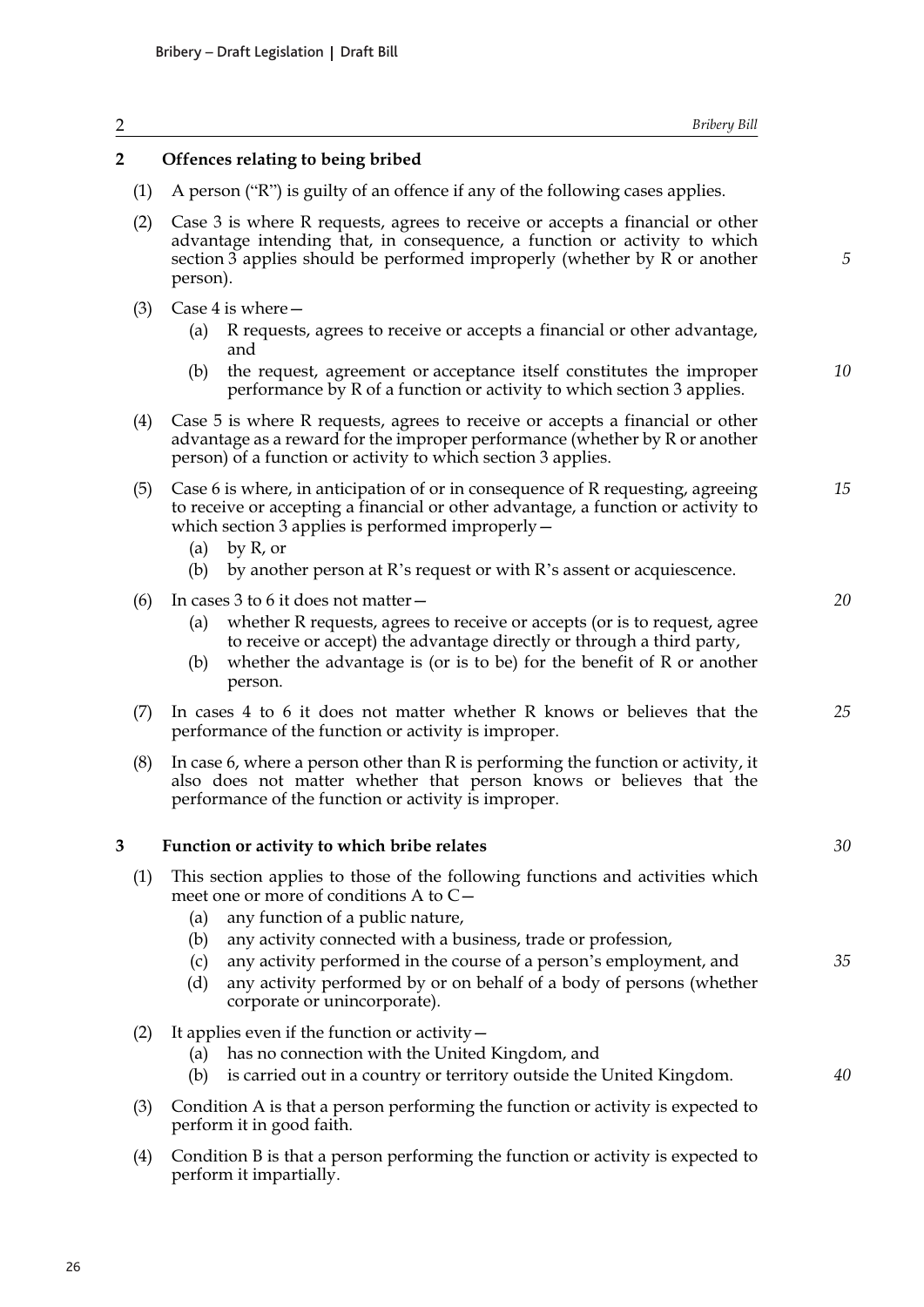$\mathfrak{Z}$ 

5

 $10$ 

15

20

| <b>Bribery Bill</b> |  |
|---------------------|--|
|---------------------|--|

(5) Condition C is that a person performing the function or activity is in a position of trust by virtue of performing it.

- $(6)$ For the purposes of sections 1 and 2 a function or activity to which this section  $applies -$ 
	- (a) is performed improperly if it is performed in breach of a relevant expectation, and
	- is to be treated as being performed improperly if there is a failure to (b) perform the function or activity and that failure is itself a breach of a relevant expectation.
- (7) In subsection (6) "relevant expectation"  $$ 
	- in relation to a function or activity which meets condition A or B, means  $(a)$ the expectation mentioned in the condition concerned, and
	- in relation to a function or activity which meets condition C, means any (b) expectation as to the manner in which, or the reasons for which, the function or activity will be performed that arises from the position of trust mentioned in that condition.
- (8) For the purposes of this section, the test of what is expected is a test of what a reasonable person would expect.
- (9) Anything that a person does (or omits to do) arising from or in connection with that person's past performance of a function or activity mentioned in subsection (1) is to be treated for the purposes of this Act as being done (or omitted) by that person in the performance of that function or activity.

#### Bribery of foreign public officials

#### $\overline{\mathbf{4}}$ Bribery of foreign public officials

- (1) A person ("P") who bribes a foreign public official ("F") is guilty of an offence 25 if  $\bar{P}$ 's intention is to influence  $\bar{F}$  in  $\bar{F}$ 's capacity as a foreign public official.
- $(2)$  P must also intend to obtain or retain
	- $(a)$ business, or
	- (b) an advantage in the conduct of business.
- $(3)$  P bribes F if, and only if  $$ 
	- directly or through a third party, P offers, promises or gives any  $(a)$ financial or other advantage -
		- $(i)$ to F, or
		- to another person at F's request or with F's assent or  $(ii)$ acquiescence, and
	- (b) the advantage is not legitimately due to  $F$ , or (if offered, promised or given to another person as mentioned in paragraph (a)) it would not be legitimately due if offered, promised or given to F.
- A particular financial or other advantage is legitimately due to F if, and only if,  $(4)$ the law applicable to F permits or requires F to accept it.
- References in this section to influencing F in F's capacity as a foreign public  $(5)$ official mean influencing  $F$  in the performance of  $F$ 's functions as such an official, which includes-
	- (a) any omission to exercise those functions, and

## 30

35

40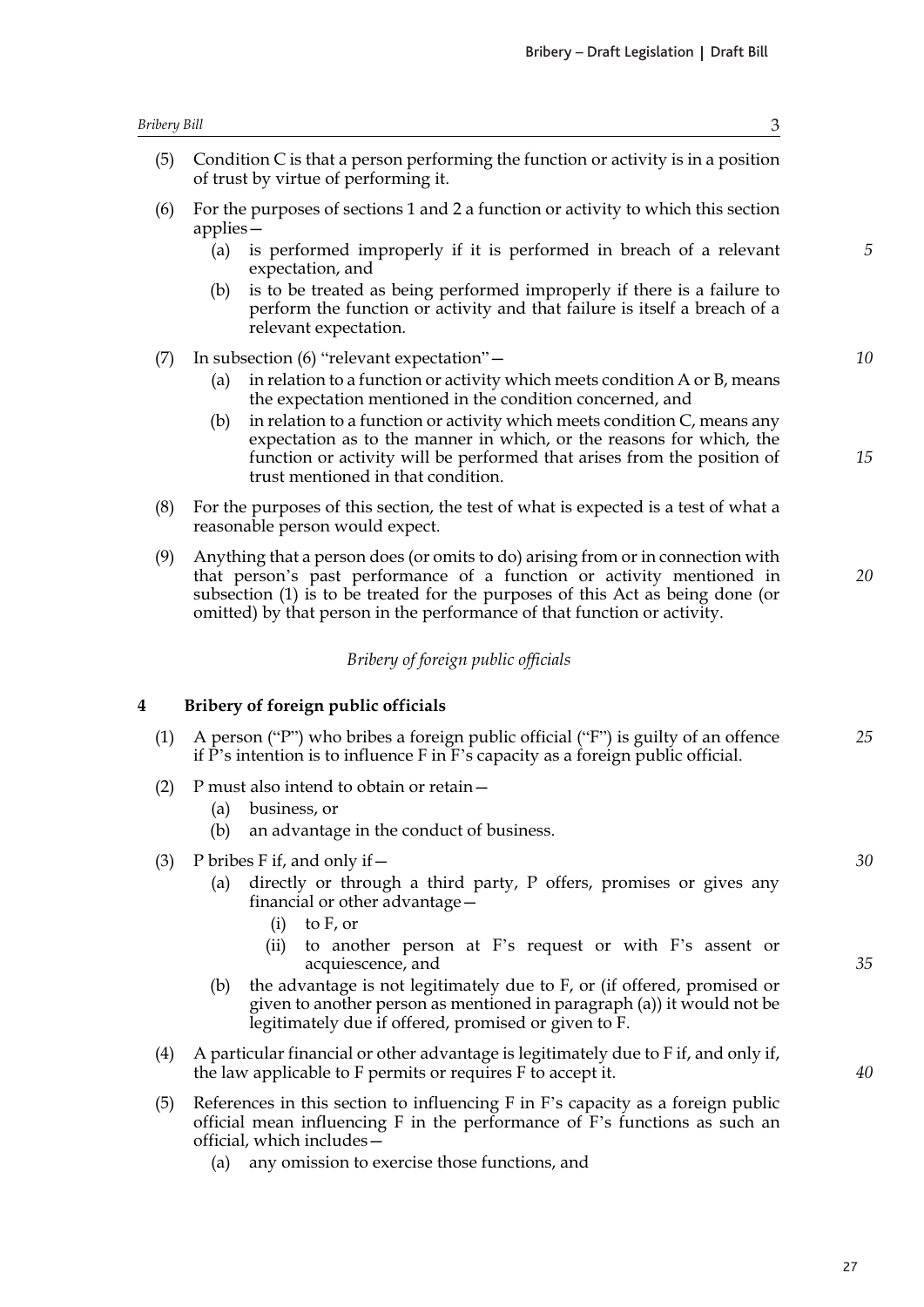any use of F's position as such an official, even if not within F's (b) authority. "Foreign public official" means an individual who- $(6)$ holds a legislative, administrative or judicial position of any kind,  $(a)$ whether appointed or elected, of a country or territory outside the  $\overline{5}$ United Kingdom (or any subdivision of such a country or territory), exercises a public function –  $(b)$ for or on behalf of a country or territory outside the United  $(i)$ Kingdom (or any subdivision of such a country or territory), or for any public agency or public enterprise of that country or  $10$  $(ii)$ territory (or subdivision), or is an official or agent of a public international organisation.  $(c)$ In subsection  $(6)(c)$ , "public international organisation" means an organisation  $(7)$ whose members are any of the following - $(a)$ countries or territories, 15 governments of countries or territories, (b) other public international organisations,  $(c)$ a mixture of any of the above.  $(d)$ (8) For the purposes of subsection (4), the law applicable to F is  $$ the law of the country or territory in relation to which F is a foreign 20  $(a)$ public official, or if F is an official or agent of a public international organisation, the (b) applicable rules of that organisation. Failure of commercial organisations to prevent bribery 25 5 Failure of commercial organisations to prevent bribery (1) A relevant commercial organisation ("C") is guilty of an offence under this section if -(a) a person ("A") performing services for or on behalf of C bribes another person, the bribe was in connection with C's business, and 30  $(b)$ a responsible person, or a number of such persons taken together, was  $(c)$ negligent in failing to prevent the bribe.  $(2)$ For the purposes of subsection (1), A bribes another person if, and only if, A is, or would be, guilty of an offence under section 1 or 4 (whether or not A has been prosecuted for such an offence). 35 In subsection (1) "responsible person" means - $(3)$ any person (other than A) connected with, or employed by, C whose  $(a)$ functions at the time of the bribe included preventing persons such as A from committing offences under section 1 or 4 in connection with C's  $40$ business, or (b) if there is no such person with such a function, any senior officer of C.  $(4)$ It is a defence to a charge under this section to prove that C had in place adequate procedures designed to prevent persons performing services for or on behalf of C from committing offences under section 1 or 4 in connection 45 with C's business.

Bribery Bill

 $\overline{4}$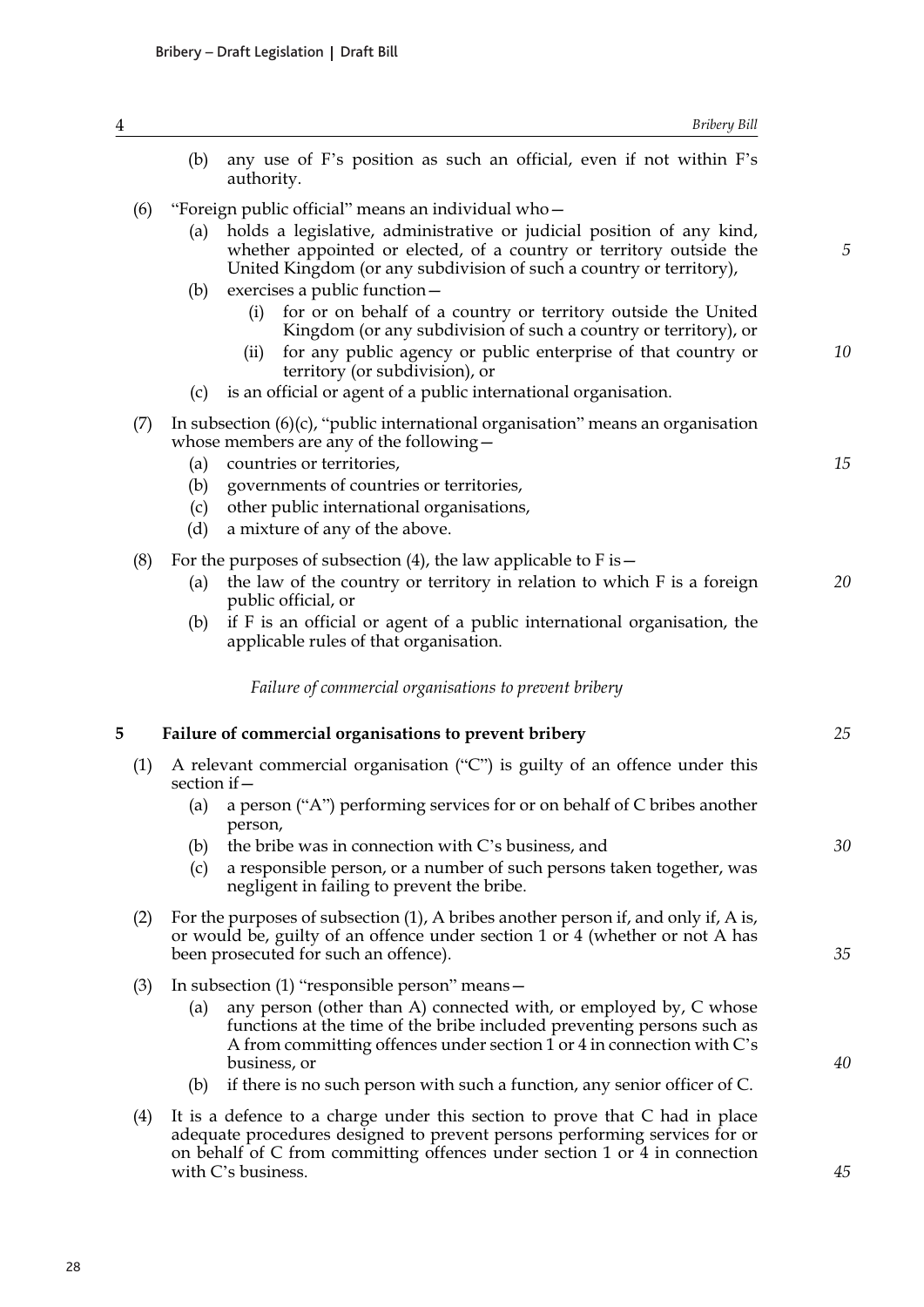| <b>Bribery Bill</b> |                     | 5                                                                                                                                                                                                                                                                      |    |
|---------------------|---------------------|------------------------------------------------------------------------------------------------------------------------------------------------------------------------------------------------------------------------------------------------------------------------|----|
| (5)                 | in such a capacity. | But the defence is not available if the negligence referred to in subsection $(1)(c)$<br>was wholly or partly that of a senior officer of C or a person purporting to act                                                                                              |    |
| (6)                 |                     | See section 6 for provision about the meaning for the purposes of subsection<br>$(1)(a)$ above of A performing services for or on behalf of C.                                                                                                                         | 5  |
| (7)                 | In this section -   |                                                                                                                                                                                                                                                                        |    |
|                     |                     | "business" includes trade or profession,                                                                                                                                                                                                                               |    |
|                     |                     | "director", in relation to a body corporate whose affairs are managed by<br>its members, means a member of the body corporate,                                                                                                                                         |    |
|                     |                     | "partnership" means-                                                                                                                                                                                                                                                   | 10 |
|                     | (a)<br>(b)          | a partnership within the Partnership Act 1890 (c. 39), or<br>a limited partnership registered under the Limited Partnerships<br>Act 1907 (c. 24),                                                                                                                      |    |
|                     |                     | or a firm or entity of a similar character formed under the law of a<br>country or territory outside the United Kingdom,                                                                                                                                               | 15 |
|                     |                     | "relevant commercial organisation" means-                                                                                                                                                                                                                              |    |
|                     | (a)                 | a body which is incorporated under the law of England and<br>Wales or Northern Ireland and which carries on a business<br>(whether there or elsewhere),                                                                                                                |    |
|                     | (b)                 | any other body corporate (wherever incorporated) which<br>carries on a business, or part of a business, in England, Wales or<br>Northern Ireland,                                                                                                                      | 20 |
|                     | (c)                 | a partnership which is formed under the law of England and<br>Wales or Northern Ireland and which carries on a business<br>(whether there or elsewhere), or                                                                                                            | 25 |
|                     | (d)                 | any other partnership (wherever formed) which carries on a<br>business, or part of a business, in England, Wales or Northern<br>Ireland,                                                                                                                               |    |
|                     |                     | "senior officer"-                                                                                                                                                                                                                                                      |    |
|                     | (a)                 | in relation to a body corporate, means a director, manager,<br>secretary or other similar officer of the body corporate, and                                                                                                                                           | 30 |
|                     | (b)                 | in relation to a partnership, means a partner or any person who<br>has control or management of the business of the partnership.                                                                                                                                       |    |
| 6                   |                     | Section 5: supplementary provision                                                                                                                                                                                                                                     |    |
| (1)                 |                     | This section applies for the purposes of interpreting the reference in section<br>$5(1)(a)$ to A performing services for or on behalf of C.                                                                                                                            | 35 |
| (2)                 | matter.             | The capacity in which A was performing services for or on behalf of C does not                                                                                                                                                                                         |    |
| (3)                 |                     | Accordingly A may (for example) be C's employee, agent or subsidiary.                                                                                                                                                                                                  |    |
| (4)                 |                     | Whether or not A was performing services for or on behalf of $C$ at the time<br>when A bribed the other person is to be determined by reference to all the<br>relevant circumstances and not merely by reference to the nature of the<br>relationship between A and C. | 40 |
| (5)                 |                     | But if A was an employee of $C$ , it is to be presumed unless the contrary is<br>shown that A was performing services for or on behalf of C.                                                                                                                           | 45 |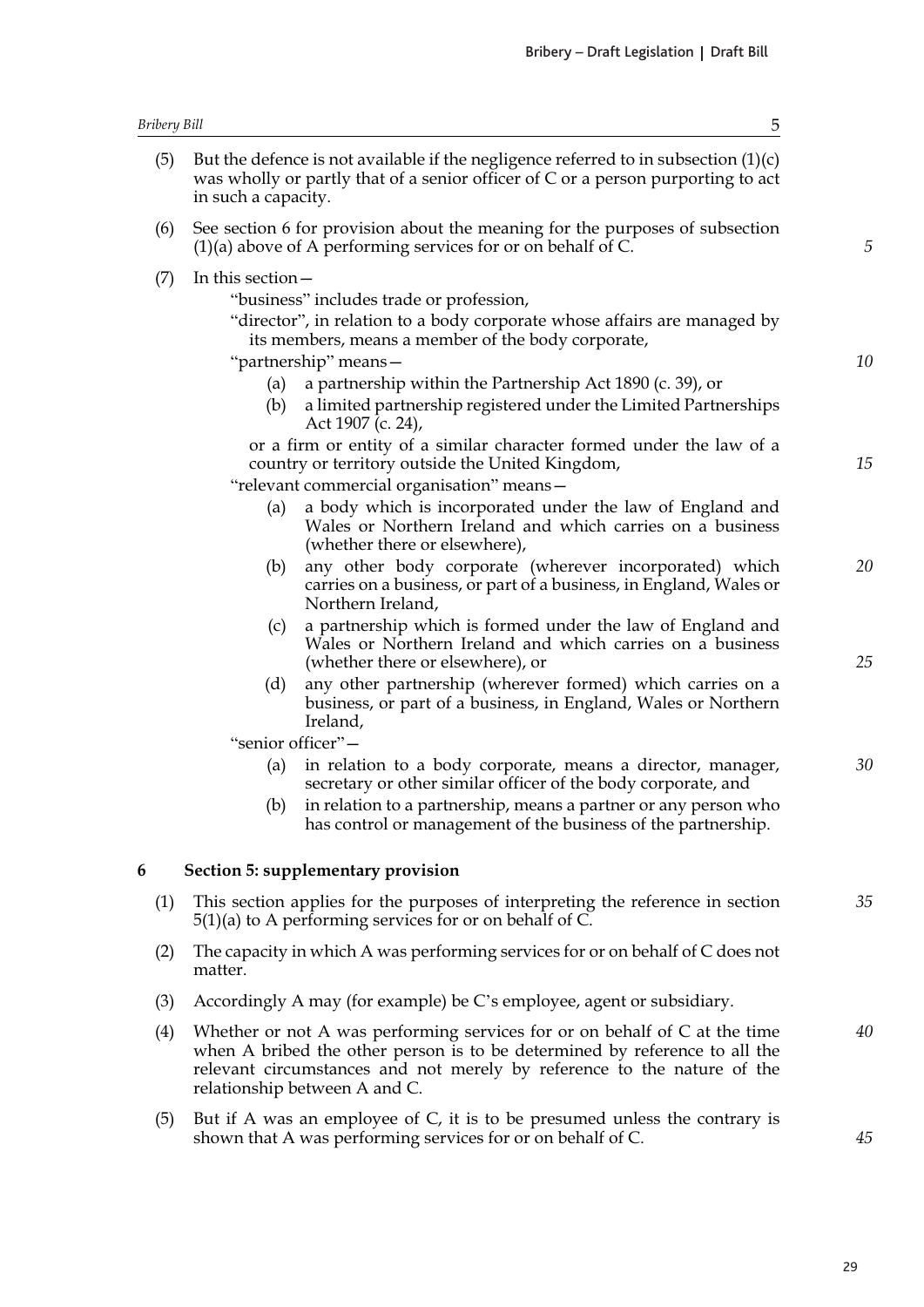6

 $\overline{7}$ 

|     | General provisions about offences                                                                                                                                                                                                                                                                                                                                                                                                        |    |
|-----|------------------------------------------------------------------------------------------------------------------------------------------------------------------------------------------------------------------------------------------------------------------------------------------------------------------------------------------------------------------------------------------------------------------------------------------|----|
|     | Offences under this Act: territorial application                                                                                                                                                                                                                                                                                                                                                                                         |    |
| (1) | An offence is committed under section 1, 2 or 4 in England and Wales or<br>Northern Ireland if any act or omission which forms part of the offence takes<br>place in England and Wales or (as the case may be) Northern Ireland.                                                                                                                                                                                                         | 5  |
| (2) | Subsection $(3)$ applies if $-$<br>no act or omission which forms part of an offence under section 1, 2 or<br>(a)<br>4 takes place in England and Wales or Northern Ireland,<br>a person's acts or omissions done or made outside the United Kingdom<br>(b)<br>would form part of such an offence if done or made in England and<br>Wales or Northern Ireland, and<br>that person has a close connection with the United Kingdom.<br>(c) | 10 |
|     | In such a case -                                                                                                                                                                                                                                                                                                                                                                                                                         |    |
| (3) | the acts or omissions form part of the offence referred to in subsection<br>(a)<br>$(2)$ (a), and<br>proceedings for the offence may be taken in England and Wales or<br>(b)                                                                                                                                                                                                                                                             | 15 |
|     | Northern Ireland.                                                                                                                                                                                                                                                                                                                                                                                                                        |    |
| (4) | For the purposes of subsection $(2)(c)$ a person has a close connection with the<br>United Kingdom if, and only if, the person was one of the following at the time<br>the acts or omissions concerned were done or made-<br>a British citizen,<br>(a)<br>a British overseas territories citizen,<br>(b)                                                                                                                                 | 20 |
|     | a British National (Overseas),<br>(c)<br>(d)<br>a British Overseas citizen,                                                                                                                                                                                                                                                                                                                                                              |    |
|     | a person who under the British Nationality Act 1981 (c. 61) was a British<br>(e)<br>subject,                                                                                                                                                                                                                                                                                                                                             | 25 |
|     | a British protected person within the meaning of that Act,<br>(f)<br>an individual ordinarily resident in any part of the United Kingdom,<br>(g)<br>a body incorporated under the law of any part of the United Kingdom.<br>(h)                                                                                                                                                                                                          |    |
| (5) | An offence is committed under section 5 irrespective of whether the acts or<br>omissions which form part of the offence take place in England and Wales,<br>Northern Ireland or elsewhere.                                                                                                                                                                                                                                               | 30 |
|     | Offences under sections 1, 2 and 4 by bodies corporate                                                                                                                                                                                                                                                                                                                                                                                   |    |
| (1) | Subsection (2) applies if an offence under section 1, 2 or 4 is committed by a<br>body corporate.                                                                                                                                                                                                                                                                                                                                        | 35 |
| (2) | If the offence is proved to have been committed with the consent or connivance<br>of a senior officer of the body corporate or a person purporting to act in such a<br>capacity, that person (as well as the body corporate) is guilty of the offence and<br>liable to be proceeded against and punished accordingly.                                                                                                                    |    |

**Bribery Bill** 

40

In this section-"director", in relation to a body corporate whose affairs are managed by its members, means a member of the body corporate,

"senior officer", in relation to a body corporate, means a director, manager, secretary or other similar officer of the body corporate.

 $\bf8$ 

 $(3)$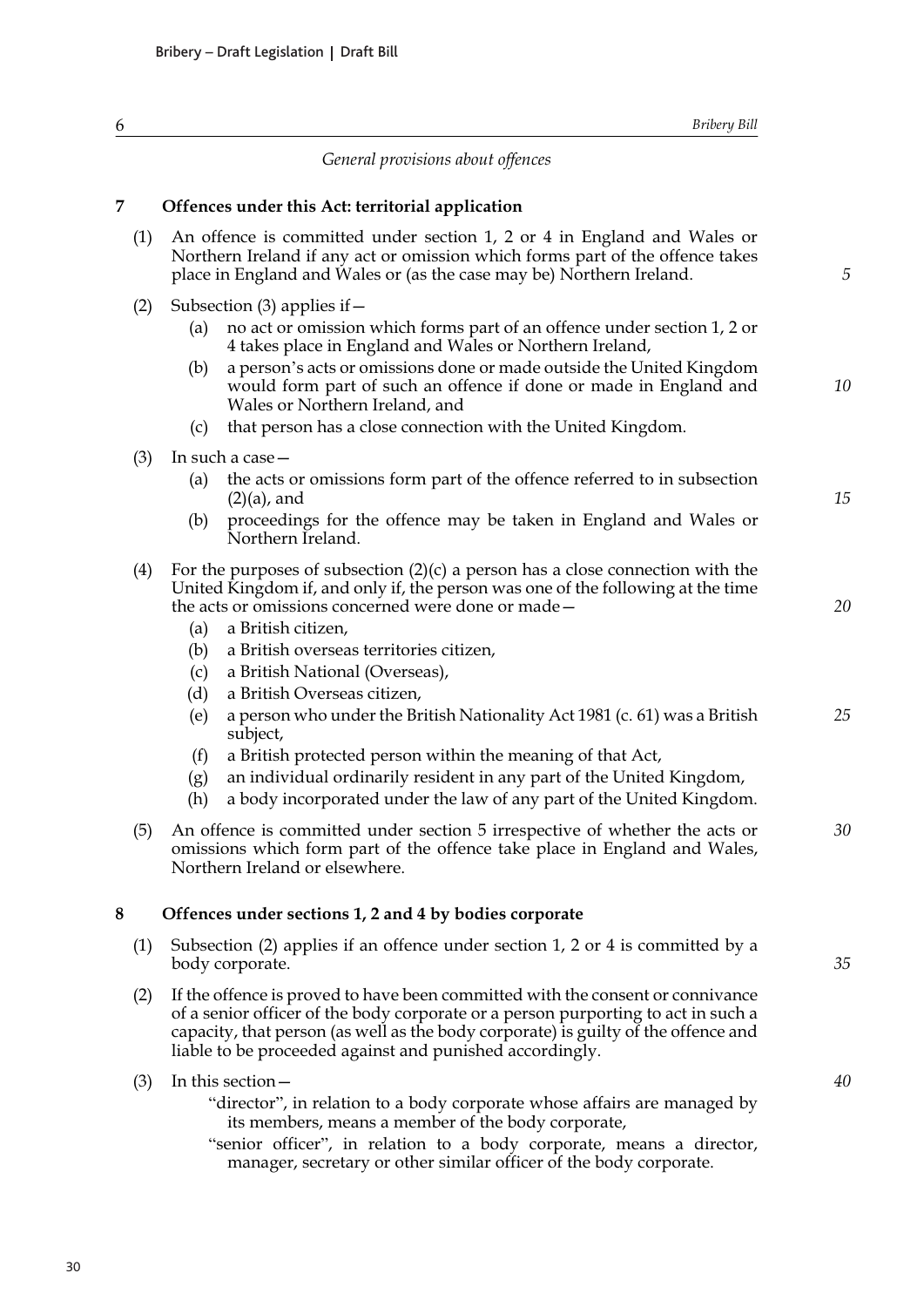| <b>Bribery Bill</b> | 7                                                                                                                                                                                                                                                                                                                                                   |    |
|---------------------|-----------------------------------------------------------------------------------------------------------------------------------------------------------------------------------------------------------------------------------------------------------------------------------------------------------------------------------------------------|----|
| 9                   | Offences under section 5 by partnerships                                                                                                                                                                                                                                                                                                            |    |
| (1)                 | Proceedings for an offence under section 5 alleged to have been committed by<br>a partnership must be brought in the name of the partnership (and not in that<br>of any of the partners).                                                                                                                                                           |    |
| (2)                 | For the purposes of such proceedings -<br>rules of court relating to the service of documents have effect as if the<br>(a)<br>partnership were a body corporate, and<br>the following provisions apply as they apply in relation to a body<br>(b)<br>corporate-                                                                                     | 5  |
|                     | section 33 of the Criminal Justice Act 1925 (c. 86) and Schedule<br>(i)<br>3 to the Magistrates' Courts Act 1980 (c. 43), and<br>section 18 of the Criminal Justice Act (Northern Ireland) 1945 (c.<br>(i)<br>15 (N.I.)) and Schedule 4 to the Magistrates' Courts (Northern<br>Ireland) Order 1981 (S.I. 1981/1675 (N.I.26)).                      | 10 |
| (3)                 | A fine imposed on the partnership on its conviction for an offence under<br>section 5 is to be paid out of the partnership assets.                                                                                                                                                                                                                  | 15 |
| (4)                 | In this section "partnership" has the same meaning as in section 5.                                                                                                                                                                                                                                                                                 |    |
| 10                  | <b>Consent to prosecution</b>                                                                                                                                                                                                                                                                                                                       |    |
| (1)                 | No proceedings for an offence under this Act may be instituted against any<br>person except by or with the consent of -<br>in relation to England and Wales-<br>(a)<br>the Director of Public Prosecutions,<br>(i)<br>the Director of the Serious Fraud Office, or<br>(ii)                                                                          | 20 |
|                     | the Director of Revenue and Customs Prosecutions, and<br>(iii)<br>in relation to Northern Ireland -<br>(b)<br>the Director of Public Prosecutions for Northern Ireland, or<br>(i)<br>the Director of the Serious Fraud Office.<br>(ii)                                                                                                              | 25 |
| (2)                 | The function of the Director of the Serious Fraud Office under subsection (1) of<br>giving consent may be exercised by a member of the Director's staff who is<br>authorised by the Director.                                                                                                                                                       | 30 |
| (3)                 | An authorisation under subsection $(2)$ –<br>may relate to a specified person or to persons of a specified description,<br>(a)<br>and                                                                                                                                                                                                               |    |
|                     | may relate to specified circumstances.<br>(b)                                                                                                                                                                                                                                                                                                       |    |
| (4)                 | Subsections (2) and (3) do not affect other powers of a Director to authorise a<br>person to exercise functions under subsection (1).                                                                                                                                                                                                               | 35 |
| 11                  | Penalties                                                                                                                                                                                                                                                                                                                                           |    |
| (1)                 | An individual guilty of an offence under section 1, 2 or 4 is liable -<br>on summary conviction, to imprisonment for a term not exceeding 12<br>(a)<br>months, or to a fine not exceeding the statutory maximum, or to both,<br>on conviction on indictment, to imprisonment for a term not exceeding<br>(b)<br>10 years, or to a fine, or to both. | 40 |

(2) Any other person guilty of an offence under section 1, 2 or 4 is liable  $-$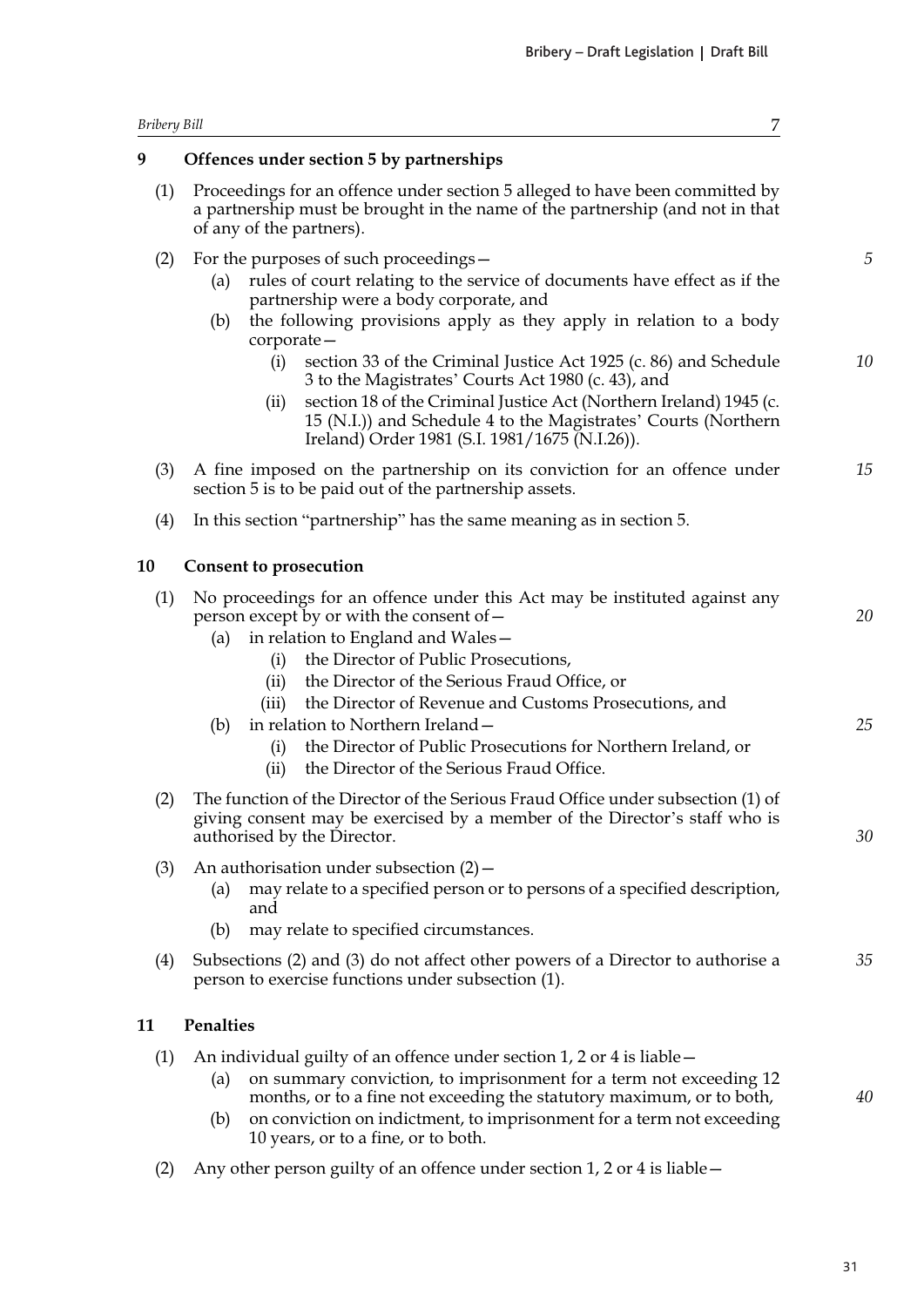5

10

15

20

25

30

35

40

- on summary conviction, to a fine not exceeding the statutory  $(a)$ maximum,
- on conviction on indictment, to a fine. (b)
- (3) A person guilty of an offence under section 5 is liable on conviction on  $indictment$  to a fine
- The reference in subsection  $(1)(a)$  to 12 months is to be read  $(4)$ 
	- in its application to England and Wales in relation to an offence  $(a)$ committed before the commencement of section 154(1) of the Criminal Justice Act  $2003$  (c. 44), and
	- (b) in its application to Northern Ireland,

as a reference to 6 months.

#### Miscellaneous

#### Crown application  $12$

This Act applies to individuals in the public service of the Crown as it applies to other individuals.

#### 13 Authorisations for intelligence services

- (1) Subsection (2) applies if, apart from that subsection, a person would commit a relevant bribery offence in doing an act or making an omission.
- The person does not commit a relevant bribery offence if the act or omission  $(2)$ done or made is authorised to be done or made by an authorisation of the Secretary of State.
- The Secretary of State may give an authorisation under subsection (2) if, and  $(3)$ only if, the Secretary of State is satisfied that conditions D to F are met.
- Condition D is that- $(4)$ 
	- any acts or omissions which may be done or made in reliance on the  $(a)$ authorisation will be necessary for the proper discharge of a function of the Security Service, the Secret Intelligence Service or GCHQ, or
	- the operation in the course of which any such acts or omissions may be (b) done or made will be necessary for the proper discharge of such a function.
- (5) Condition E is that there are satisfactory arrangements in force to secure
	- that no act or omission will be done or made in reliance on the  $(a)$ authorisation beyond what is necessary for the proper discharge of a function of the Security Service, the Secret Intelligence Service or GCHO, and
	- (b) that, in so far as any acts or omissions may be done or made in reliance on the authorisation, their nature and likely consequences will be reasonable, having regard to the purposes for which they are done or made.
- Condition  $F$  is that  $(6)$ 
	- $(a)$ there are satisfactory arrangements in force under section  $2(2)(a)$  of the Security Service Act 1989 (c. 5) and sections  $2(2)(a)$  and  $4(2)(a)$  of the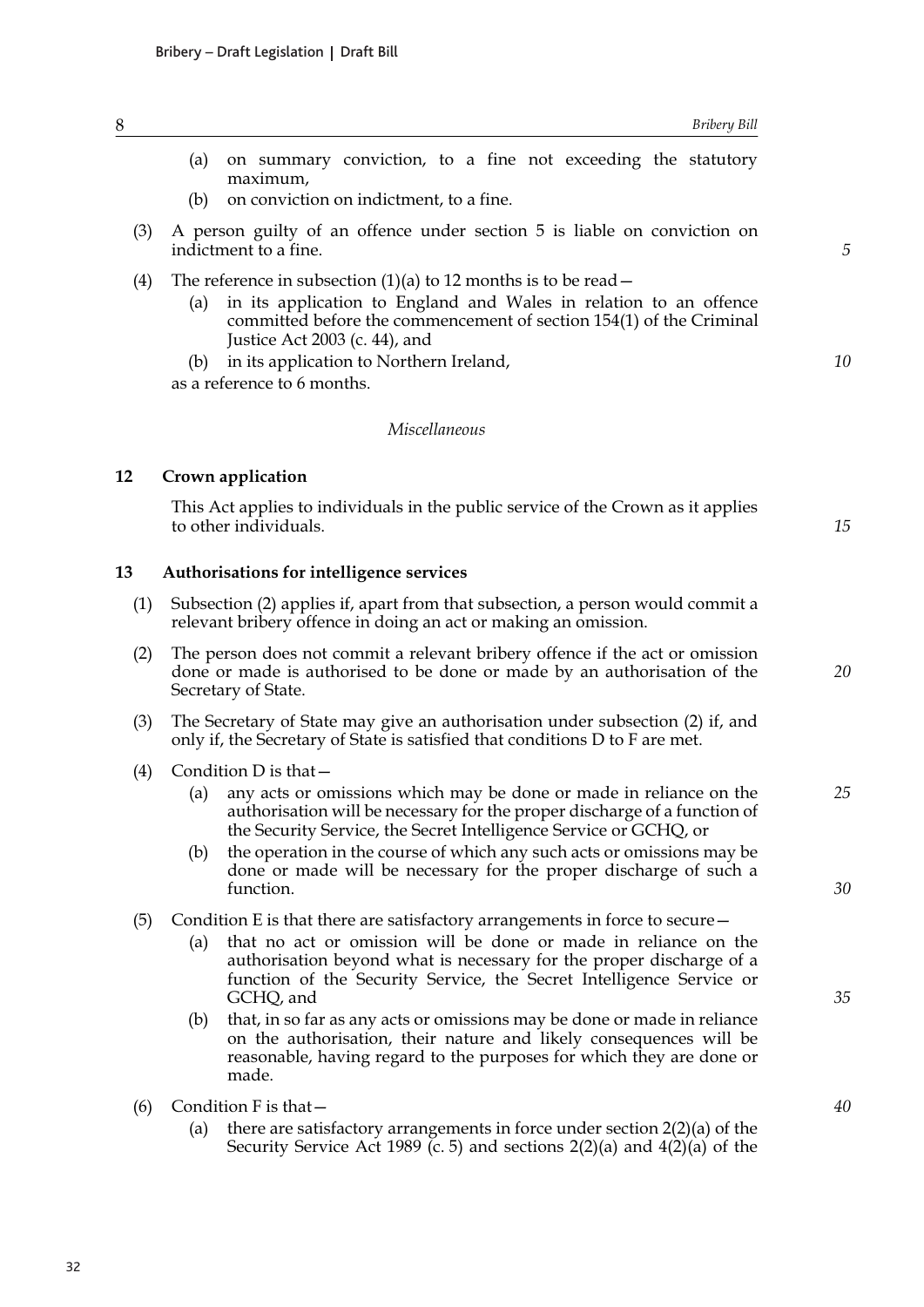| <b>Bribery Bill</b> |                                                                                                                                                                                                                                                                                            | 9  |
|---------------------|--------------------------------------------------------------------------------------------------------------------------------------------------------------------------------------------------------------------------------------------------------------------------------------------|----|
|                     | Intelligence Services Act 1994 (c. 13) with respect to the disclosure of<br>information obtained by virtue of this section, and<br>any information obtained by virtue of an act or omission done or made<br>(b)<br>in reliance on the authorisation will be subject to those arrangements. |    |
| (7)                 | An authorisation under subsection (2) may in particular –<br>relate to one or more specified acts or omissions, to acts or omissions of<br>(a)<br>a specified description or to acts or omissions done or made in the<br>course of a specified operation,                                  | 5  |
|                     | be limited to one or more specified persons or to persons of a specified<br>(b)<br>description,                                                                                                                                                                                            | 10 |
|                     | be subject to specified conditions.<br>(c)                                                                                                                                                                                                                                                 |    |
| (8)                 | In this section -<br>"GCHQ" has the meaning given by section 3(3) of the Intelligence Services<br>Act 1994 (c. 13),                                                                                                                                                                        |    |
|                     | "relevant bribery offence" means-<br>an offence under section 1 which would not also be an offence<br>(a)<br>under section 4,                                                                                                                                                              | 15 |
|                     | an offence under section 2,<br>(b)                                                                                                                                                                                                                                                         |    |
|                     | attempting or conspiring to commit an offence falling within<br>(c)<br>paragraph $(a)$ or $(b)$ ,                                                                                                                                                                                          | 20 |
|                     | an offence under Part 2 of the Serious Crime Act 2007 (c. 27)<br>(d)<br>(encouraging or assisting crime) in relation to an offence falling<br>within paragraph (a) or $(b)$ , or                                                                                                           |    |
|                     | aiding, abetting, counselling or procuring the commission of an<br>(e)<br>offence falling within paragraph (a) or (b),                                                                                                                                                                     | 25 |
|                     | "specified", in relation to an authorisation, means specified in the<br>authorisation.                                                                                                                                                                                                     |    |
| 14                  | Authorisations: supplementary                                                                                                                                                                                                                                                              |    |
| (1)                 | This section applies to an authorisation under section 13(2).                                                                                                                                                                                                                              |    |
| (2)                 | An authorisation may be given only under the hand of -<br>the Secretary of State, or<br>(a)<br>a senior official.<br>(b)                                                                                                                                                                   | 30 |
| (3)                 | But an authorisation may be given under the hand of a senior official only if –<br>the case is urgent,<br>(a)<br>the Secretary of State has expressly authorised the giving of the<br>(b)<br>authorisation, and                                                                            | 35 |
|                     | a statement of that fact is endorsed on the authorisation.<br>(c)                                                                                                                                                                                                                          |    |
| (4)                 | An authorisation ceases to have effect-<br>at the end of the period of 6 months starting with the day on which it<br>(a)<br>was given, if it was given under the hand of the Secretary of State, and<br>at the end of the second working day after the day on which it was<br>(b)          | 40 |
|                     | given, if it was given under the hand of a senior official.                                                                                                                                                                                                                                |    |

(5) Subsection (4) does not apply if the authorisation is renewed under subsection (6) before the day on which it would otherwise cease to have effect.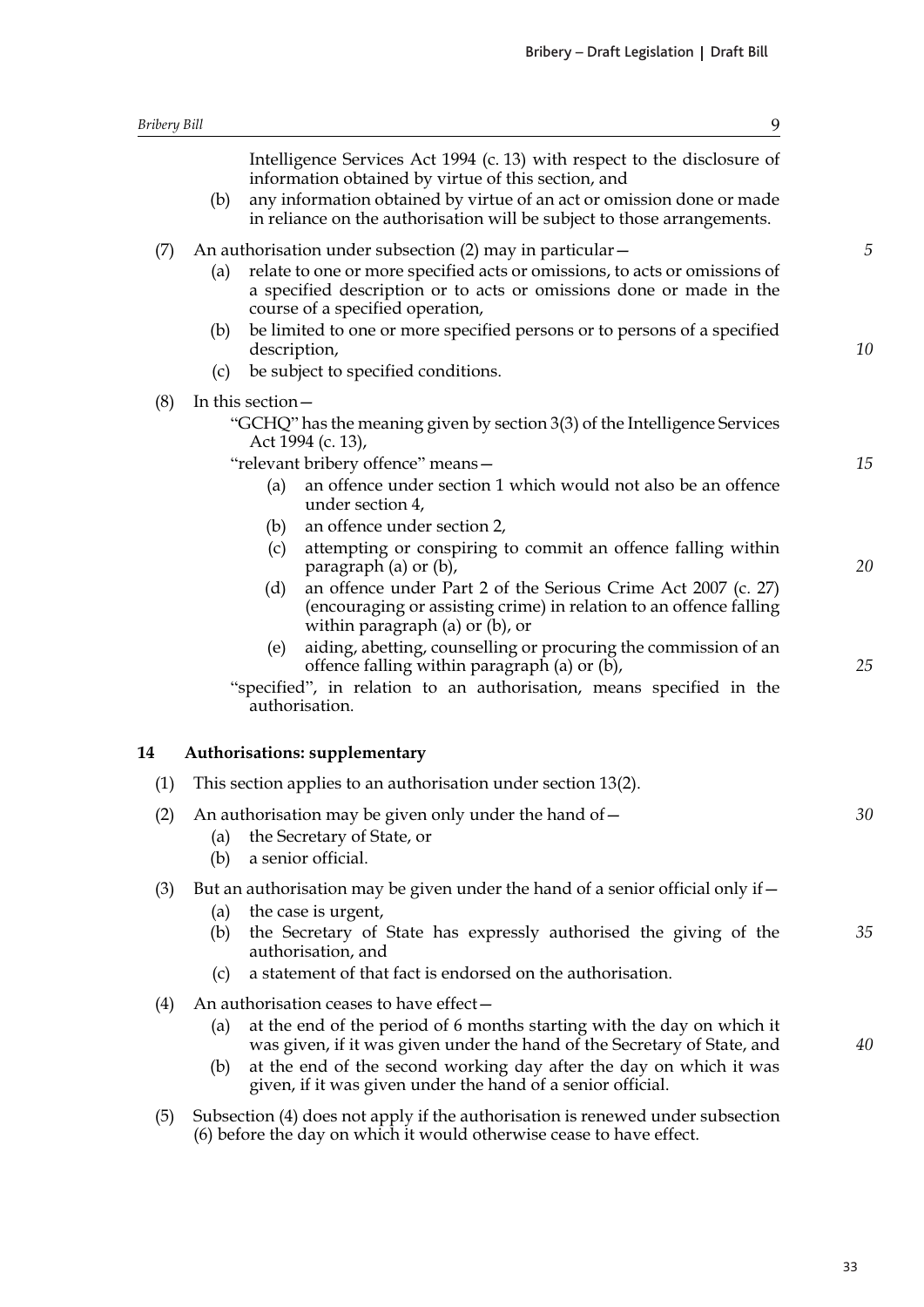34

16

#### The Secretary of State may renew an authorisation for a period of 6 months  $(6)$ starting on the day on which it would otherwise cease to have effect if, at any time before that day, the Secretary of State considers it necessary for the authorisation to continue to have effect for the purpose for which it was given.

- $(7)$ Subsection (6) may apply more than once.
- $(8)$ A renewal under subsection (6) must be made under the hand of the Secretary of State.
- The Secretary of State must cancel an authorisation if the Secretary of State is  $(9)$ satisfied that an act or omission authorised by virtue of it is no longer necessary.
- $(10)$ In this section —

"senior official" has the meaning given by section 81 of the Regulation of Investigatory Powers Act 2000 (c. 23),

"working day" means any day other than a Saturday, a Sunday, Christmas Day, Good Friday or a day which is a bank holiday under the Banking and Financial Dealings Act 1971 (c. 80) in any part of the United Kingdom.

#### 15 **Proceedings in Parliament**

- $(1)$ No enactment or rule of law preventing proceedings in Parliament being impeached or questioned in any court or place out of Parliament is to prevent any evidence of  $-$ 
	- (a) words spoken by a member of either House of Parliament in proceedings in Parliament, or
	- any other conduct of such a member in such proceedings, (b)

from being admissible in proceedings against the member for a bribery offence or in related proceedings.

In subsection (1) "related proceedings", in relation to proceedings against a  $(2)$ member of either House of Parliament for a bribery offence, means proceedings against any other person for a bribery offence which arise out of the same facts as the proceedings against the member.

#### (3) In this section "bribery offence" means -

 $(a)$ an offence under this Act,

**Consequential provision** 

- attempting or conspiring to commit an offence under this Act, (b)
- an offence under Part 2 of the Serious Crime Act 2007 (c. 27)  $(c)$ (encouraging or assisting crime) in relation to an offence under this Act, <sub>or</sub>
- $(d)$ aiding, abetting, counselling or procuring the commission of an offence under this Act.

#### Supplementary and final provisions

## (1) The common law offences of bribery and embracery are abolished.

(2) Schedule 1 (which contains consequential amendments) has effect.

 $\overline{5}$ 

10

15

Bribery Bill

20

25

30

40

35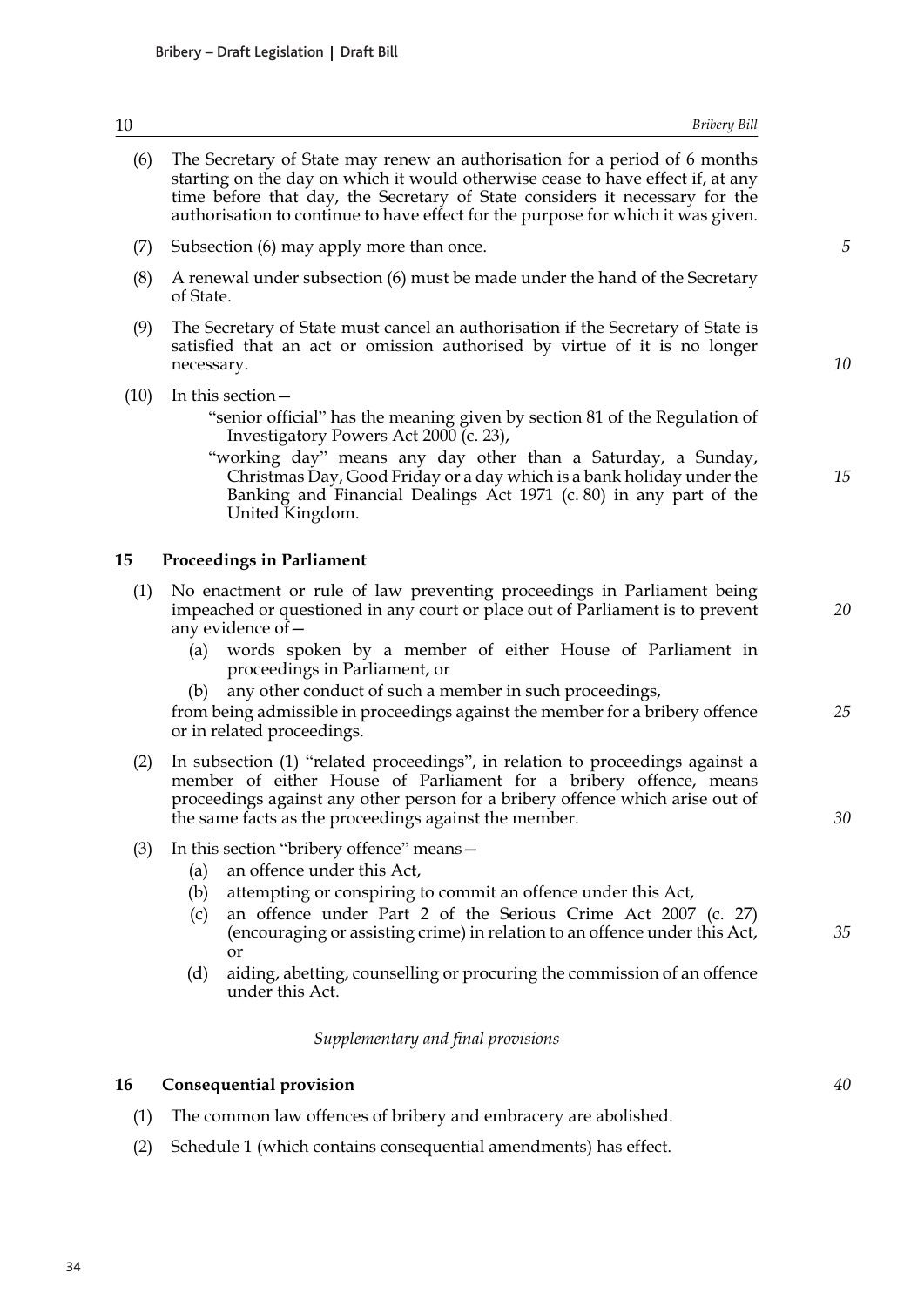| <b>Bribery Bill</b> | 11                                                                                                                                                                                                                                                                                                                                                                                                      |         |
|---------------------|---------------------------------------------------------------------------------------------------------------------------------------------------------------------------------------------------------------------------------------------------------------------------------------------------------------------------------------------------------------------------------------------------------|---------|
| (3)                 | Schedule 2 (which contains repeals and revocations) has effect.                                                                                                                                                                                                                                                                                                                                         |         |
| (4)                 | The Secretary of State may by order make such supplementary, incidental or<br>consequential provision as the Secretary of State considers appropriate for the<br>purposes of this Act or in consequence of this Act.                                                                                                                                                                                    |         |
| (5)                 | The power to make an order under this section –<br>is exercisable by statutory instrument,<br>(a)<br>includes power to make transitional, transitory or saving provision,<br>(b)<br>may, in particular, be exercised by amending, repealing, revoking or<br>(c)<br>otherwise modifying any provision made by or under an enactment<br>(including any Act passed in the same Session as this Act).       | 5<br>10 |
| (6)                 | Subject to subsection (7), an instrument containing an order under this section<br>may not be made unless a draft of the instrument has been laid before, and<br>approved by a resolution of, each House of Parliament.                                                                                                                                                                                 |         |
| (7)                 | An instrument containing an order under this section which does not amend<br>or repeal a provision of a public general Act is subject to annulment in<br>pursuance of a resolution of either House of Parliament.                                                                                                                                                                                       | 15      |
| (8)                 | In this section "enactment" includes Northern Ireland legislation.                                                                                                                                                                                                                                                                                                                                      |         |
| 17                  | <b>Extent</b>                                                                                                                                                                                                                                                                                                                                                                                           |         |
| (1)                 | Sections 1 to 11 and 16(1) extend to England and Wales and Northern Ireland<br>only.                                                                                                                                                                                                                                                                                                                    | 20      |
| (2)                 | An amendment, repeal or revocation made by Schedule 1 or 2 has the same<br>extent as the provision amended, repealed or revoked, subject as follows.                                                                                                                                                                                                                                                    |         |
| (3)                 | The repeals and revocations made by Schedule 2 (other than the repeal relating<br>to the Armed Forces Act 2006 (c. 52)) do not extend to Scotland.                                                                                                                                                                                                                                                      |         |
| 18                  | <b>Commencement and savings</b>                                                                                                                                                                                                                                                                                                                                                                         | 25      |
| (1)                 | Subject to subsection (2), this Act comes into force on such day as the Secretary<br>of State may by order made by statutory instrument appoint.                                                                                                                                                                                                                                                        |         |
| (2)                 | Section $16(4)$ to $(8)$ , 17, this section and section 19 come into force on the day on<br>which this Act is passed.                                                                                                                                                                                                                                                                                   |         |
| (3)                 | An order under subsection $(1)$ may $-$<br>appoint different days for different purposes,<br>(a)<br>make such provision as the Secretary of State considers appropriate for<br>(b)<br>transitory, transitional or saving purposes in connection with the<br>coming into force of any provision of this Act.                                                                                             | 30      |
| (4)                 | This Act does not affect any liability, investigation, legal proceeding or penalty<br>for or in respect of $-$                                                                                                                                                                                                                                                                                          | 35      |
|                     | a common law offence of bribery or embracery committed wholly or<br>(a)<br>partly before the coming into force of section $16(1)$ of this Act, or<br>an offence under the Public Bodies Corrupt Practices Act 1889 (c. 69) or<br>(b)<br>the Prevention of Corruption Act 1906 (c. 34) committed wholly or<br>partly before the coming into force of the repeal of the Act by Schedule<br>2 to this Act. | 40      |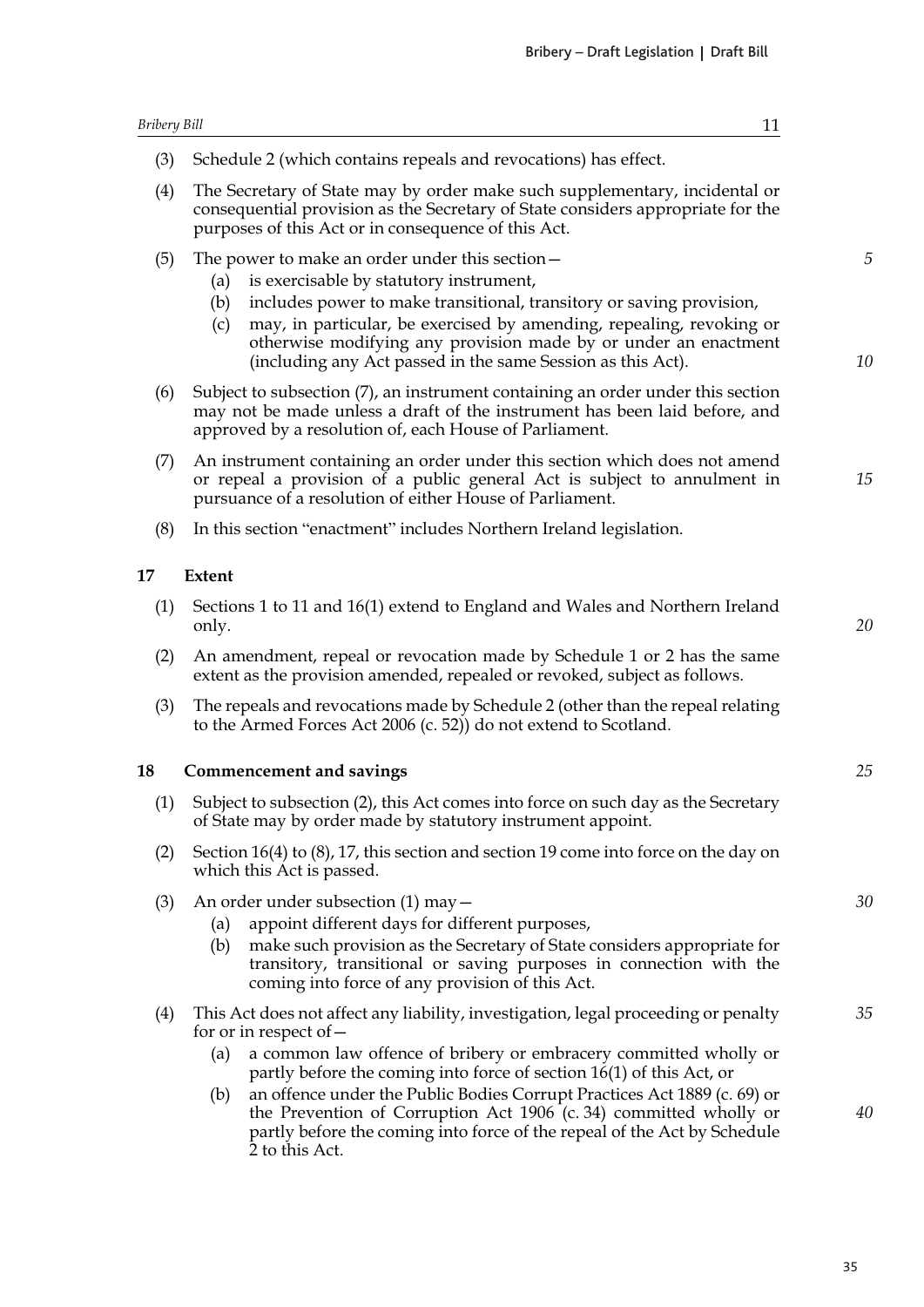#### **Bribery Bill**

 $\overline{5}$ 

- (5) For the purposes of subsection (4) an offence is partly committed before a particular time if any act or omission which forms part of the offence takes place before that time.
- (6) Subsections (4) and (5) are without prejudice to section 16 of the Interpretation Act 1978 (c. 30) (general savings on repeal).

#### 19 Short title

This Act may be cited as the Bribery Act 2009.

 $12\,$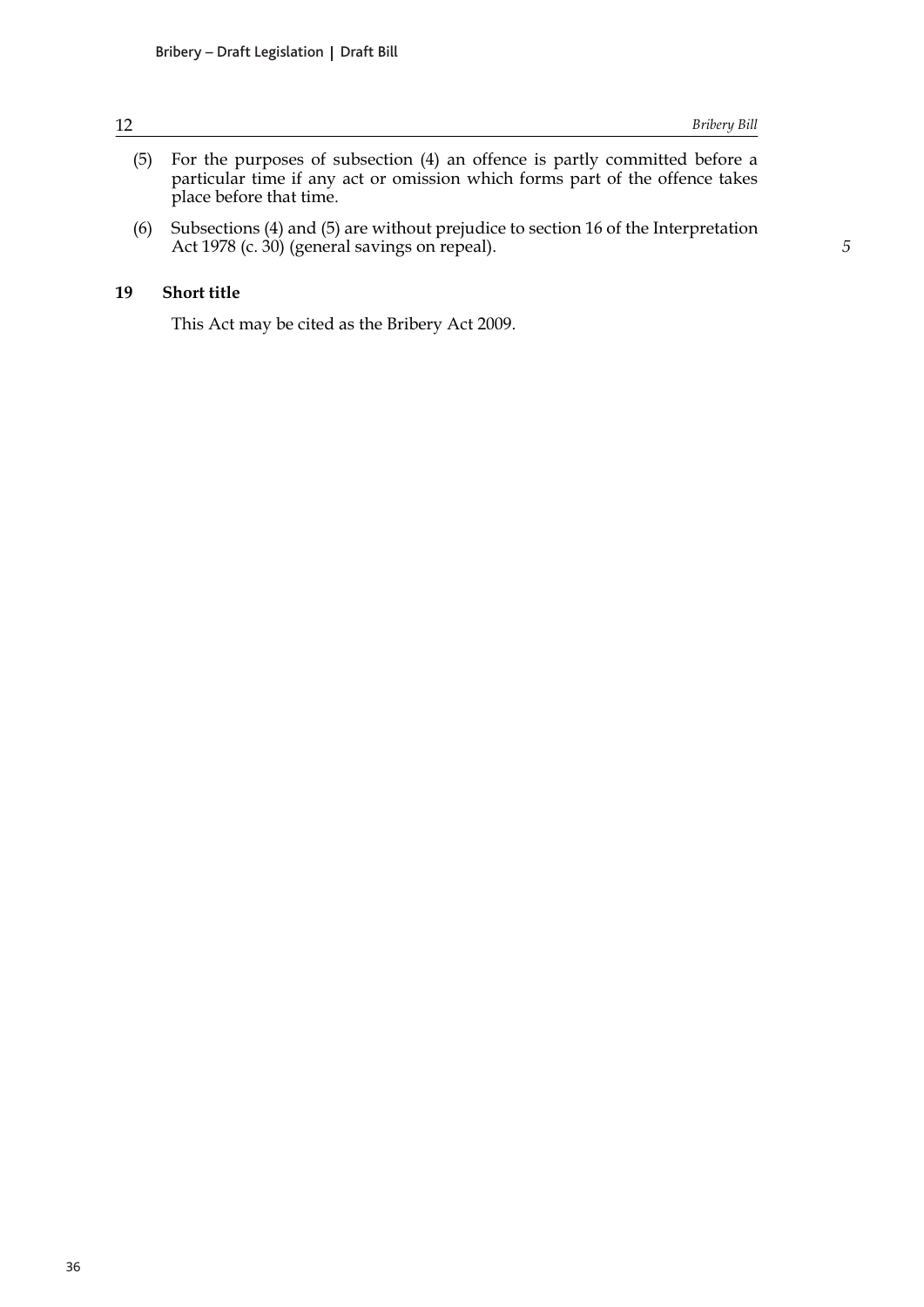13

## **SCHEDULES**

### **SCHEDULE 1**

Section 16(2)

5

 $10$ 

15

 $20$ 

#### **CONSEQUENTIAL AMENDMENTS**

Ministry of Defence Police Act 1987 (c. 4)

 $\mathbf{1}$ In section 2 of the Ministry of Defence Police Act 1987 (jurisdiction of members of Ministry of Defence Police Force), in subsection (3)(ba), after "1916" insert "and under the Bribery Act 2009".

Criminal Justice Act 1987 (c. 38)

- $\overline{2}$ In section 2A of the Criminal Justice Act 1987 (Director of SFO's preinvestigation powers in relation to bribery and corruption: foreign officers etc.) for subsections  $(5)$  and  $(6)$  substitute  $-$ 
	- This section applies to any conduct- $\degree$ (5)
		- (a) which, as a result of section  $3(2)$  of the Bribery Act 2009, constitutes an offence under section 1 or 2 of that Act, or
		- which constitutes an offence under section 4 of that Act." (b)

Intelligence Services Act 1994 (c. 13)

 $\overline{3}$ In section 7(2) of the Intelligence Services Act 1994 (authorisation for acts outside the British Islands for which there is liability in criminal or civil law of the United Kingdom) after "Kingdom", where it appears for the second time, insert "other than the Bribery Act 2009".

Regulation of Investigatory Powers Act 2000 (c. 23)

- $\overline{4}$ In section 59(2) of the Regulation of Investigatory Powers Act 2000 (matters to be kept under review by Intelligence Services Commissioner) after paragraph (a) insert
	- the exercise by the Secretary of State of powers of the 25  $"$ (aa) Secretary of State under sections 13 and 14 of the Bribery Act 2009 (authorisations for intelligence services);".

Serious Organised Crime and Police Act 2005 (c. 15)

- 5 The Serious Organised Crime and Police Act 2005 is amended as follows.
- 6 In section 61 (offences in respect of which investigatory powers apply) for 30 subsection  $(1)(h)$  substitute
	- in England and Wales, any offence under the Bribery Act " $(h)$ 2009.'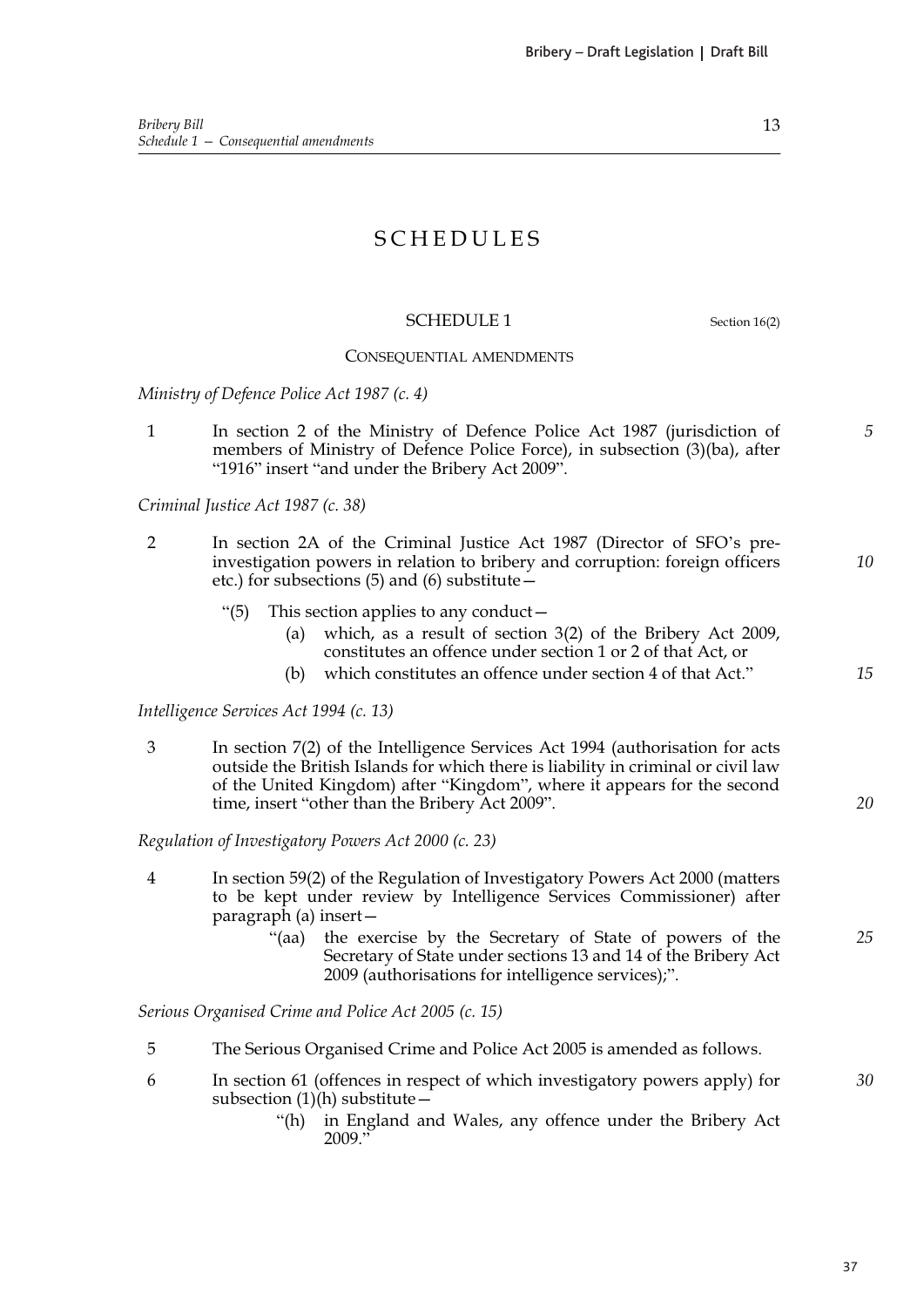|   |                                | Bribery Bill<br>Schedule $1$ – Consequential amendments                                                                                                   |    |
|---|--------------------------------|-----------------------------------------------------------------------------------------------------------------------------------------------------------|----|
| 7 |                                | In section 76 (financial reporting orders), in subsection (3), for paragraphs<br>(d) to (f) substitute $-$                                                |    |
|   |                                | " $(da)$<br>an offence under any of the following provisions of the<br>Bribery Act 2009-                                                                  |    |
|   |                                | section 1 (offences of bribing another person),                                                                                                           | 5  |
|   |                                | section 2 (offences relating to being bribed),                                                                                                            |    |
|   |                                | section 4 (bribery of foreign public officials),".                                                                                                        |    |
|   | Armed Forces Act 2006 (c. 52)  |                                                                                                                                                           |    |
| 8 |                                | In Schedule 2 to the Armed Forces Act 2006 (which lists serious offences the<br>possible commission of which, if suspected, must be referred to a service | 10 |
|   |                                | police force), in paragraph 12, at the end insert-<br>an offence under section 1, 2 or 4 of the Bribery Act<br>" $(av)$<br>2009."                         |    |
|   | Serious Crime Act 2007 (c. 27) |                                                                                                                                                           |    |
| 9 | as follows.                    | (1) Schedule 1 to the Serious Crime Act 2007 (list of serious offences) is amended                                                                        | 15 |
|   |                                | (2) For paragraph 9 and the heading before it (corruption and bribery: England<br>and Wales) substitute $-$                                               |    |
|   | "Bribery                       |                                                                                                                                                           |    |
|   | 9                              | An offence under any of the following provisions of the Bribery<br>Act 2009-                                                                              | 20 |
|   |                                | section 1 (offences of bribing another person);<br>(a)                                                                                                    |    |
|   |                                | section 2 (offences relating to being bribed);<br>(b)                                                                                                     |    |
|   |                                | section 4 (bribery of foreign public officials)."<br>(c)                                                                                                  |    |
|   |                                | (3) For paragraph 25 and the heading before it (corruption and bribery:<br>Northern Ireland) substitute-                                                  | 25 |
|   | "Bribery                       |                                                                                                                                                           |    |
|   | 25                             | An offence under any of the following provisions of the Bribery<br>Act 2009-                                                                              |    |
|   |                                | section 1 (offences of bribing another person);<br>(a)                                                                                                    | 30 |
|   |                                | section 2 (offences relating to being bribed);<br>(b)                                                                                                     |    |
|   |                                | section 4 (bribery of foreign public officials)."<br>(c)                                                                                                  |    |
|   |                                |                                                                                                                                                           |    |
|   |                                | <b>SCHEDULE 2</b><br>Section 16(3)                                                                                                                        |    |
|   |                                | REPEALS AND REVOCATIONS                                                                                                                                   |    |

| Short title and chapter                                              | Extent of repeal or revocation |  |
|----------------------------------------------------------------------|--------------------------------|--|
| Public Bodies Corrupt Practices   The whole Act.<br>Act 1889 (c. 69) |                                |  |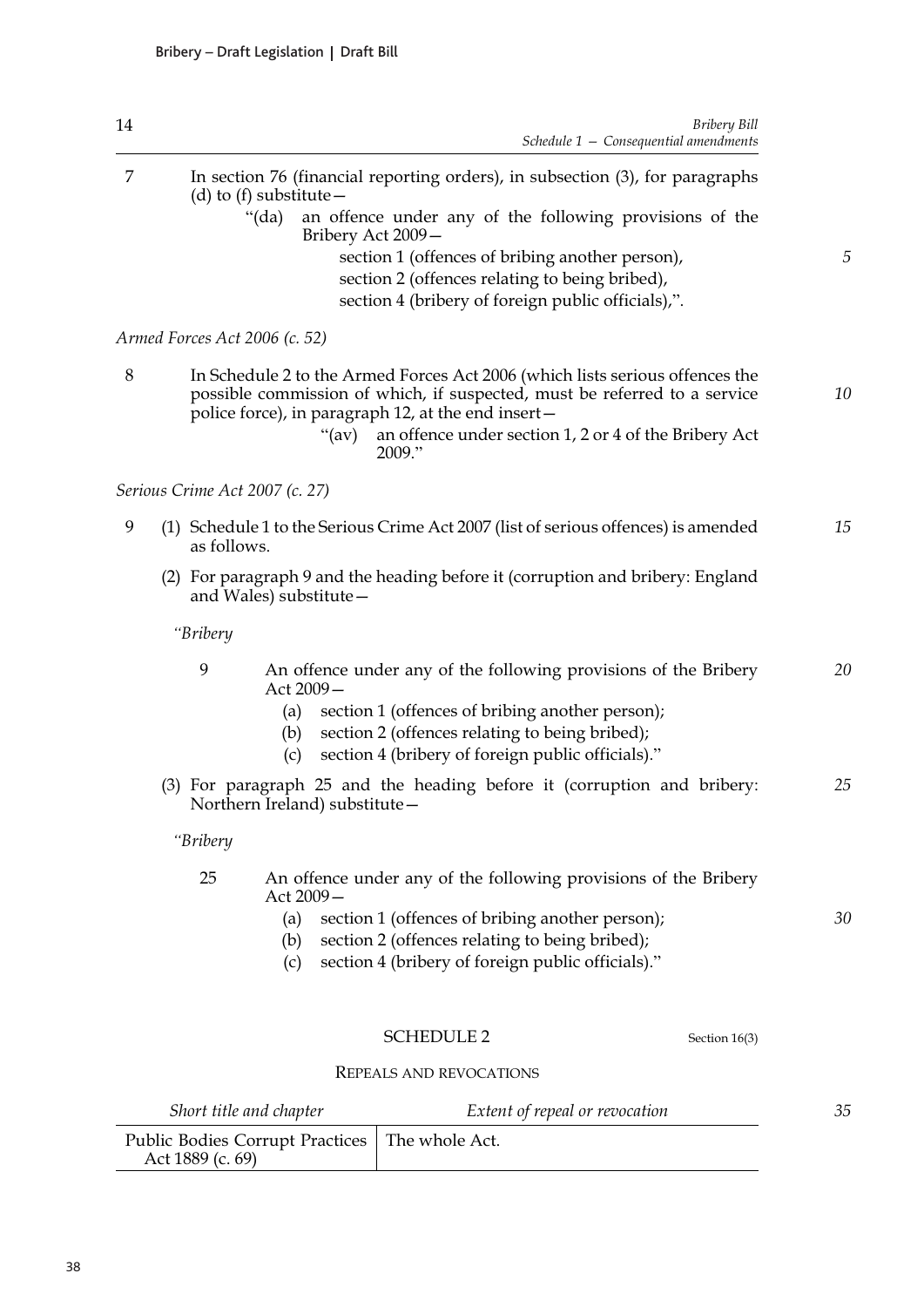15

| Bribery Bill                         |  |
|--------------------------------------|--|
| Schedule 2 – Repeals and revocations |  |

| Short title and chapter                                                                             | Extent of repeal or revocation                                                              |    |
|-----------------------------------------------------------------------------------------------------|---------------------------------------------------------------------------------------------|----|
| Prevention of Corruption Act<br>1906 (c. 34)                                                        | The whole Act.                                                                              |    |
| Prevention of Corruption Act<br>1916 (c. 64)                                                        | The whole Act.                                                                              | 5  |
| Criminal Justice Act (Northern<br>Ireland) 1945 (c. 15 (N.I.))                                      | Section 22.                                                                                 |    |
| Electoral Law Act (Northern<br>Ireland) $1962$ (c. 14 (N.I.))                                       | Section 112(3).                                                                             |    |
| Criminal Justice (Miscellaneous<br>Provisions) Act (Northern<br>Ireland) 1968 (c. 28 (N.I.))        | In Schedule 2, the entry in the table relating to<br>the Prevention of Corruption Act 1906. | 10 |
| Local<br>Government<br>Act<br>(Northern Ireland) 1972 (c. 9<br>(N.I.)                               | In Schedule 8, paragraphs 1 and 3.                                                          | 15 |
| Increase of Fines Act (Northern<br>Ireland) 1967 (c. 29) (N.I.)                                     | Section $1(8)(a)$ and (b).                                                                  |    |
| Civil Aviation Act 1982 (c. 16)                                                                     | Section 19(1).                                                                              |    |
| Criminal Justice Act 1988 (c. 33)                                                                   | Section 47.                                                                                 |    |
| Criminal Justice (Evidence etc.)<br>(Northern<br>Ireland)<br>Order<br>1988 (S.I. 1988/1847 (N.I.17) | Article 14.                                                                                 | 20 |
| Scotland Act 1998 (c. 46)                                                                           | Section 43.                                                                                 |    |
| Anti-terrorism, Crime<br>and<br>Security Act 2001 (c. 24)                                           | Sections 108 to 110.                                                                        | 25 |
| Government of Wales Act 2006<br>(c. 32)                                                             | Section 44.                                                                                 |    |
| Armed Forces Act 2006 (c. 52)                                                                       | In Schedule 2, paragraph 12(l) and (m).                                                     |    |
| Local Government and Public<br>Involvement in Health Act<br>2007 (c. 28)                            | Section $217(1)(a)$ .<br>In Schedule 14, paragraph $1(2)(a)$ and (3).                       | 30 |
| Housing and Regeneration Act<br>2008 (c. 17)                                                        | In Schedule 1, paragraph 16.                                                                |    |

Printed in the UK by The Stationery Office Limited on behalf of the Controller of Her Majesty's Stationery Office ID 6095406 03/09 424267 19585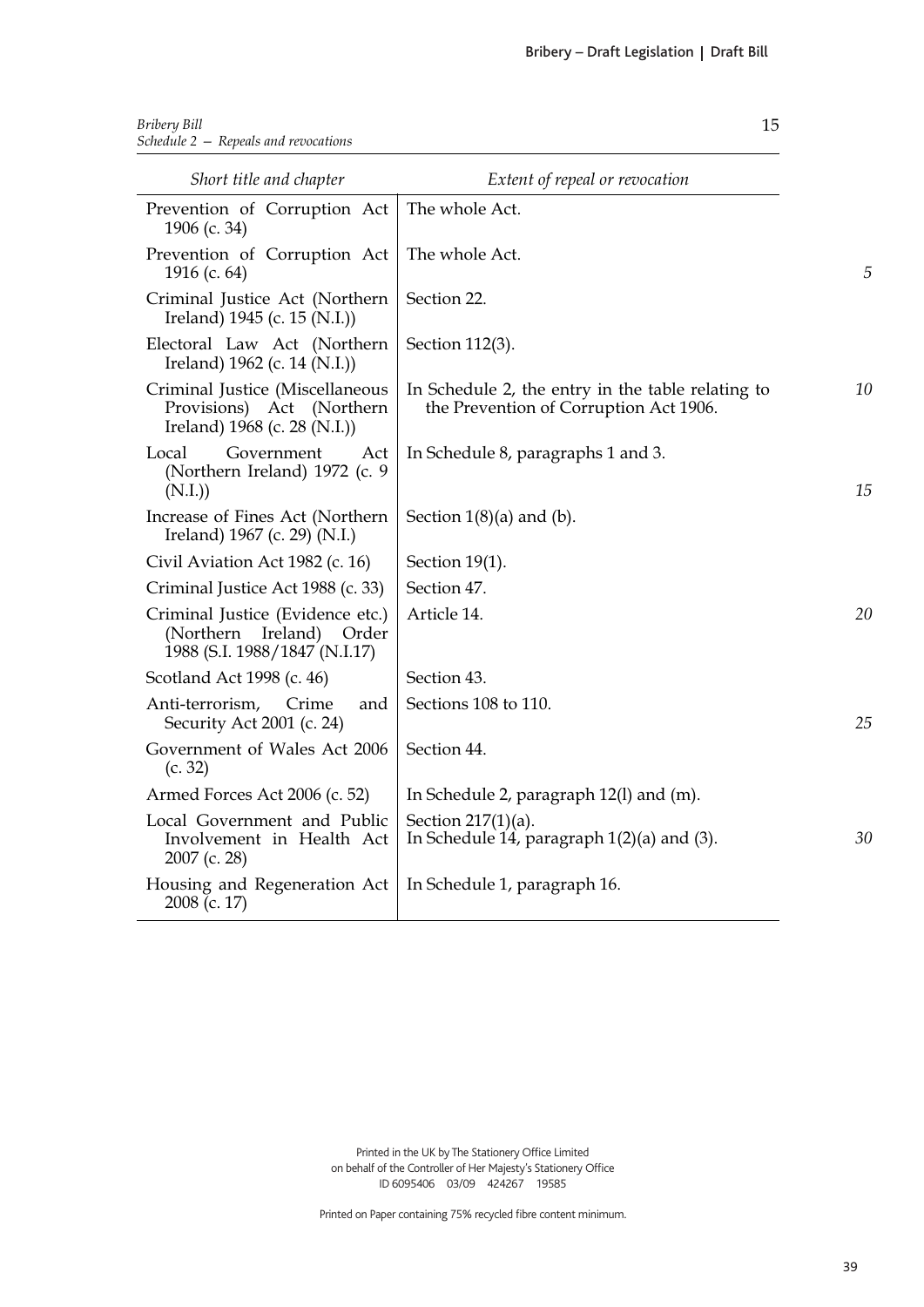Bribery – Draft Legislation | Draft Bill